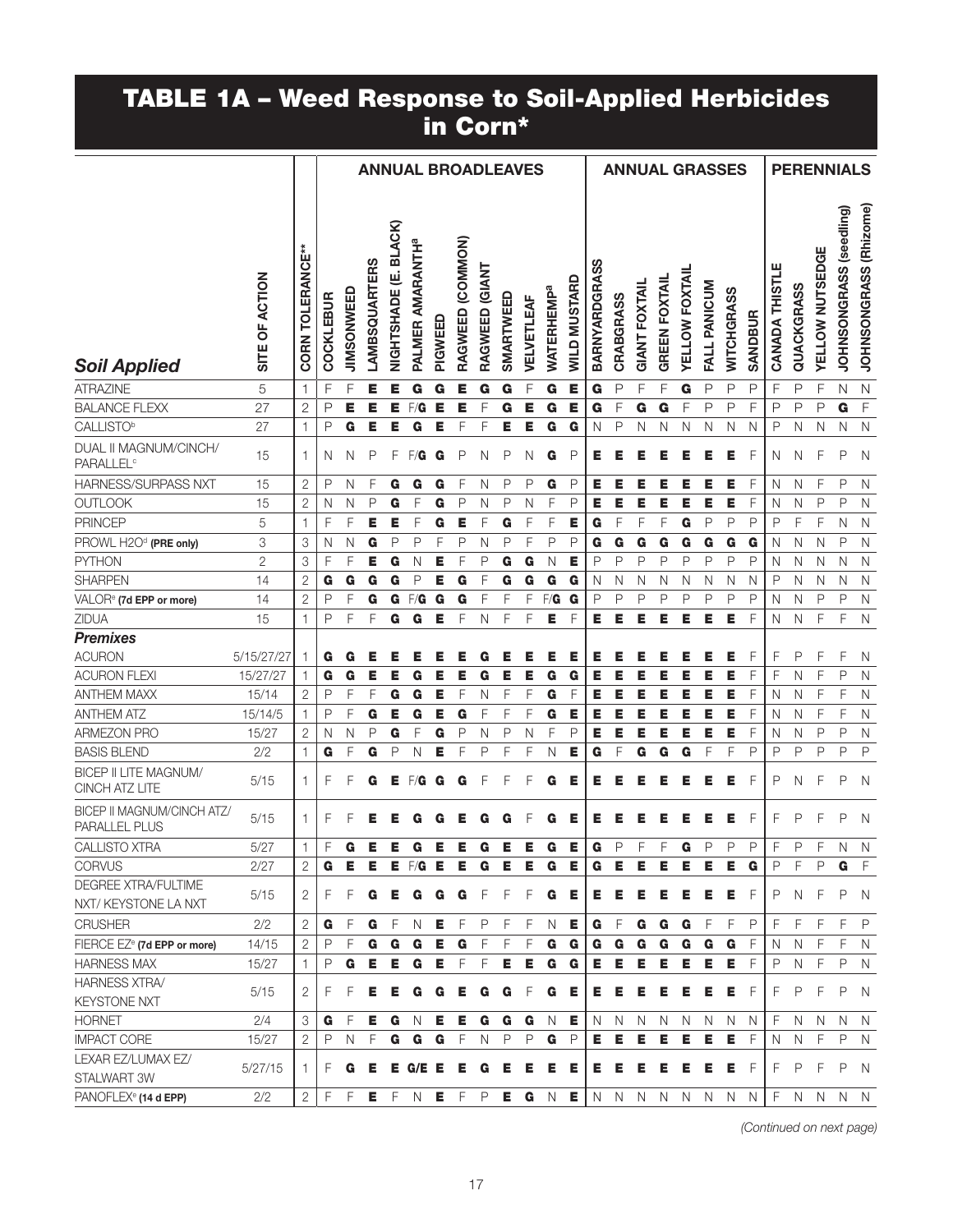### TABLE 1A – Weed Response to Soil-Applied Herbicides in Corn\* *(continued)*

|                             | <b>ACTION</b><br>p | ∗<br>ш<br><b>QNCI</b><br><b>TOLER</b> | COCKLEBUR | <b>JIMSONWEED</b> | <b>ARTERS</b><br>AMBSQ | GK)<br>ᅙ<br>巴<br><b>NIGHTSHADE</b> | <b>AMARANTHª</b><br>PALMER | PIGWEED | <b>ANNUAL BROADLEAVES</b><br>(COMMON)<br>RAGWEED | <b>GIANT</b><br>RAGWEED | SMARTWEED | <b><i>JELVETLEAF</i></b> | <b>WATERHEMP<sup>a</sup></b> | <b>MUSTARD</b> | တ္တ<br>⋖<br>BARNYARDGR | CRABGRASS | <b>OXTAIL</b> | FOXTAIL<br>GREEN | <b>YELLOW FOXTAIL</b> | PANICUM     | <b>ANNUAL GRASSES</b><br>WITCHGRASS | SANDBUR | ш<br>CANADA THISTL | QUACKGRASS | <b>OW NUTSEDGE</b> | <b>PERENNIALS</b><br>(seedling)<br>NGRASS<br><b>JOHNSO</b> | (Rhizome)<br><b>JOHNSONGRASS</b> |
|-----------------------------|--------------------|---------------------------------------|-----------|-------------------|------------------------|------------------------------------|----------------------------|---------|--------------------------------------------------|-------------------------|-----------|--------------------------|------------------------------|----------------|------------------------|-----------|---------------|------------------|-----------------------|-------------|-------------------------------------|---------|--------------------|------------|--------------------|------------------------------------------------------------|----------------------------------|
| <b>Soil Applied</b>         | SITE               | <b>CORN</b>                           |           |                   |                        |                                    |                            |         |                                                  |                         |           |                          |                              | <b>NIIN</b>    |                        |           | GIANT         |                  |                       | <b>FALL</b> |                                     |         |                    |            | <b>AEIT</b>        |                                                            |                                  |
| <b>RESICORE</b>             | 4/15/27            | $\overline{2}$                        | F         | G                 | E.                     | Е                                  | /E<br>G.                   | Е       | G                                                |                         | Е         | Е                        | G/E                          | Е              | Е                      | Е         | E             | Е                | Е                     | Е           | Е                                   | E       | P                  | Ν          |                    | P                                                          | N                                |
| <b>RESTRAINT</b>            | 15/27              | $\overline{2}$                        | P         |                   |                        | G                                  | G                          | G       |                                                  | N                       |           | Ρ                        | G                            | P              | Е                      | Е         | Е             | Е                | Е                     | Е           | Е                                   |         | N                  | N          |                    | P                                                          | N                                |
| STALWART 2W                 | 27/15              |                                       | P         | G                 | Е.                     | Е                                  | G                          | Е.      |                                                  | F                       | Е         | Е                        | G                            | G              | Е                      | Е         | Е             | Е                | Е                     | Е           | Е                                   | F       | P                  | N          |                    | P                                                          | N                                |
| SURESTART II/TRIPLEFLEX IIf | 2/4/15             | 3                                     | G         | F                 | Е                      | G                                  | F                          | Е.      | G                                                | F                       | G         | G                        | F                            | Е              | Е                      | Е         | Е             | Е                | E                     | Е           | Е                                   | F       | P                  | N          |                    | P                                                          | N                                |
| <b>VERDICT<sup>®</sup></b>  | 14/15              | $\overline{2}$                        | G         | G                 | G                      | G                                  |                            | Е       | G                                                |                         | G         | G                        | G                            | G              | G                      | G         | G             | G                | G                     | G           | G                                   | F       | P                  | N          | P                  | P                                                          | N                                |

Herbicide Site of Action: The site of action key is located on pages 15-16.

Herbicide Effectiveness: P = Poor; F = Fair;  $G = Good; E = Excellent; N = None; - = Not enough information to rank$ 

\* *The above ratings are a relative comparison of herbicide effectiveness. Weather conditions greatly influence the herbicide's effectiveness, and weed control may be better under favorable conditions or poorer under unfavorable conditions.*

\*\* Crop Tolerance: 1=Minimal risk of crop injury; 2=Crop injury can occur under certain conditions; 3=Severe crop injury can occur. Follow precautions under Remarks and Limitations and on the label; 4=Risk of severe crop injury is high.

a Almost all populations of Palmer amaranth and waterhemp found in Michigan are resistant to the ALS-inhibiting herbicides (Group 2). Refer to the

factsheet on "Keys to Managing Multiple-Resistant Palmer amaranth" on pages 221-225.<br>
<sup>b</sup> There are other mesotrione (Motif, Quartz) products registered for use in corn, consult specific labels.<br>
<sup>c</sup> There are other s-meto

control, not full-season control.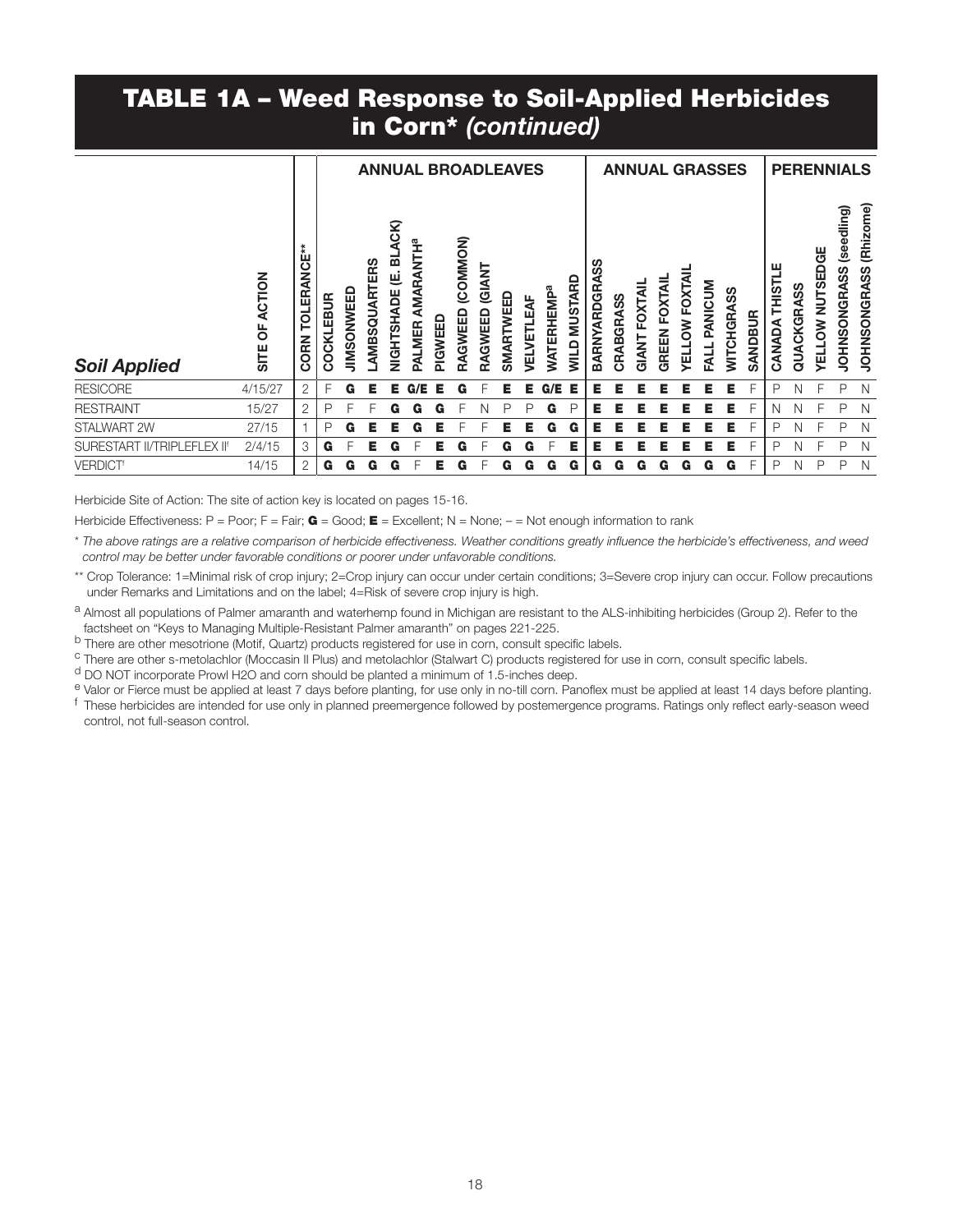#### TABLE 1B – Weed Response to Postemergence Herbicides in Corn\*

|                                  |                |                         |              |              |                      |                                  |                              |         | <b>ANNUAL BROADLEAVES</b> |                 |           |            |                              |                     |               | <b>ANNUAL GRASSES</b> |                      |                      |                       |              |              |                |                |              | <b>PERENNIALS</b>      |                                   |                        |
|----------------------------------|----------------|-------------------------|--------------|--------------|----------------------|----------------------------------|------------------------------|---------|---------------------------|-----------------|-----------|------------|------------------------------|---------------------|---------------|-----------------------|----------------------|----------------------|-----------------------|--------------|--------------|----------------|----------------|--------------|------------------------|-----------------------------------|------------------------|
| Postemergence                    | SITE OF ACTION | <b>CORN TOLERANCE**</b> | COCKLEBUR    | JIMSONWEED   | <b>LAMBSQUARTERS</b> | <b>BLACK</b><br>ψj<br>NIGHTSHADE | PALMER AMARANTH <sup>a</sup> | PIGWEED | RAGWEED (COMMON)          | RAGWEED (GIANT) | SMARTWEED | VELVETLEAF | <b>WATERHEMP<sup>a</sup></b> | <b>WILD MUSTARD</b> | BARNYARDGRASS | CRABGRASS             | <b>GIANT FOXTAIL</b> | <b>GREEN FOXTAIL</b> | <b>YELLOW FOXTAIL</b> | FALL PANICUM | WITCHGRASS   | <b>SANDBUR</b> | CANADA THISTLE | QUACKGRASS   | <b>YELLOW NUTSEDGE</b> | (seedling)<br><b>JOHNSONGRASS</b> | JOHNSONGRASS (Rhizome) |
| $2,4-D$                          | 4              | 3                       | G            | F            | G                    | G                                | F/G                          | G       | G                         | G               | P         | F          | F/G                          | G                   | N             | N                     | Ν                    | N                    | N                     | N            | N            | N              | F              | N            | Ν                      | N                                 | N                      |
| ACCENT Q                         | $\mathbf{2}$   | $\overline{2}$          | F            | G            | F                    | P                                | N <sup>a</sup>               | Е       | P                         | Ν               | G         | F          | N <sup>a</sup>               | P                   | E             | P                     | Е                    | Е                    | E                     | E            | Е            | G              | F              | G            | F                      | Е                                 | G                      |
| <b>AIM</b>                       | 14             | 3                       | P            | F            | F                    | G                                | P                            | G       | P                         | P               | P         | Е          | P                            | F                   | N             | Ν                     | N                    | Ν                    | N                     | N            | N            | N              | Ν              | N            | N                      | Ν                                 | N                      |
| ARMEZON/IMPACT                   | 27             | $\mathbf{1}$            | G            | Е            | Е                    | Е                                | G                            | Е       | Е                         | G               | G         | Е          | G                            | G                   | G             | G                     | Е                    | G                    | G                     | G            | G            | F              | F              | P            | P                      | F                                 | P                      |
| <b>ATRAZINE</b>                  | 5              | $\mathbf{1}$            | G            | G            | Е                    | G                                | G                            | Е       | Е                         | G               | G         | F          | G                            | E                   | F             | P                     | F                    | F                    | F                     | P            | P            | P              | F              | F            | F                      | N                                 | $\mathbb N$            |
| <b>BANVEL/CLARITY</b>            | 4              | 3                       | G            | G            | G                    | G                                | G                            | G       | G                         | Е               | Е         | F          | G                            | G                   | Ν             | N                     | Ν                    | N                    | N                     | N            | N            | N              | F              | N            | N                      | N                                 | $\mathbb N$            |
| <b>BASAGRAN</b>                  | 6              | 1                       | Е            | G            | F                    | P                                | Ν                            | P       | F                         | P               | G         | F          | N                            | Е                   | N             | N                     | N                    | N                    | N                     | N            | N            | N              | G              | N            | G                      | N                                 | N                      |
| <b>BEACON</b>                    | $\mathbf{2}$   | $\overline{2}$          | Е            | G            | F                    | G                                | Na                           | Е       | Е                         | Е               | G         | G          | N <sup>a</sup>               | F                   | P             | P                     | F                    | F                    | F                     | G            | G            | F              | F              | G            | F                      | G                                 | F                      |
| <b>BUCTRIL/MOXY</b>              | 6              | $\overline{2}$          | G            | G            | Е                    | G                                | N                            | F       | G                         | G               | G         | G          | N                            | F                   | N             | N                     | N                    | N                    | N                     | N            | N            | N              | P              | N            | N                      | N                                 | $\mathbb N$            |
| CADET                            | 14             | $\overline{2}$          | P            | G            | F                    | F                                | P                            | G       | P                         | P               | P         | E          | P                            | P                   | N             | N                     | N                    | N                    | N                     | N            | N            | N              | N              | N            | N                      | N                                 | $\mathbb N$            |
| <b>CALLISTO</b> <sup>c</sup>     | 27             | 1                       | F            | Е            | Е                    | E                                | F                            | G       | G                         | G               | Е         | Е          | G                            | Е                   | N             | Fb                    | N                    | N                    | N                     | N            | N            | N              | P              | N            | P                      | N                                 | N                      |
| <b>DIFLEXX</b>                   | 4              | $\overline{2}$          | G            | G            | G                    | G                                | G                            | G       | G                         | Е               | Е         | F          | G                            | G                   | Ν             | N                     | N                    | N                    | N                     | N            | N            | N              | F              | N            | N                      | N                                 | N                      |
| <b>LAUDIS</b>                    | 27             | 1                       | G            | Е            | Е                    | E                                | G                            | Е       | G                         | G               | G         | Е          | G                            | F                   | G             | F                     | G                    | G                    | Е                     | N            | P            | F              | P              | P            | $\mathsf{P}$           | F                                 | $\mathsf{P}$           |
| <b>PERMIT</b>                    | $\overline{2}$ | $\mathbf{1}$            | Е            | G            | N                    | P                                | Na                           | Е       | G                         | G               | F         | G          | N <sup>a</sup>               | Е                   | Ν             | Ν                     | N                    | N                    | N                     | N            | N            | N              | P              | N            | Е                      | N                                 | N                      |
| <b>RESOURCE</b>                  | 14             | $\overline{2}$          | P            | P            | F                    | P                                | P                            | P       | P                         | Ρ               | P         | Е          | P                            | P                   | N             | N                     | Ν                    | N                    | N                     | N            | N            | Ν              | N              | N            | N                      | Ν                                 | $\mathsf{N}$           |
| <b>SHIELDEX</b>                  | 27             | 1                       | G            | Е            | E                    | Е                                | G                            | Е       | G                         | G               | F         | Е          | G                            | F                   | G             | G                     | Е                    | G                    | G                     | F            |              |                | P              | P            | P                      | F                                 | $\mathsf{P}$           |
| <b>STINGER</b>                   | 4              | $\mathbf{1}$            | E            | G            | P                    | F                                | P                            | P       | Е                         | Е               | F         | P          | $\mathsf{P}$                 | P                   | N             | N                     | N                    | N                    | N                     | N            | N            | N              | Е              | N            | N                      | $\mathsf{N}$                      | <sup>N</sup>           |
| <b>Premixes</b>                  |                |                         |              |              |                      |                                  |                              |         |                           |                 |           |            |                              |                     |               |                       |                      |                      |                       |              |              |                |                |              |                        |                                   |                        |
| <b>ANTHEM MAXX</b>               | 14/15          | $\mathbf{2}$            | P            | G            | F                    | F                                | P                            | G       | P                         | P               | P         | Е          | P                            | P                   | Ν             | N                     | N                    | N                    | N                     | N            | N            | N              | N              | $\mathsf{N}$ | Ν                      | N                                 | $\mathbb N$            |
| <b>ANTHEM ATZ</b>                | 15/14/5        | $\mathbf{2}$            | G            | G            | Е                    | G                                | G                            | Е       |                           | G               | G         | Е          | G                            | Е                   | F             | P                     | F                    | F                    | F                     | P            | P            | P              | F              | F            | F                      | N                                 | N                      |
| <b>ARMEZON PRO</b>               | 15/27          | $\mathbf{1}$            | G            | Е            | Е                    | E                                | G                            | Е       | Е                         | G               | G         | Е          | G                            | G                   | G             | G                     | Е                    | Е                    | G                     | G            | G            | F              | F              | P            | $\mathsf{P}$           | F                                 | P                      |
| <b>CALLISTO XTRA</b>             | 5/27           | $\mathbf{1}$            | G            | Е            | E                    | Е                                | G                            | Е       | Е                         | G               | G         | Е          | G                            | G                   | N             | Fb                    | N                    | N                    | Ν                     | Ν            | N            | Ν              | F              | N            | P                      | N                                 | $\mathsf{N}$           |
| CAPRENO                          | 2/27           | $\overline{c}$          | G            | Е            | G                    | Е                                | F                            | Е       | G                         | G               | G         | E          | F                            | G                   | G             | G                     | G                    | G                    | Е                     | G            | G            | F              | P              | F            | P                      | E                                 | G                      |
| DIFLEXX DUO                      | 4/27           | $\overline{2}$          | G            | Е            | Е                    | E                                | G                            | Е       | Е                         | E               | Е         | Е          | G                            | G                   | F             | P                     | F                    | F                    | G                     | N            | N            | P              | F              | P            | P                      | P                                 | P                      |
| <b>HORNET</b>                    | 2/4            | $\overline{2}$          | Е            | F            | F                    | F                                | Na                           | P       | Е                         | Е               | G         | G          | N <sup>a</sup>               | G                   | Ν             | N                     | N                    | N                    | Ν                     | Ν            | N            | N              | Е              | N            | N                      | N                                 | N                      |
| <b>IMPACTZ</b>                   | 5/27           | $\mathbf{1}$            | G            | Е            | E                    | E                                | G                            | Е       | E                         | G               | G         | E          | G                            | Е                   | G             | G                     | E                    | G                    | G                     | G            | G            | F              | F              | F            | F                      | F                                 | P                      |
| <b>IMPACT CORE</b>               | 15/27          | $\mathbf{1}$            | G            | Е            | Е                    | Е                                | G                            | Е       | Е                         | G               | G         | Е          | G                            | G                   | G             | G                     | Е                    | Е                    | G                     | G            | G            | F              | F              | P            | P                      | F                                 | $\mathsf{P}$           |
| <b>KATAGON</b>                   | 2/27           | 2                       | G            | Е            | Е                    | Е                                | G                            | Е       | G                         | G               | G         | Е          | G                            | F                   | Е             | G                     | Е                    | Е                    | E                     | Е            | Е            | G              | F              | G            | F                      | Е                                 | G                      |
| PERPETUO                         | 14/15          | $\overline{c}$          | $\mathsf{P}$ | P            | F                    | P                                | P                            | P       | P                         | P               | P         | E          | P                            | P                   | N             | $\mathsf{N}$          | $\hbox{N}$           | $\mathsf{N}$         | $\mathsf{N}$          | $\mathsf{N}$ | N            | N              | N              | $\mathsf{N}$ | $\mathsf{N}$           | N                                 | $\mathbb N$            |
| REALM Q                          | 2/27           | 2                       | G            | Е            | Е                    | E                                | P                            | Е       | G                         | F               | Е         | Е          | F                            | Е                   | G             | $\mathsf F$           | G                    | G                    | G                     | G            | G            | P              | F              | F            | $\mathsf{P}$           | F                                 | $\mathsf{N}$           |
| RESOLVE Q                        | 2/2            | 2                       | G            | $\mathsf{P}$ | G                    | F                                | N <sup>a</sup>               | Е       | F                         | $\mathsf{P}$    | G         | F          | N <sup>a</sup>               | Е                   | G             | $\overline{F}$        | G                    | G                    | G                     | G            | G            | P              | F              | F            | $\mathsf{P}$           | F                                 | $\mathsf{N}$           |
| <b>RESTRAINT</b>                 | 15/27          | $\mathbf{1}$            | G            | Е            | E                    | Е                                | G                            | Е       | Е                         | G               | G         | Е          | G                            | G                   | G             | $\bf G$               | Е                    | Е                    | G                     | G            | G            | F              | F              | P            | $\mathsf{P}$           | F                                 | $\mathsf{P}$           |
| REVULIN Q                        | 2/27           | $\mathbf{2}$            | F            | Е            | E                    | E                                | P                            | Е       | G                         | F               | E         | Е          | F                            | Е                   | Е             | F <sub>p</sub>        | E                    | E                    | E                     | Е            | Е            | G              | F              | G            | F                      | Е                                 | G                      |
| <b>STATUS</b>                    | 4/19           | $\mathbf{2}$            | Е            | G            | Е                    | $\mathbf G$                      | $\mathbf G$                  | E       | Е                         | Е               | Е         | G          | G                            | G                   | P             | P                     | P                    | P                    | P                     | P            | P            | P              | G              | $\mathsf{N}$ | $\mathsf{N}$           | $\mathsf{N}$                      | $\overline{N}$         |
| STEADFAST Q                      | 2/2            | $\overline{2}$          | F            | G            | F                    | $\mathsf P$                      | $N^a$                        | Е       | $\mathsf{P}$              | N               | G         | F          | $\mathsf{N}^\mathsf{a}$      | G                   | Е             | F                     | Е                    | E                    | Е                     | Е            | Е            | G              | $\overline{F}$ | G            | $\overline{F}$         | Е                                 | G                      |
| <b>YUKON</b>                     | 2/4            | $\mathbf{2}$            | Е            | G            | G                    | G                                | $N^a$                        | E       | G                         | G               | G         | G          | $N^a$                        | Е                   | $\mathsf{N}$  | $\mathsf{N}$          | $\mathsf N$          | $\mathsf{N}$         | $\mathsf{N}$          | $\mathbb N$  | $\mathsf{N}$ | N              | P              | $\mathsf{N}$ | Е                      |                                   | N N                    |
| <b>Glyphosate-Resistant Corn</b> |                |                         |              |              |                      |                                  |                              |         |                           |                 |           |            |                              |                     |               |                       |                      |                      |                       |              |              |                |                |              |                        |                                   |                        |
| <b>GLYPHOSATE</b>                | $\hbox{9}$     | $\mathbf{1}$            | Е            | Е            | G                    | G                                | $N^{\overline{a}}$           | Е       | G                         | G               | G         | G          | $N^a$ <b>E</b>               |                     | Е.            | Е                     | Е                    | Е                    | Е                     | Е            | Е            | Е              | G              | Е            | $\mathsf F$            | Е                                 | - E                    |
| <b>ACURON GT</b>                 | 9/15/27        | $\mathbf{1}$            | Е            | Е            | Е                    | Е                                | G                            | Е       | G                         | G               | Е         | Е          | G                            | Е                   | E.            | Е                     | Е                    | Е                    | Е                     | Е            | Е            | Е              | G              | Е            | F                      | Е                                 | - E                    |
| CALLISTO GT                      | 9/27           | $\mathbf{1}$            | Е            |              | E E                  | E                                | F                            | Е       | G                         | G               | E E       |            |                              | $G \quad E$         |               | E E                   |                      | E E E                |                       | <b>E</b>     | - E          | E              | G              | Е            | $\mathsf{F}$           |                                   | E E                    |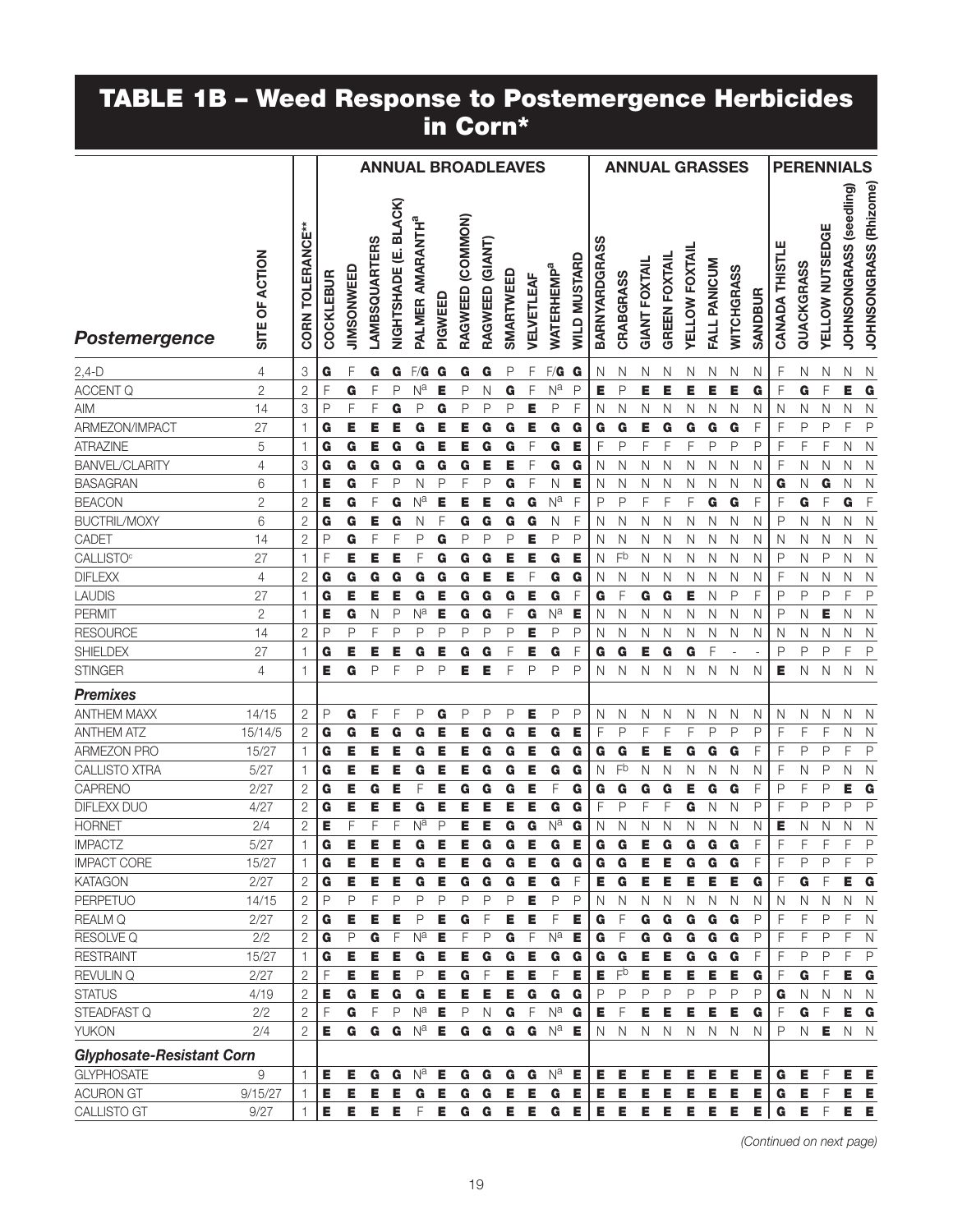### TABLE 1B – Weed Response to Postemergence Herbicides in Corn\* *(continued)*

|                               |                          |                         |           |            |                     |                               | <b>ANNUAL BROADLEAVES</b>             |         |                     |                    |           |            |                              |                     |                      |           |                      |                      |                       |              | <b>ANNUAL GRASSES</b> |                |                |            | <b>PERENNIALS</b> |                                   |                                  |
|-------------------------------|--------------------------|-------------------------|-----------|------------|---------------------|-------------------------------|---------------------------------------|---------|---------------------|--------------------|-----------|------------|------------------------------|---------------------|----------------------|-----------|----------------------|----------------------|-----------------------|--------------|-----------------------|----------------|----------------|------------|-------------------|-----------------------------------|----------------------------------|
| Postemergence                 | OF ACTION<br><b>SITE</b> | <b>CORN TOLERANCE**</b> | COCKLEBUR | JIMSONWEED | <b>AMBSQUARTERS</b> | ACK)<br>ᅙ<br>ψj<br>NIGHTSHADE | <b>AMARANTH<sup>a</sup></b><br>PALMER | PIGWEED | (COMMON)<br>RAGWEED | (GIANT)<br>RAGWEED | SMARTWEED | VELVETLEAF | <b>WATERHEMP<sup>a</sup></b> | <b>WILD MUSTARD</b> | <b>BARNYARDGRASS</b> | CRABGRASS | <b>GIANT FOXTAIL</b> | <b>GREEN FOXTAIL</b> | <b>YELLOW FOXTAIL</b> | FALL PANICUM | <b>NITCHGRASS</b>     | <b>SANDBUR</b> | CANADA THISTLE | QUACKGRASS | YELLOW NUTSEDGE   | (seedling)<br><b>JOHNSONGRASS</b> | (Rhizome)<br><b>JOHNSONGRASS</b> |
| <b>HALEX GT</b>               | 9/15/27                  | $\overline{1}$          | Е         | Е          | Е                   | Е                             |                                       | Е       | G                   | G                  | Е         | Е          | G                            | Е                   | Е                    | Е         | Е                    | Е                    | Е                     | Е            | Е                     | Е              | G              | Е          |                   | Е                                 | Е                                |
| <b>SEQUENCE</b>               | 9/15                     |                         | Е         | Е          | G                   | G                             |                                       |         | G                   | G                  | G         | G          | Na                           | Е                   | Е                    | Е         |                      |                      |                       |              | Е                     | Е              | G              | Е          |                   | Е                                 | Е                                |
| WARRANT + GLYPHOSATE          | 9/15                     |                         | Е         | Е          | G                   | G                             | N <sup>a</sup>                        | Е       | G                   | G                  | G         | G          | Na                           | Е                   | Е                    | Е         | Е                    | Е                    | Е                     | Е            | Е                     | Е              | G              | Е          |                   | Е                                 | E                                |
| <b>LibertyLink Corn</b>       |                          |                         |           |            |                     |                               |                                       |         |                     |                    |           |            |                              |                     |                      |           |                      |                      |                       |              |                       |                |                |            |                   |                                   |                                  |
| <b>LIBERTY<sup>d</sup></b>    | 10                       |                         | Е         | G          |                     | G                             | G                                     | G       | Е                   | G                  | G         | G          | G                            | Е                   | F                    | F         | G                    | G                    | F                     |              | F                     | P              | P              | P          | P                 | G                                 | $-F$                             |
| <b>SINATE</b>                 | 10/27                    |                         | Е         | Е          | Е                   | Е                             | G                                     | Е       | Е                   | Е                  | Е         | Е          | G                            | Е                   | G                    | G         | Е                    | G                    | G                     | G            | G                     | F              | F              | F          | P                 | $G$ $F$                           |                                  |
| Enlist (2,4-D resistant) Corn |                          |                         |           |            |                     |                               |                                       |         |                     |                    |           |            |                              |                     |                      |           |                      |                      |                       |              |                       |                |                |            |                   |                                   |                                  |
| <b>ASSURE II</b>              |                          |                         | P         | P          | P                   | P                             | P                                     | P       | P                   | P                  | P         | P          | P                            | P                   | G                    | G         | Е                    | Е                    | G                     | Е            | Е                     | Е              | N              | Е          | N                 | Е                                 | E                                |
| <b>ENLIST ONE</b>             | 4                        |                         | G         | F          | G                   | G                             | G                                     | G       | G                   | G                  | P         | F          | G                            | G                   | N                    | N         | N                    | N                    | N                     | N            | N                     | N              | F              | Ν          | N                 | N                                 | $\mathbb N$                      |
| <b>ENLIST DUO</b>             | 4/9                      |                         | Е         | Е          | G                   | G                             | G                                     | Е       | G                   | G                  | G         | G          | G                            | Е                   | Е                    | Е         | Е                    | Е                    | Е                     | Е            | Е                     | Е              | G              | Е          |                   | Е                                 | Е                                |

Herbicide Site of Action: The site of action key is located on pages 15-16.

Herbicide Effectiveness: P = Poor; F = Fair; G = Good; E = Excellent; N = None; - = Not enough information to rank

\* *The above ratings are a relative comparison of herbicide effectiveness. Weather conditions greatly influence the herbicide's effectiveness, and weed control may be better under favorable conditions or poorer under unfavorable conditions.*

\*\* Crop Tolerance: 1=Minimal risk of crop injury; 2=Crop injury can occur under certain conditions; 3=Severe crop injury can occur. Follow precautions under Remarks and Limitations and on the label; 4=Risk of severe crop injury is high.

a Almost all populations of Palmer amaranth and waterhemp found in Michigan are resistant to the ALS-inhibiting herbicides (Group 2) and glyphosate (Group 9). Refer to the factsheet on "Keys to Managing Multiple-Resistant Palmer amaranth" on pages 221-225.

<sup>b</sup> Large crabgrass only.<br><sup>c</sup> There are other mesotrione (Motif, Quartz) products registered for use in corn, consult specific labels.<br><sup>d</sup> There are other glufosinate (Cheetah, Interline, Noventa) products registered for u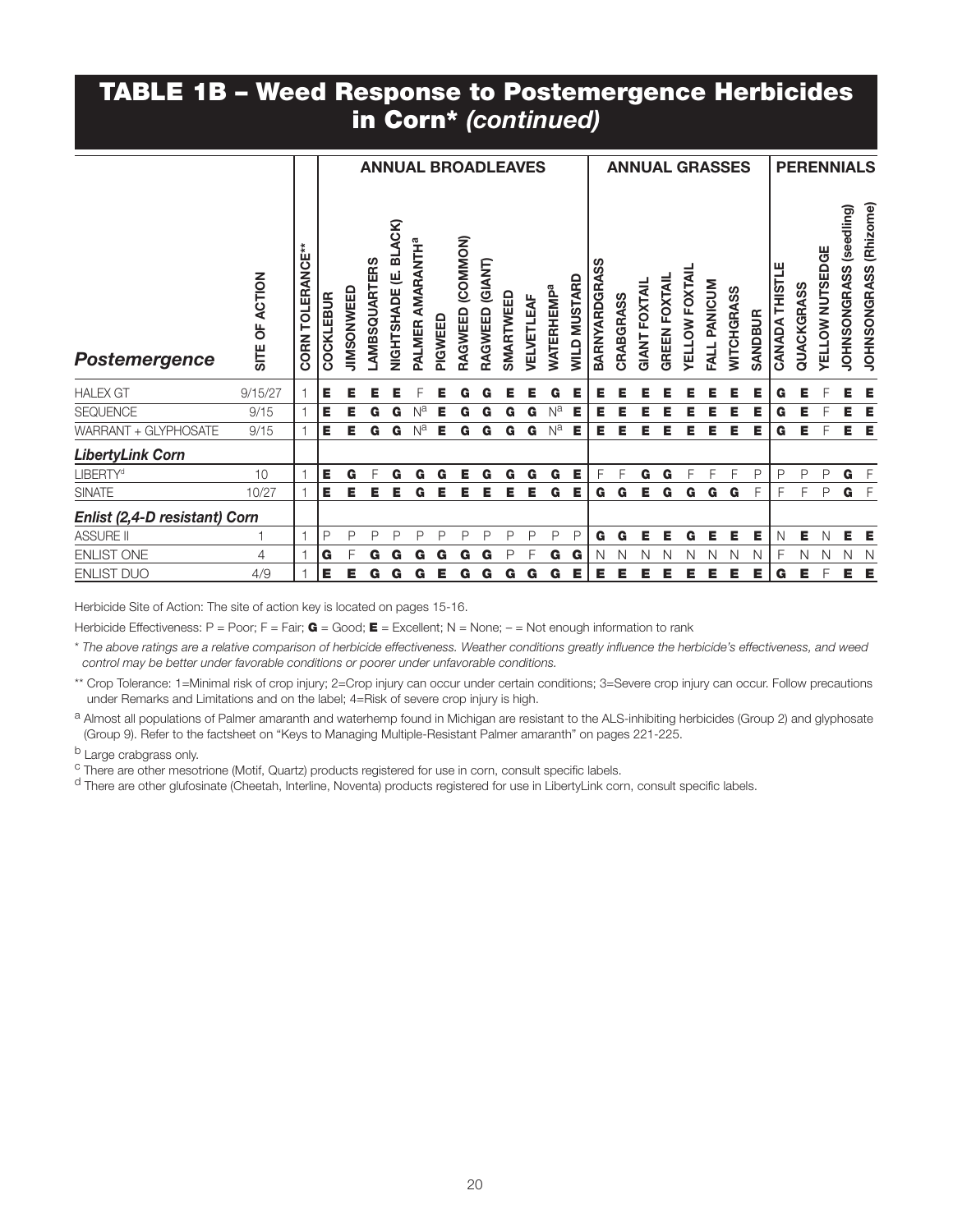# TABLE 1C – Herbicide Premixes in Corn

#### *Soil Applied*

| <b>TRADE NAME</b>      | <b>COMPANY</b> | <b>FORMULATION</b> | <b>TYPICAL</b><br><b>USE RATE<sup>a</sup></b> | $=$                               | <b>EQUIVALENT RATES</b>                                                                           |
|------------------------|----------------|--------------------|-----------------------------------------------|-----------------------------------|---------------------------------------------------------------------------------------------------|
| Acuron                 | Syngenta       | 3.44ZC             | 3 qt/A                                        | $=$                               | 1.68 pt Dual II Magnum +<br>0.75 qt Atrazine +<br>5.76 oz Callisto +<br>0.045 lb ai bicyclopyrone |
| Acuron Flexi           | Syngenta       | 3.26ZC             | $2.25$ qt/A                                   | $=$                               | 1.68 pt Dual II Magnum +<br>5.76 oz Callisto +<br>0.045 lb ai bicyclopyrone                       |
| Anthem MAXX            | <b>FMC</b>     | 4.3SE              | 5 oz/A                                        | $=$                               | $0.75$ oz Cadet +<br>5 oz Zidua SC                                                                |
| Anthem ATZ             | <b>FMC</b>     | 4.5SC              | $2.5$ pt/A                                    | $=$                               | 1.25 qt atrazine $4L +$<br>$0.625$ oz Cadet +<br>4.65 oz Zidua SC                                 |
| Armezon PRO            | <b>BASF</b>    | 5.35EC             | 20 oz/A                                       | $=$                               | $0.71$ oz Armezon +<br>17.5 oz Outlook                                                            |
| <b>Basis Blend</b>     | Corteva        | 30WG               | 1.25 oz/A                                     | $=$                               | 1 oz Resolve $SG +$<br>0.25 oz Harmony SG                                                         |
| Bicep II Magnum        | Syngenta       | 5.5F               | $2.1$ qt/ $A$                                 | $=$                               | 1.33 pt Dual II Magnum +<br>1.6 qt atrazine 4L                                                    |
| Bicep Lite II Magnum   | Syngenta       | 6F                 | $1.5$ qt/A                                    | $=$                               | 1.33 pt Dual II Magnum +<br>1 qt atrazine 4L                                                      |
| Cinch ATZ              | Corteva        | 5.5F               | $2.1$ qt/ $A$                                 | $=$                               | 1.33 pt Cinch $+$<br>1.6 qt atrazine 4L                                                           |
| Cinch ATZ Lite         | Corteva        | 6F                 | $1.5$ qt/A                                    | $\qquad \qquad =$                 | 1.33 pt $Cinch +$<br>1 qt atrazine 4L                                                             |
| Corvus                 | Bayer          | 2.63SC             | $5.6$ oz/A                                    | $=$                               | 5.26 oz Balance Flexx +<br>0.033 lb ai thiencarbazone                                             |
| Crusher                | <b>FMC</b>     | <b>50WG</b>        | 1 oz/A                                        | $=$                               | 1 oz Resolve SG<br>0.5 oz Harmony SG                                                              |
| Degree Xtra            | Bayer          | 4L                 | 3 qt/A                                        | $=$                               | 2.3 pt Harness +<br>1 qt atrazine 4L                                                              |
| Fierce EZ <sup>b</sup> | Valent         | 3.04L              | 6 oz/A                                        | $=$                               | 2 oz Valor $+$<br>2.5 oz Zidua SC                                                                 |
| <b>FulTime NXT</b>     | Corteva        | 4L                 | 3 qt/A                                        | $=$                               | 2.3 pt Surpass +<br>1 qt atrazine 4L                                                              |
| Harness MAX            | Bayer          | 3.82L              | 75 fl oz/A                                    | $\equiv$                          | 2.35 pt Harness +<br>6.18 oz Callisto                                                             |
| Harness Xtra 5.6L      | Bayer          | 5.6L               | $2.4$ qt/ $A$                                 | $\hspace{0.1cm} = \hspace{0.1cm}$ | 2.2 pt Harness +<br>1.5 qt atrazine 4L                                                            |
| Hornet                 | <b>AMVAC</b>   | 68.5WG             | 3 oz/A                                        | $\equiv$                          | 0.7 oz Python $+$<br>0.25 pt Stinger                                                              |
| Keystone NXT           | Corteva        | 5.6L               | $2.4$ qt/ $A$                                 | $=$                               | 2.2 pt Surpass NXT +<br>1.5 qt atrazine 4L                                                        |
| Keystone LA NXT        | Corteva        | 6L                 | $2$ qt/ $A$                                   | $=$                               | 2.5 pt Suprass NXT +<br>0.85 qt atrazine 4L                                                       |
| Lexar EZ               | Syngenta       | 3.7ZC              | 3 qt/A                                        |                                   | 5.34 oz Callisto +<br>1.36 pt Dual II Magnum +<br>1.3 qt atrazine 4L                              |

See footnotes at the end of the chart. *(Continued on next page)*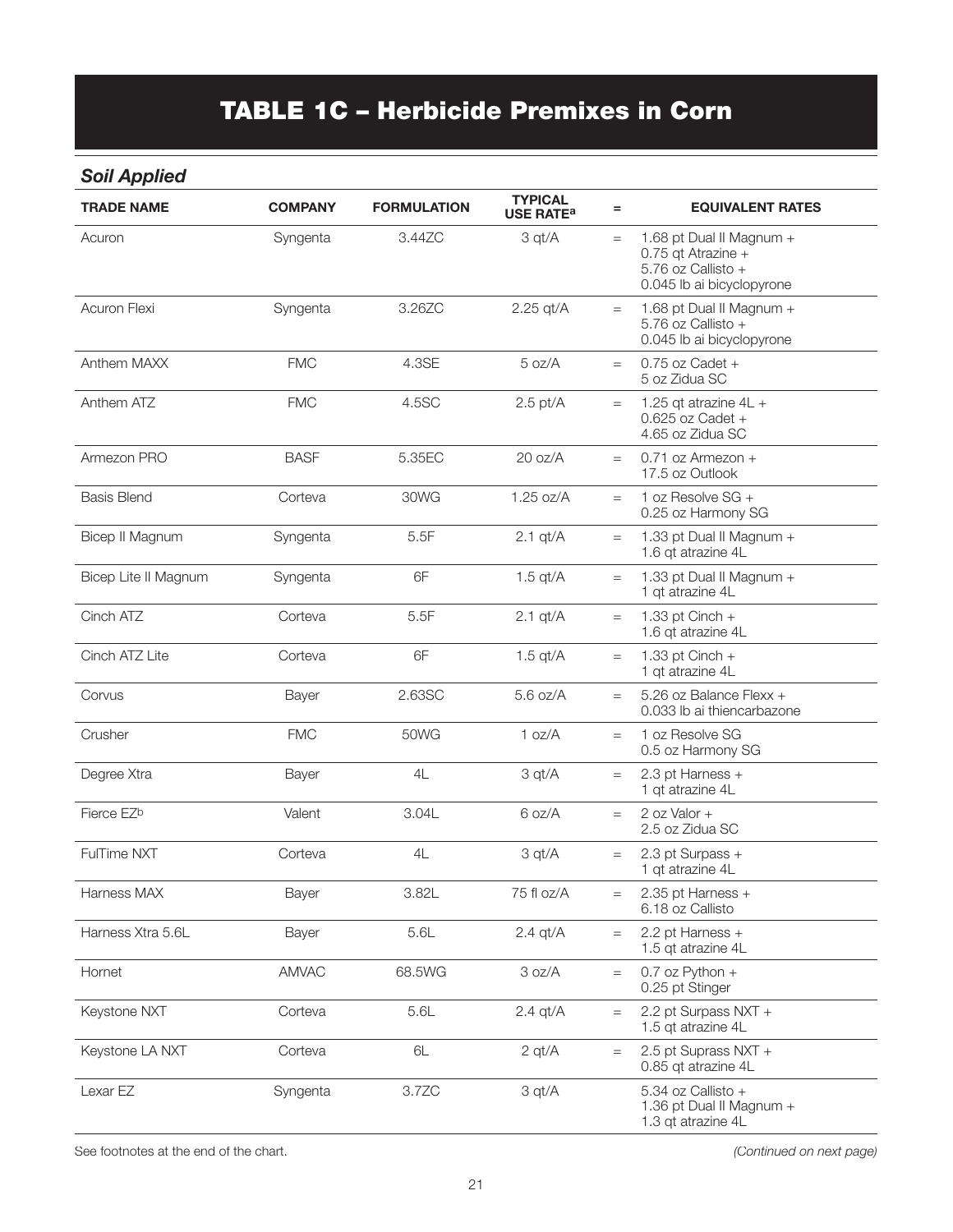# TABLE 1C – Herbicide Premixes in Corn *(continued)*

#### *Soil Applied (continued)*

| <b>TRADE NAME</b>       | <b>COMPANY</b> |               | <b>FORMULATION</b> | <b>TYPICAL</b><br><b>USE RATE<sup>a</sup></b> | = EQUIVALENT RATES                                                                                    |
|-------------------------|----------------|---------------|--------------------|-----------------------------------------------|-------------------------------------------------------------------------------------------------------|
| Lumax EZ                | Syngenta       | 3.67ZC        | $2.7$ qt/ $A$      | $=$                                           | 5.38 oz Callisto +<br>1.76 pt Dual II Magnum +<br>0.63 qt atrazine 4L                                 |
| Panoflex                | <b>FMC</b>     | 50WG          | $0.6$ oz/A         | $=$                                           | 0.48 oz Express<br>0.12 oz Harmony SG                                                                 |
| <b>Parallel Plus</b>    | <b>ADAMA</b>   | 5.5SL         | $2.3$ qt/ $A$      | $=$                                           | 1.6 pt Parallel $+$<br>1.6 qt atrazine 4L                                                             |
| Resicore                | Corteva        | 3.29SE        | $2.75$ qt/A        | $=$                                           | 2.2 pt Surpass NXT +<br>6.6 oz Callisto +<br>5.6 oz Stinger                                           |
| SureStart IIb           | Corteva        | 4.16SE        | 2 pt/A             | $=$                                           | 1.07 pt Surpass NXT +<br>3 oz Stinger +<br>0.6 oz Python                                              |
| TripleFLEX IIb          | Bayer          | 4.16SE        | 2 pt/A             | $=$                                           | 1.07 pt Harness +<br>3 oz Stinger +<br>0.6 oz Python                                                  |
| Verdictb                | <b>BASF</b>    | 5.57EC        | 15 oz/A            | $=$                                           | 3 oz Sharpen +<br>12.5 oz Outlook                                                                     |
| Postemergence           |                |               |                    |                                               |                                                                                                       |
| Acuron GT               | Syngenta       | 4.3ZC         | 3.75 pt/A          | $=$                                           | 0.98 pt Dual II Magnum +<br>3 oz Callisto +<br>0.045 lb ai bicyclopyrone +<br>0.94 lb a.e. glyphosate |
| Anthem MAXX             | <b>FMC</b>     | 4.3SE         | 4 oz/A             | $=$                                           | 0.6 oz Cadet +<br>4 oz Zidua SC                                                                       |
| Anthem ATZ              | <b>FMC</b>     | 4.5SC         | 1 qt/A             | $=$                                           | 3.7 oz Zidua SC +<br>$0.5$ oz Cadet +<br>1 qt atrazine 4L                                             |
| Armezon PRO             | <b>BASF</b>    | 5.35EC        | 20 oz/A            | $=$                                           | $0.71$ oz Armezon +<br>17.5 oz Outlook                                                                |
| Callisto GTC            | Syngenta       | 4.18L         | 2 pt/A             | $=$                                           | 3 oz Callisto +<br>0.95 lb a.e. glyphosate                                                            |
| Callisto Xtra           | Syngenta       | 3.7SC         | 24 oz/A            | $=$                                           | 3 oz Callisto +<br>1.2 pt atrazine 4L                                                                 |
| Capreno                 | Bayer          | 3.45SC        | 3 oz/A             | $=$                                           | $2.5$ oz Laudis +<br>0.01 lb ai thiencarbazone-methyl                                                 |
| DiFlexx DUO             | Bayer          | 2.13SC        | 32 oz/A            | $=$                                           | 2.46 oz Laudis $+$<br>10 oz DiFlexx                                                                   |
| Enlist Duo <sup>d</sup> | Corteva        | $3\mathsf{L}$ | $3.5$ pt/A         | $=$                                           | 0.7 lb a.e. $2,4-D +$<br>0.74 lb a.e. glyphosate                                                      |
| Halex GT <sup>c</sup>   | Syngenta       | 4.38L         | $3.6$ pt/ $A$      | $\equiv$                                      | 1 pt Dual Magnum +<br>3 oz Callisto +<br>0.93 lb a.e. glyphosate                                      |
| Hornet                  | AMVAC          | 68.5WG        | 3 oz/A             | $=$                                           | $0.7$ oz Python +<br>0.25 pt Stinger                                                                  |

See footnotes at the end of the chart. *(Continued on next page)*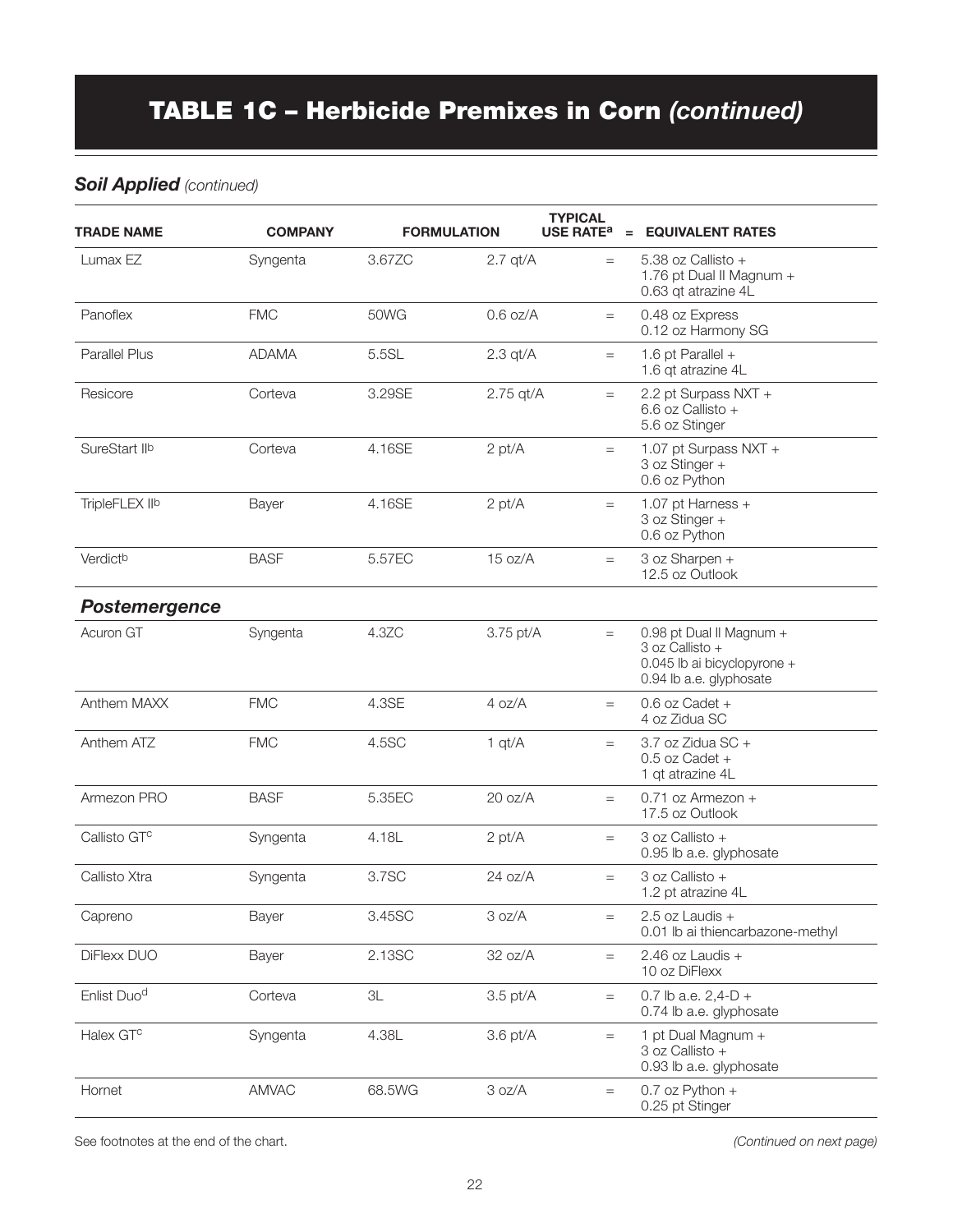# TABLE 1C – Herbicide Premixes in Corn *(continued)*

#### *Postemergence (continued)*

| <b>TRADE NAME</b>     | <b>COMPANY</b>            | <b>FORMULATION</b> | <b>TYPICAL</b><br><b>USE RATE<sup>a</sup></b> | $=$ | <b>EQUIVALENT RATES</b>                                            |
|-----------------------|---------------------------|--------------------|-----------------------------------------------|-----|--------------------------------------------------------------------|
| ImpactZ               | <b>AMVAC</b>              | 4.26SC             | 8 fl oz/A                                     | $=$ | $0.74$ oz Impact +<br>0.25 qt atrazine 4L                          |
| <b>Impact Core</b>    | <b>AMVAC</b>              | 7.15EC             | $30 \text{ oz/A}$                             | $=$ | 1.9 pt Harness $+$<br>0.76 oz Impact                               |
| Katagon               | HELM Agro US, Inc.        | 2L                 | 3.2 oz/A                                      | $=$ | $0.96$ oz Shieldex +<br>0.69 oz Accent Q                           |
| Perpetuo              | Valent                    | 2.3SC              | 8 oz/A                                        | $=$ | 5.49 oz Resource +<br>3.28 oz Zidua SC                             |
| Realm Q               | Corteva                   | 38.75WG            | 4 oz/A                                        | $=$ | 1.2 oz Resolve $+$<br>2.5 oz Callisto                              |
| Resolve Q             | Corteva                   | 22.4WG             | $1.25$ oz/A                                   | $=$ | 0.9 oz Resolve +<br>0.1 oz Harmony SG                              |
| Restraint             | Summit Agro               | 6.5EC              | 36 oz/A                                       | $=$ | 2.06 pt Harness +<br>1.02 oz Shieldex                              |
| Revulin Q             | Corteva                   | 51.2WG             | 3.4 oz/A                                      | $=$ | 0.9 oz Accent $Q +$<br>2.5 oz Callisto                             |
| Sequence <sup>c</sup> | Syngenta                  | 5.25L              | $2.5$ pt/A                                    | $=$ | 0.98 pt Dual Magnum +<br>0.7 lb a.e. glyphosate                    |
| Sinate                | <b>AMVAC</b>              | 2.57SL             | 28 oz/A                                       | $=$ | 1 oz $Im$ pact +<br>29.56 Liberty                                  |
| Stalwart 2W           | Sipcam Agro<br><b>USA</b> | 3.59L              | $2$ qt/ $A$                                   | $=$ | $0.33$ pt Quartz +<br>1.67 pt Stalwart C                           |
| Stalwart 3W           | Sipcam Agro<br><b>USA</b> | 3.58L              | 3 qt/A                                        | $=$ | $0.33$ pt Quartz +<br>1.3 pt Stalwart $C +$<br>1.25 qt atrazine 4L |
| <b>Status</b>         | <b>BASF</b>               | 56WG               | 5 oz/A                                        | $=$ | 4 oz Clarity $+$<br>0.05 lb ai diflufenzopyr                       |
| Steadfast Q           | Corteva                   | 37.7WG             | $1.5$ oz/A                                    | $=$ | 0.7 oz Accent $Q +$<br>0.75 oz Resolve                             |
| Yukon                 | Gowan                     | 67.5WG             | 4 oz/A                                        | $=$ | 4 oz Banvel +<br>0.66 oz Permit                                    |

a Rates recommended are for medium textured soils with 3% organic matter.

b These herbicides are intended for use only in planned preemergence followed by postemergence programs. Ratings only reflect early-season weed control, not full-season control.

c Postemergence applications should only be made to glyphosate-resistant corn.

d Postemergence applications should only be made to Enlist (2,4-D resistant) corn.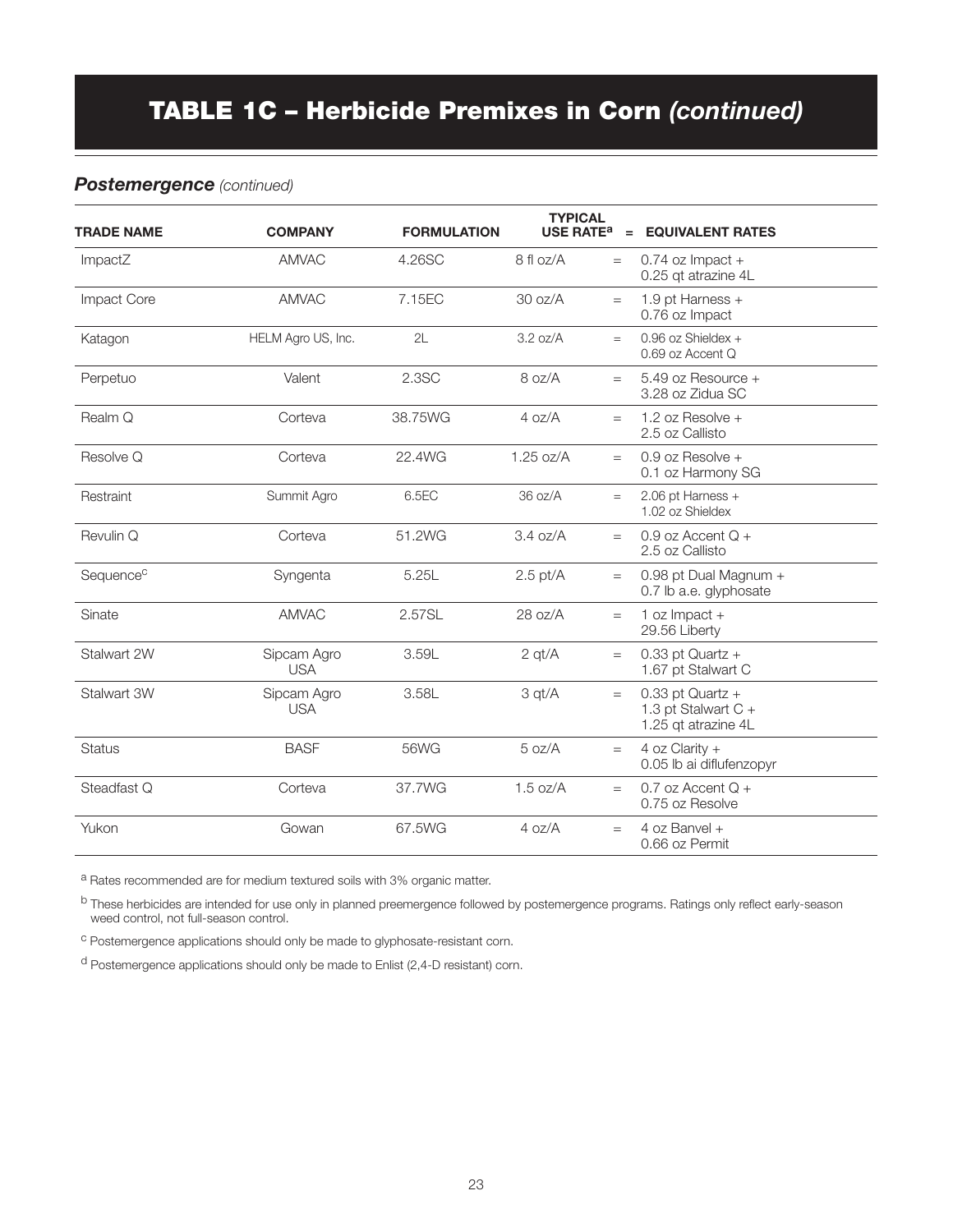# TABLE 1D – Corn Herbicides – Remarks and Limitations

Apply all agricultural chemicals in accordance with regulations and labels as to rate, timing and crops for which they may be used. Rates recommended in this bulletin are for medium-textured soils with 3% organic matter.

|                        |                                                               |                   |                | Corn - Soil Applied - All Tillage Systems                                                                                                                                                                                                                                                                                                                                                                                                                                                                                                                                                                                                                                                                                                                                                                                 |
|------------------------|---------------------------------------------------------------|-------------------|----------------|---------------------------------------------------------------------------------------------------------------------------------------------------------------------------------------------------------------------------------------------------------------------------------------------------------------------------------------------------------------------------------------------------------------------------------------------------------------------------------------------------------------------------------------------------------------------------------------------------------------------------------------------------------------------------------------------------------------------------------------------------------------------------------------------------------------------------|
| <b>Weed Controlled</b> | <b>Herbicide</b>                                              | Rate Ib/A<br>a.i. | Formulation/A  | <b>Remarks and Limitations</b>                                                                                                                                                                                                                                                                                                                                                                                                                                                                                                                                                                                                                                                                                                                                                                                            |
| <b>Annual grasses</b>  | pyroxasulfone +<br>fluthiacet<br>(Anthem MAXX)                | 0.168             | 5 oz 4.3SE     | • May be applied preplant, preplant incorporated or<br>preemergence.<br>• Refer to Table 1A for weed control and crop tolerance<br>ratings.<br>• See Table 1C for individual product rate equivalents for<br>the premix.<br>• Anthem MAXX use rates are based on soil texture and<br>organic matter. Anthem MAXX rates range from 2.5 to 6.5<br>oz/A (5 oz/A). Lower rates (4 oz/A) can be applied as part of<br>a 2-pass program in glufosinate or glyphosate-resistant corn,<br>unless resistant weeds are present.<br>• Anthem MAXX should be used as part of a planned<br>preemergence followed by postemergence herbicide<br>program.<br>• May be applied postemergence. Refer to the post-<br>emergence application section for Anthem MAXX and<br>Table 1I.<br>• Refer to Table 12 for crop rotation restrictions. |
|                        | topramezone +<br>dimethenamid-P<br>(Armezon PRO)              | 0.835             | 20 oz 5.35L    | • May be applied preemergence.<br>• Refer to Table 1A for weed control and crop tolerance<br>ratings.<br>• See Table 1C for individual product rate equivalents for the<br>premix.<br>• Atrazine at 1 lb ai/A may be applied with Armezon PRO to<br>increase the spectrum of weeds controlled.<br>• Refer to label and Table 12 for crop rotation restrictions.                                                                                                                                                                                                                                                                                                                                                                                                                                                           |
|                        | s-metolachlor<br>(Dual II Magnum,<br>Cinch, Moccasin II Plus) | 1.27              | 1.33 pt 7.64EC | . May be applied preplant incorporated or<br>preemergence.<br>• Refer to Table 1A for weed control and crop tolerance<br>ratings.<br>· Dual II Magnum, Cinch, and Moccasin II Plus contain a<br>safener which increases corn tolerance to s-metolachlor.<br>• Increase the rate to 1.66 pt/A for effective nutsedge control.<br>• Nutsedge control is improved when s-metolachlor is<br>incorporated.<br>• May be applied postemergence on corn up to 40 inches tall,<br>but this application alone will not control emerged weeds.<br>Refer to Table 1H.<br>• Refer to Table 12 for crop rotation restrictions.                                                                                                                                                                                                          |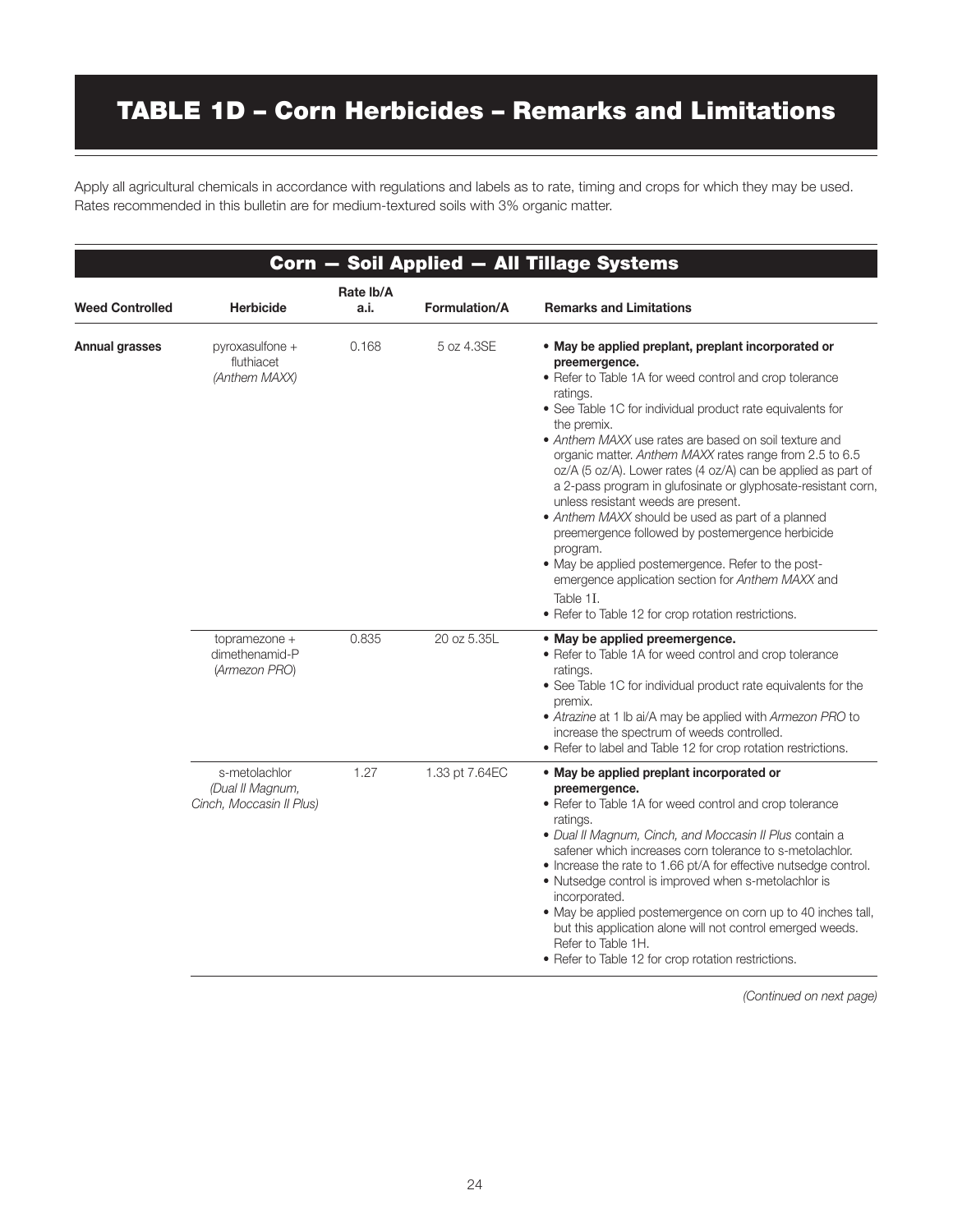| <b>Weed Controlled</b> | <b>Herbicide</b>                      | Rate Ib/A<br>a.i. | <b>Formulation/A</b> | <b>Remarks and Limitations</b>                                                                                                                                                                                                                                                                                                                                                                                                                                                                                                                                                                                                                                                                                                                                                                                                                                                                                                                                                                                                                                                                                                                                                                                    |
|------------------------|---------------------------------------|-------------------|----------------------|-------------------------------------------------------------------------------------------------------------------------------------------------------------------------------------------------------------------------------------------------------------------------------------------------------------------------------------------------------------------------------------------------------------------------------------------------------------------------------------------------------------------------------------------------------------------------------------------------------------------------------------------------------------------------------------------------------------------------------------------------------------------------------------------------------------------------------------------------------------------------------------------------------------------------------------------------------------------------------------------------------------------------------------------------------------------------------------------------------------------------------------------------------------------------------------------------------------------|
|                        |                                       |                   |                      |                                                                                                                                                                                                                                                                                                                                                                                                                                                                                                                                                                                                                                                                                                                                                                                                                                                                                                                                                                                                                                                                                                                                                                                                                   |
| (continued)            |                                       |                   |                      |                                                                                                                                                                                                                                                                                                                                                                                                                                                                                                                                                                                                                                                                                                                                                                                                                                                                                                                                                                                                                                                                                                                                                                                                                   |
| <b>Annual grasses</b>  | acetochlor<br>(Harness, Surpass NXT)  | 1.97              | 2.25 pt 7EC          | • May be applied preplant, preplant incorporated or<br>preemergence.<br>• Refer to Table 1A for weed control and crop tolerance<br>ratings.<br>• Harness and Surpass NXT use rates are based on soil<br>texture and organic matter. Use rates of these products<br>range from 1.25 to 3 pt/A (2.25 pt/A). Lower rates (1.8 pt/A)<br>can be applied as part of a 2-pass program in glufosinate<br>or glyphosate-resistant corn, unless resistant weeds are<br>present.<br>• DO NOT apply acetochlor within 50 feet of any well where<br>the depth to groundwater is 30 feet or less: sands with less<br>than 3% organic matter, loamy sands with less than 2%<br>organic matter, or sandy loams with less than 1% organic<br>matter.<br>• All commercial acetochlor products contain a safener that<br>increases corn tolerance.<br>• Application rate varies by soil type.<br>• EC formulations of acetochlor require less rainfall for<br>incorporation compared with s-metolachlor or pendimethalin.<br>• May be applied postemergence on corn up to 11 inches tall,<br>but this application alone will not control emerged weeds.<br>Refer to Table 1H.<br>• Refer to Table 12 for crop rotation restrictions. |
|                        | dimethenamid-P<br>(Outlook)           | 0.84              | 18 oz 6EC            | • May be applied preplant, preplant incorporated or<br>preemergence.<br>• Refer to Table 1A for weed control and crop tolerance<br>ratings.<br>• Increase the rate to 21 oz/A for effective nutsedge control.<br>• Nutsedge control is improved when incorporated.<br>• Outlook rates vary with soil texture and organic matter from<br>12 to 21 oz/A<br>• May be applied postemergence on corn up to 12 inches tall,<br>but this application alone will not control emerged weeds.<br>Refer to Table 1H.<br>• Refer to Table 12 for crop rotation restrictions.                                                                                                                                                                                                                                                                                                                                                                                                                                                                                                                                                                                                                                                  |
|                        | metolachlor<br>(Parallel, Stalwart C) | 1.3               | 1.33 pt 7.8L         | . May be applied preplant, preplant incorporated or<br>preemergence.<br>• Parallel/Stalwart C is a mix of the R and S-isomers of<br>metolachlor. Limited research has shown that 1.33 pt/A<br>of these products provide similar initial activity to<br>s-metolachlor products at 1.33 pt/A. However, Parallel/<br>Stalwart C may not provide the consistency, length of control<br>or performance on more difficult to control weeds. Rates<br>would need to be increased to 2.0 pt/A to provide the same<br>amount of s-metolachlor (the more active isomer) in the<br>1.33 pt/A rate of Dual II Magnum/Cinch (s-metolachlor).<br>• Refer to Table 1A for weed control and crop tolerance<br>ratings.<br>• Parallel/Stalwart C contains a safener which increases corn<br>tolerance to metolachlor.<br>• May be applied postemergence on corn up to 40 inches tall,<br>but this application alone will not control emerged weeds.<br>Refer to Table 1H.<br>• Refer to Table 12 for crop rotation restrictions.                                                                                                                                                                                                   |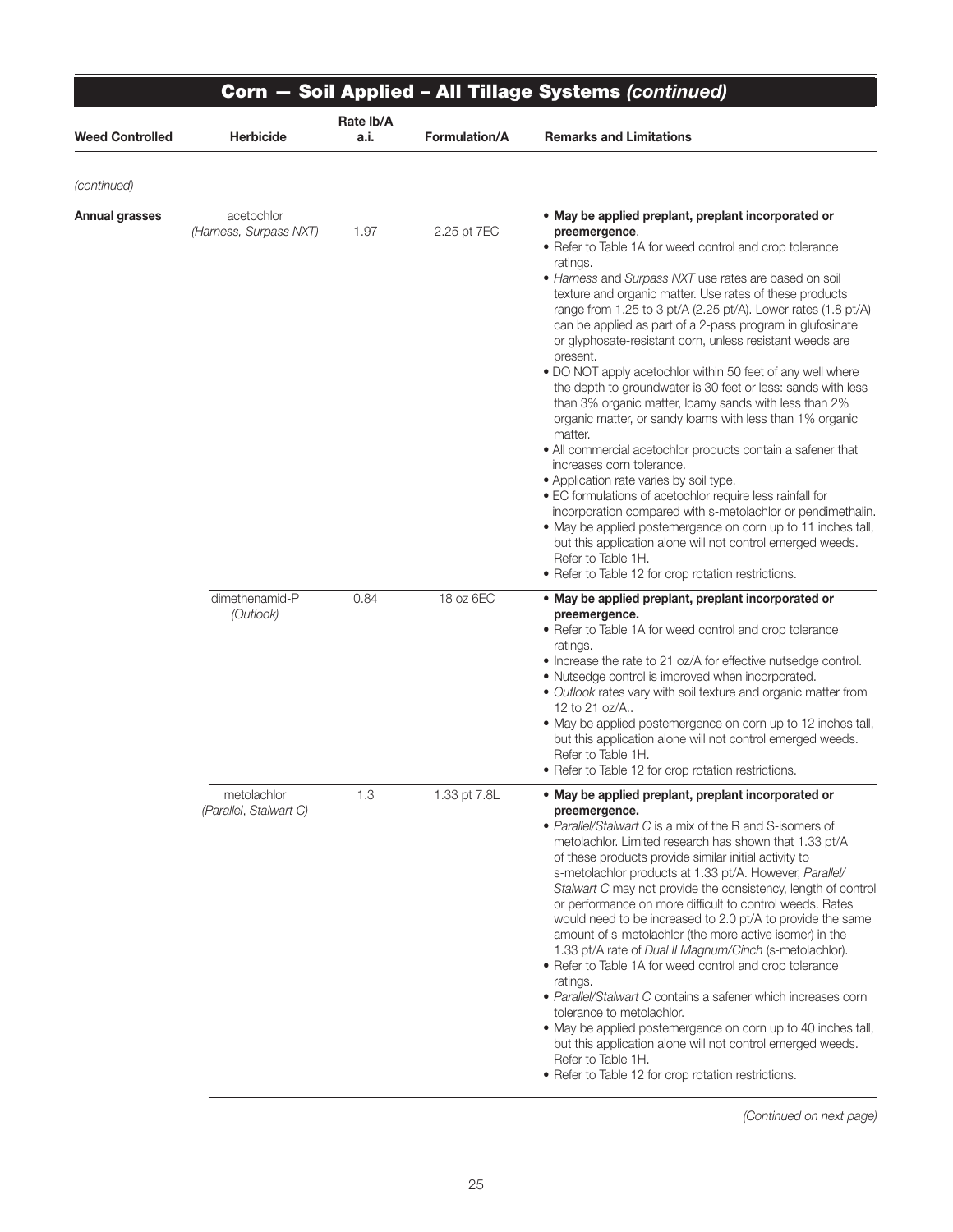|                           |                                                                   |                         |                                       | Corn - Soil Applied - All Tillage Systems (continued)                                                                                                                                                                                                                                                                                                                                                                                                                                                                                                                                                                                                                                                                                                                                                                                                                                                                                                                                                                                           |
|---------------------------|-------------------------------------------------------------------|-------------------------|---------------------------------------|-------------------------------------------------------------------------------------------------------------------------------------------------------------------------------------------------------------------------------------------------------------------------------------------------------------------------------------------------------------------------------------------------------------------------------------------------------------------------------------------------------------------------------------------------------------------------------------------------------------------------------------------------------------------------------------------------------------------------------------------------------------------------------------------------------------------------------------------------------------------------------------------------------------------------------------------------------------------------------------------------------------------------------------------------|
| <b>Weed Controlled</b>    | <b>Herbicide</b>                                                  | Rate Ib/A<br>a.i.       | Formulation/A                         | <b>Remarks and Limitations</b>                                                                                                                                                                                                                                                                                                                                                                                                                                                                                                                                                                                                                                                                                                                                                                                                                                                                                                                                                                                                                  |
| (continued)               |                                                                   |                         |                                       |                                                                                                                                                                                                                                                                                                                                                                                                                                                                                                                                                                                                                                                                                                                                                                                                                                                                                                                                                                                                                                                 |
| Annual grasses            | pendimethalin<br>(Prowl)<br><b>OR</b><br>(Prowl H <sub>2</sub> O) | 1.5<br><b>OR</b><br>1.4 | 3.6 pt 3.3EC<br>0R<br>3 pt 3.8AS      | • DO NOT apply preplant incorporated.<br>• Refer to Table 1A for weed control and crop tolerance<br>ratings.<br>• Extreme care must be taken to assure complete closure<br>of the seed furrow. If the seed furrow remains open (even<br>partially open), severe injury will occur.<br>• Apply after planting.<br>• Plant at least 1.5 inches deep.<br>• Adjust rate according to soil type.<br>• DO NOT use on sandy soil with less than 1.5% organic<br>matter.<br>• May be applied postemergence on corn up to 30 inches<br>tall or 8 collars, but this application alone will not control<br>emerged weeds. Refer to Table 1H.<br>• Refer to Table 12 for crop rotation restrictions.                                                                                                                                                                                                                                                                                                                                                        |
|                           | pyroxasulfone<br>(Zidua SC)                                       | 0.133                   | 4 oz 4.17SC                           | • May be applied preplant, preplant incorporated or<br>preemergence.<br>• Refer to Table 1A for weed control and crop tolerance<br>ratings.<br>• Application rate varies with soil texture and application timing<br>from 1.75 to 6.5 oz/A.<br>• DO NOT apply more than 4.5 oz/A on coarse, 5 oz/A on<br>medium or 6.5 oz/A on fine textured soils of Zidua SC.<br>• DO NOT use on peat or muck soils with 10% or more<br>organic matter.<br>• May be applied postemergence up to 4 collar (V4) corn,<br>but this application alone will not control emerged weeds.<br>Refer to Table 1H.<br>• The maximum cumulative amount of Zidua SC that can be<br>applied per cropping season is 4.5 oz/A on coarse textured<br>soils and 8.25 oz/A on all other soils.<br>• Rotation restrictions are dependent on use rate. If Zidua SC<br>is applied at 6.5 oz/A, the rotation restrictions are extended<br>to 4 months for soybean, 6 months for wheat, and 18<br>months for other small grains. Refer to Table 12 for crop<br>rotation restrictions. |
| <b>Annual broadleaves</b> | atrazine<br>(AAtrex, others)                                      | 1                       | 1 qt $4L$<br><b>OR</b><br>1.1 lb 90WG | • May be applied preplant, preplant incorporated or<br>preemergence.<br>• Refer to Table 1A for weed control and crop tolerance<br>ratings.<br>· Mixing, loading, and application setbacks are required for<br>atrazine. See page 11 or label for details.<br>• DO NOT exceed an application rate of 2 lb a.i. of atrazine per<br>acre per application and the total pounds of atrazine applied<br>must not exceed 2.5 lb a.i. per acre per year.<br>• May be applied postemergence on corn up to 12 inches<br>tall. Refer to Table 1H and the postemergence application<br>section for atrazine.<br>• Refer to Table 12 for crop rotation restrictions.                                                                                                                                                                                                                                                                                                                                                                                        |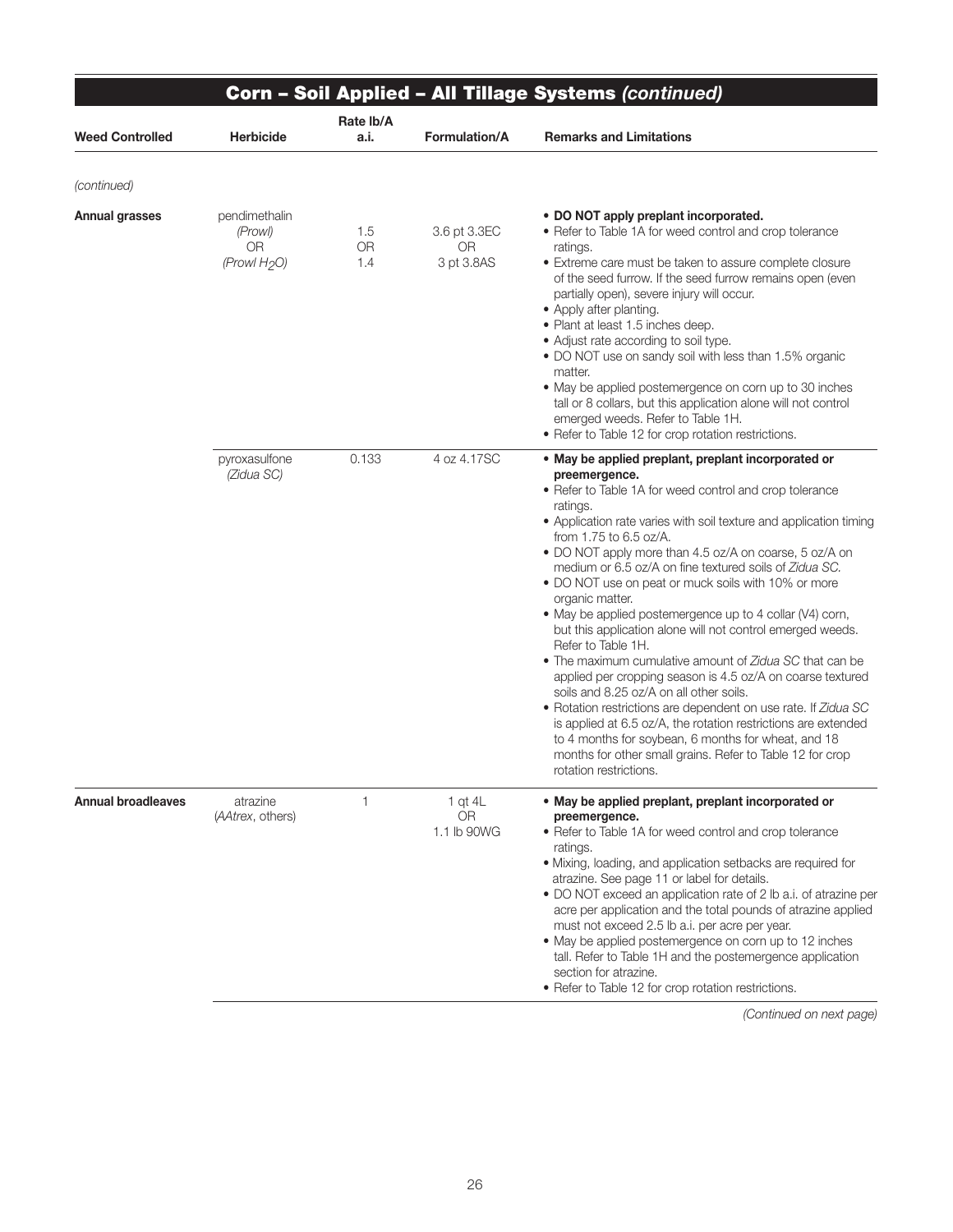|                        |                                                |                   |                      | Corn - Soil Applied - All Tillage Systems (continued)                                                                                                                                                                                                                                                                                                                                                                                                                                                                                                                                                                                                                                                                                                                                                                                                                                                                                                                                                                                                                                                                                                                                                                              |
|------------------------|------------------------------------------------|-------------------|----------------------|------------------------------------------------------------------------------------------------------------------------------------------------------------------------------------------------------------------------------------------------------------------------------------------------------------------------------------------------------------------------------------------------------------------------------------------------------------------------------------------------------------------------------------------------------------------------------------------------------------------------------------------------------------------------------------------------------------------------------------------------------------------------------------------------------------------------------------------------------------------------------------------------------------------------------------------------------------------------------------------------------------------------------------------------------------------------------------------------------------------------------------------------------------------------------------------------------------------------------------|
| <b>Weed Controlled</b> | <b>Herbicide</b>                               | Rate lb/A<br>a.i. | <b>Formulation/A</b> | <b>Remarks and Limitations</b>                                                                                                                                                                                                                                                                                                                                                                                                                                                                                                                                                                                                                                                                                                                                                                                                                                                                                                                                                                                                                                                                                                                                                                                                     |
| (continued)            |                                                |                   |                      |                                                                                                                                                                                                                                                                                                                                                                                                                                                                                                                                                                                                                                                                                                                                                                                                                                                                                                                                                                                                                                                                                                                                                                                                                                    |
| Annual broadleaves     | mesotrione<br>(Callisto)                       | 0.188             | 6 oz 4SC             | . May be applied preplant or preemergence.<br>• Refer to Table 1A for weed control and crop tolerance<br>ratings.<br>• There are other mesotrione (Motif, Quartz) products<br>registered for use in corn, consult specific labels.<br>• Mesotrione can be applied preemergence to field corn, seed<br>corn, sweet corn, and yellow popcorn.<br>• Tank mixes with atrazine (1 a.i. lb/A) will improve control of<br>common ragweed, giant ragweed, and cocklebur.<br>• DO NOT apply Callisto with an emulsifiable concentrate<br>herbicide or liquid fertilizer if corn has already emerged.<br>• DO NOT exceed a total of 7.7 oz/A of Callisto per season.<br>• Mesotrione preemergence is generally applied in a premix.<br>Mesotrione premixes include Acuron, Acuron Flexi,<br>Lumax EZ, and Lexar EZ. Refer to Table 1C for premix<br>use rates and components. May be applied postemergence<br>on corn up to 30 inches tall or through 8 collars. Refer to<br>Table 1H and the postemergence application section for<br>Callisto.<br>• Refer to Table 12 for crop rotation restrictions.                                                                                                                                      |
|                        | flumetsulam +<br>clopyralid<br>(Hornet)        | 0.128             | 3 oz 68.5WG          | • May be applied preplant, preplant incorporated or<br>preemergence.<br>• Refer to Table 1A for weed control and crop tolerance<br>ratings.<br>• See Table 1C for individual product rate equivalents for<br>the premix.<br>• Corn should be planted at least 1.5 inches deep.<br>• Adjust application rate according to soil type and organic<br>matter.<br>• DO NOT apply to soils with less than 1.5% organic matter, a<br>$pH > 7.8$ , or soils with $>5\%$ organic matter and low soil $pH$<br>$(5.9)$ .<br>• DO NOT follow this treatment with a postemergence<br>application of an ALS-inhibiting herbicide if plants are under<br>stress.<br>• Tank mixes with atrazine (1 a.i. lb/A) will improve control of<br>heavy populations of jimsonweed.<br>• Insecticide interaction: Consult label for organophosphate<br>insecticide restrictions and Table 1L.<br>• May be applied postemergence on corn up to 20 inches<br>tall or through 6 collars. Refer to Table 1H and the<br>postemergence application section for Hornet.<br>• Requires a 26-month rotation interval and a successful<br>field bioassay before planting sugar beets, cucumbers or<br>tomatoes.<br>• Refer to Table 12 for crop rotation restrictions. |
|                        | tribenuron $+$<br>thifensulfuron<br>(Panoflex) | 0.019             | 0.6 oz 50WG          | • Apply a minimum of 14 days prior to planting corn.<br>• Refer to Table 1A for weed control and crop tolerance<br>ratings.<br>• See Table 1C for individual product rate equivalents for the<br>premix.<br>• Panoflex is used as part of the burndown program in no-till<br>corn. Refer to Table 1K.<br>• DO NOT apply after corn emergence.<br>• Refer to Table 12 for crop rotation restrictions.                                                                                                                                                                                                                                                                                                                                                                                                                                                                                                                                                                                                                                                                                                                                                                                                                               |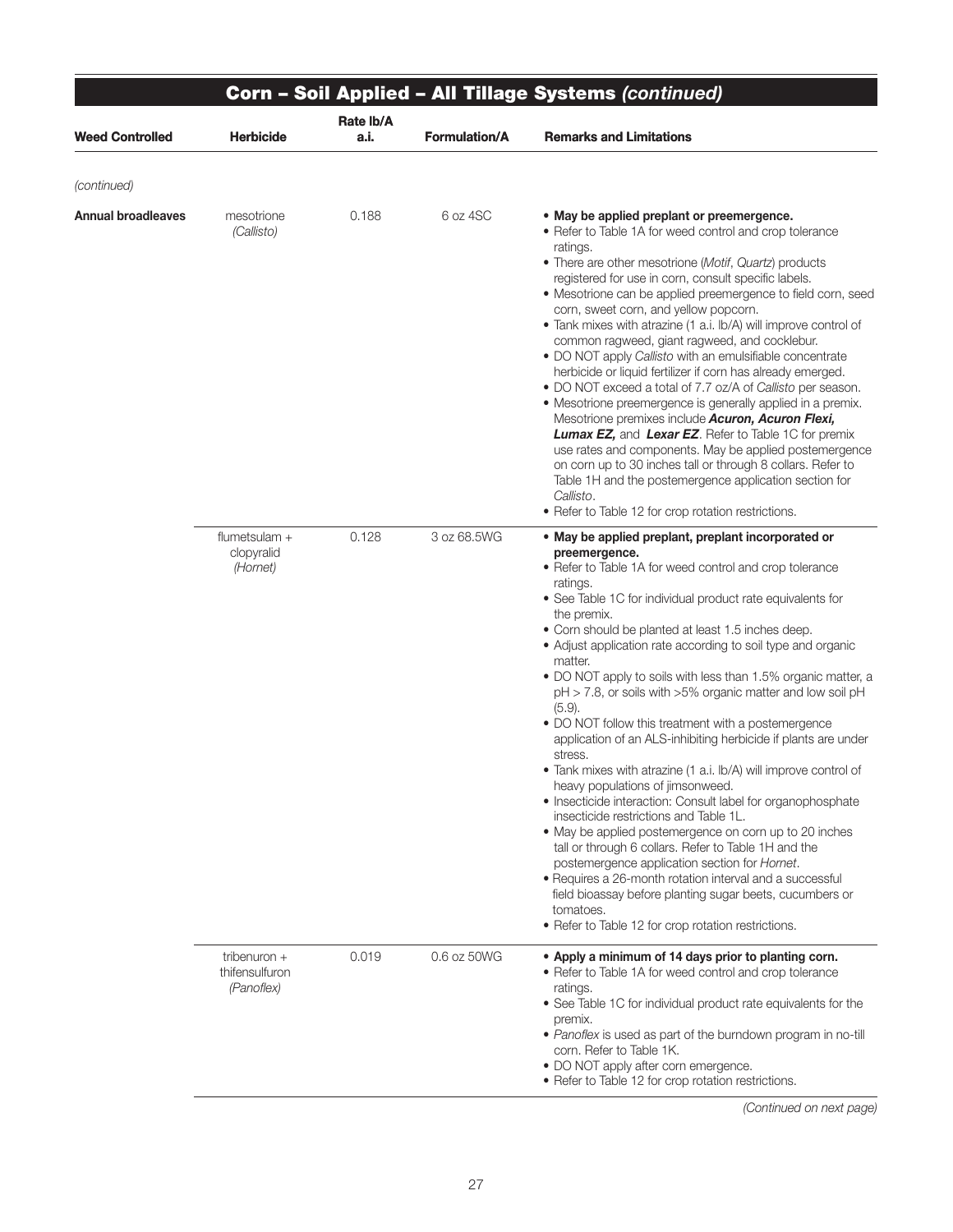|                           |                                                          |                   |                                       | <b>Corn - Soil Applied - All Tillage Systems (continued)</b>                                                                                                                                                                                                                                                                                                                                                                                                                                                                                                                                                                                                                                                                                                                                                                                                                                                                                                                                                                                                                                              |
|---------------------------|----------------------------------------------------------|-------------------|---------------------------------------|-----------------------------------------------------------------------------------------------------------------------------------------------------------------------------------------------------------------------------------------------------------------------------------------------------------------------------------------------------------------------------------------------------------------------------------------------------------------------------------------------------------------------------------------------------------------------------------------------------------------------------------------------------------------------------------------------------------------------------------------------------------------------------------------------------------------------------------------------------------------------------------------------------------------------------------------------------------------------------------------------------------------------------------------------------------------------------------------------------------|
| <b>Weed Controlled</b>    | <b>Herbicide</b>                                         | Rate Ib/A<br>a.i. | <b>Formulation/A</b>                  | <b>Remarks and Limitations</b>                                                                                                                                                                                                                                                                                                                                                                                                                                                                                                                                                                                                                                                                                                                                                                                                                                                                                                                                                                                                                                                                            |
| (continued)               |                                                          |                   |                                       |                                                                                                                                                                                                                                                                                                                                                                                                                                                                                                                                                                                                                                                                                                                                                                                                                                                                                                                                                                                                                                                                                                           |
| <b>Annual broadleaves</b> | simazine<br>(Princep, others)                            | 1                 | 1 at $4L$<br><b>OR</b><br>1.1 lb 90WG | • May be applied preplant, preplant incorporated or<br>preemergence.<br>• Refer to Table 1A for weed control and crop tolerance<br>ratings.<br>• May be substituted for atrazine for slightly better grass<br>control.<br>• DO NOT apply after corn emergence.<br>· Princep has similar carryover risk as atrazine.<br>• When Princep and atrazine are both applied to corn,<br>carryover risk is additive.<br>• Refer to Table 12 for crop rotation restrictions.                                                                                                                                                                                                                                                                                                                                                                                                                                                                                                                                                                                                                                        |
|                           | flumetsulam<br>(Python)                                  | 0.05              | 1 oz 80WG                             | • May be applied preplant, preplant incorporated or<br>preemergence.<br>• Refer to Table 1A for weed control and crop tolerance<br>ratings.<br>• Corn should be planted at least 1.5 inches deep.<br>• Adjust application rate according to soil type and organic<br>matter.<br>• DO NOT apply to soils with less than 1.5% organic matter -<br>severe injury may occur.<br>• DO NOT apply to areas where soil pH is greater than 7.8<br>or to soils with greater than 5% organic matter and pH less<br>than $5.9$ .<br>. DO NOT follow this treatment with a postemergence applica-<br>tion of an ALS-inhibiting herbicide if plants are under stress.<br>• Tank mixes with atrazine (1 a.i. lb/A) will improve control of<br>heavy populations of common ragweed, cocklebur, and<br>jimsonweed.<br>· Insecticide interaction: Consult label for organophosphate<br>insecticide restrictions and Table 1L.<br>• May be applied postemergence on corn up to 20 inches tall<br>or through 6 collars, rates should be reduced. Refer to Table<br>1H.<br>• Refer to Table 12 for crop rotation restrictions. |
|                           | tiafenacil<br>(Reviton)<br>$^{+}$<br>methylated seed oil | 0.044             | 2 oz 2.83L<br>$^{+}$<br>0.25%         | • May be applied preplant or preemergence.<br>. Reviton is used as part of the burndown program in no-till<br>corn. Refer to Table 1K.<br>• DO NOT apply after corn emergence.<br>• Refer to Table 12 for crop rotation restrictions.                                                                                                                                                                                                                                                                                                                                                                                                                                                                                                                                                                                                                                                                                                                                                                                                                                                                     |

┱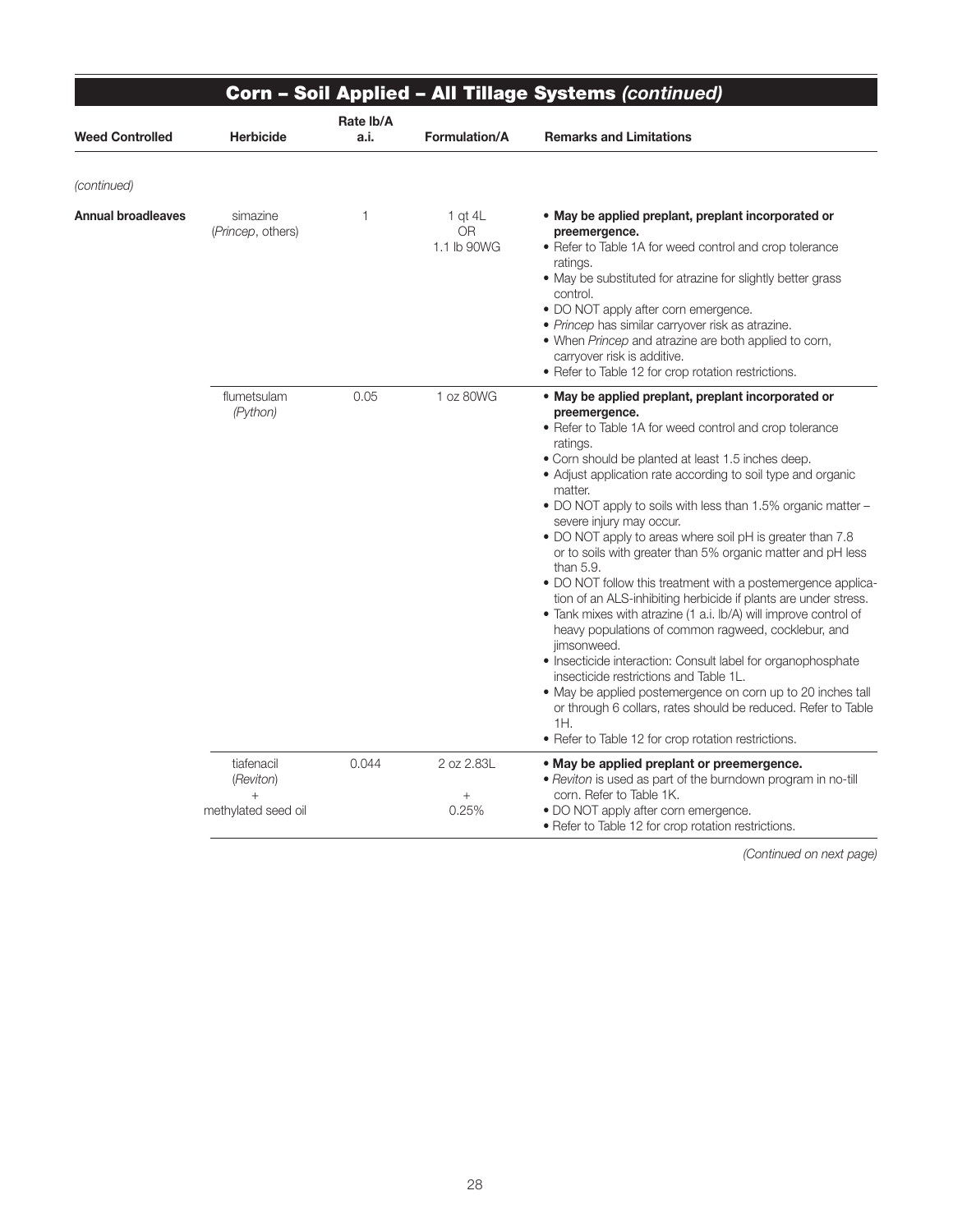|                                             | Corn - Soil Applied - All Tillage Systems (continued)                          |                   |                      |                                                                                                                                                                                                                                                                                                                                                                                                                                                                                                                                                                                                                                                                                                                                                                                                                                                                                                                                                                                                                                                                                                                                                           |  |
|---------------------------------------------|--------------------------------------------------------------------------------|-------------------|----------------------|-----------------------------------------------------------------------------------------------------------------------------------------------------------------------------------------------------------------------------------------------------------------------------------------------------------------------------------------------------------------------------------------------------------------------------------------------------------------------------------------------------------------------------------------------------------------------------------------------------------------------------------------------------------------------------------------------------------------------------------------------------------------------------------------------------------------------------------------------------------------------------------------------------------------------------------------------------------------------------------------------------------------------------------------------------------------------------------------------------------------------------------------------------------|--|
| <b>Weed Controlled</b>                      | <b>Herbicide</b>                                                               | Rate Ib/A<br>a.i. | <b>Formulation/A</b> | <b>Remarks and Limitations</b>                                                                                                                                                                                                                                                                                                                                                                                                                                                                                                                                                                                                                                                                                                                                                                                                                                                                                                                                                                                                                                                                                                                            |  |
| (continued)                                 |                                                                                |                   |                      |                                                                                                                                                                                                                                                                                                                                                                                                                                                                                                                                                                                                                                                                                                                                                                                                                                                                                                                                                                                                                                                                                                                                                           |  |
| <b>Annual broadleaves</b>                   | saflufenacil<br>(Sharpen)                                                      | 0.056             | 2.5 oz 2.85SC        | • May be applied preplant, preplant incorporated or<br>preemergence.<br>• Refer to Table 1A for weed control and crop tolerance<br>ratings.<br>• Sharpen can be applied to field corn, silage corn, seed<br>corn and popcorn. Refer to seed company recommenda-<br>tions for use on inbred lines.<br>• Application rates vary by soil type; on coarse textured soils<br>2-2.5 oz/A, medium textured soils 2.5-3 oz/A, and fine<br>textured soils 3-3.5 oz/A can be applied.<br>• The maximum Sharpen rate for coarse textured soils is<br>2.5 oz per acre per application.<br>• DO NOT apply Sharpen after corn emergence or severe crop<br>injury will occur.<br>• Insecticide interaction: Consult label for organophosphate<br>insecticide restrictions and Table 1L.<br>• DO NOT exceed an application rate of 3.5 oz of Sharpen per<br>acre per application or 6 oz/A of Sharpen per year.<br>• Sharpen is an effective burndown herbicide in no-till corn.<br>Consult Table 1K for more information.<br>• Refer to label and Table 12 for crop rotation restrictions. DO<br>NOT include time in the rotation interval when the ground is<br>frozen. |  |
|                                             | flumioxazin<br>(Valor)                                                         | 0.064             | 2 oz 51WG            | • Apply a minimum of 7 day or more prior to planting<br>corn on no-till or minimum tillage fields.<br>• Refer to Table 1A for weed control and crop tolerance ratings.<br>• If there is less than 25% of the soil surface covered with<br>residue from the previous crop or less than 0.25 inch of<br>rainfall has occurred between application and the planting<br>interval should be extended to 14 days.<br>• Valor can be used as part of the burndown program in no-till<br>corn. Refer to Table 1K.<br>• DO NOT apply after corn emergence.<br>• Refer to label and Table 12 for crop rotation restrictions.                                                                                                                                                                                                                                                                                                                                                                                                                                                                                                                                        |  |
| <b>Annual broadleaves</b><br>Annual grasses | bicyclopyrone +<br>$mesotrione +$<br>atrazine $+$<br>s-metolachlor<br>(Acuron) | 2.85              | 3 gt 3.44ZC          | • May be applied preplant or preemergence.<br>• Refer to Table 1A for weed control and crop tolerance<br>ratings.<br>• See Table 1C for individual product rate equivalents for the<br>premix.<br>• If the soil organic matter is <3% apply 2.5 qt/A of Acuron.<br>For extended residual control or control of heavy weed<br>infestations, 3.0 qt/A of Acuron may be applied to soils with<br><3% OM.<br>• Insecticide interaction: Consult label for organophosphate<br>insecticide restrictions and Table 1L.<br>• Acuron at 2 qt/A may be applied as part of a planned 2-pass<br>program.<br>• May be applied postemergence on corn up to 12 inches tall.<br>Refer to Table 1H.<br>• Acuron can be split between preemergence and early<br>postemergence application timings.<br>• Tank-mixtures with glyphosate can be applied<br>postemergence to glyphosate-resistant corn.<br>• Tank-mixtures with Liberty can be applied postemergence to<br>LibertyLink corn.<br>• Refer to label and Table 12 for crop rotation restrictions.                                                                                                                   |  |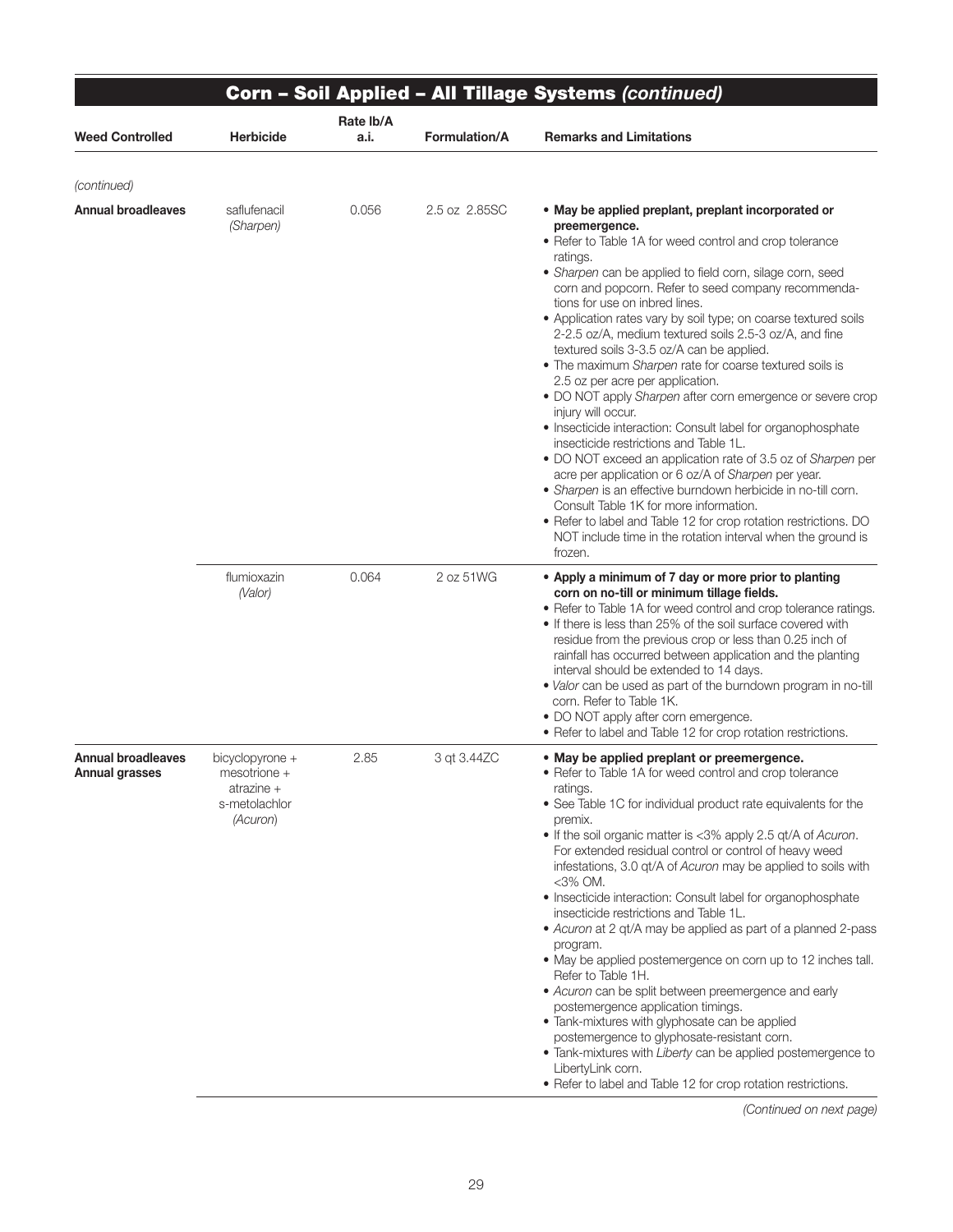| Corn - Soil Applied - All Tillage Systems (continued) |                                                                      |                   |                |                                                                                                                                                                                                                                                                                                                                                                                                                                                                                                                                                                                                                                                                                                                                                                                                                                                                                                |  |
|-------------------------------------------------------|----------------------------------------------------------------------|-------------------|----------------|------------------------------------------------------------------------------------------------------------------------------------------------------------------------------------------------------------------------------------------------------------------------------------------------------------------------------------------------------------------------------------------------------------------------------------------------------------------------------------------------------------------------------------------------------------------------------------------------------------------------------------------------------------------------------------------------------------------------------------------------------------------------------------------------------------------------------------------------------------------------------------------------|--|
| <b>Weed Controlled</b>                                | <b>Herbicide</b>                                                     | Rate Ib/A<br>a.i. | Formulation/A  | <b>Remarks and Limitations</b>                                                                                                                                                                                                                                                                                                                                                                                                                                                                                                                                                                                                                                                                                                                                                                                                                                                                 |  |
| (continued)                                           |                                                                      |                   |                |                                                                                                                                                                                                                                                                                                                                                                                                                                                                                                                                                                                                                                                                                                                                                                                                                                                                                                |  |
| <b>Annual broadleaves</b><br><b>Annual grasses</b>    | bicyclopyrone +<br>$mesotrione +$<br>s-metolachlor<br>(Acuron Flexi) | 1.83              | 2.25 gt 3.26ZC | • May be applied preplant or preemergence.<br>• Refer to Table 1A for weed control and crop tolerance<br>ratings.<br>• See Table 1C for individual product rate equivalents for the<br>premix.<br>• If the soil organic matter is <3% apply 2.0 gt/A of Acuron<br>Flexi.<br>• Insecticide interaction: Consult label for organophosphate<br>insecticide restrictions and Table 1L.<br>• May be applied postemergence on corn up to 30 inches tall<br>or up to the 8 leaf stage. Refer to Table 1H.<br>• Acuron Flexi can be split between preemergence (1/2 to<br>2/3 rate) and postemergence (1/2 to 1/3 rate) application<br>timings.<br>• Tank-mixtures with glyphosate can be applied<br>postemergence to glyphosate-resistant corn.<br>• Tank-mixtures with Liberty can be applied postemergence to<br>LibertyLink corn.<br>• Refer to label and Table 12 for crop rotation restrictions. |  |
|                                                       | pyroxasulfone +<br>fluthiacet + atrazine<br>(Anthem ATZ)             | 1.4               | 2.5 pt 4.5SC   | • May be applied preplant, preplant incorporated or<br>preemergence.<br>• Refer to Table 1A for weed control and crop tolerance ratings.<br>• See Table 1C for individual product rate equivalents for the<br>premix.<br>• Anthem ATZ use rates are based on soil texture and organic<br>matter. Anthem ATZ rates range from 1.75 to 4 pt/A (2.5)<br>pt/A). Lower rates (2 pt/A) can be applied as part of a 2-pass<br>program in glufosinate or glyphosate-resistant corn, unless<br>resistant weeds are present.<br>• Anthem ATZ should be used as part of a planned<br>preemergence followed by postemergence herbicide<br>program.<br>• May be applied postemergence. Refer to the postemergence<br>application section for Anthem ATZ and Table 1I.<br>• Refer to Table 12 for crop rotation restrictions.                                                                                |  |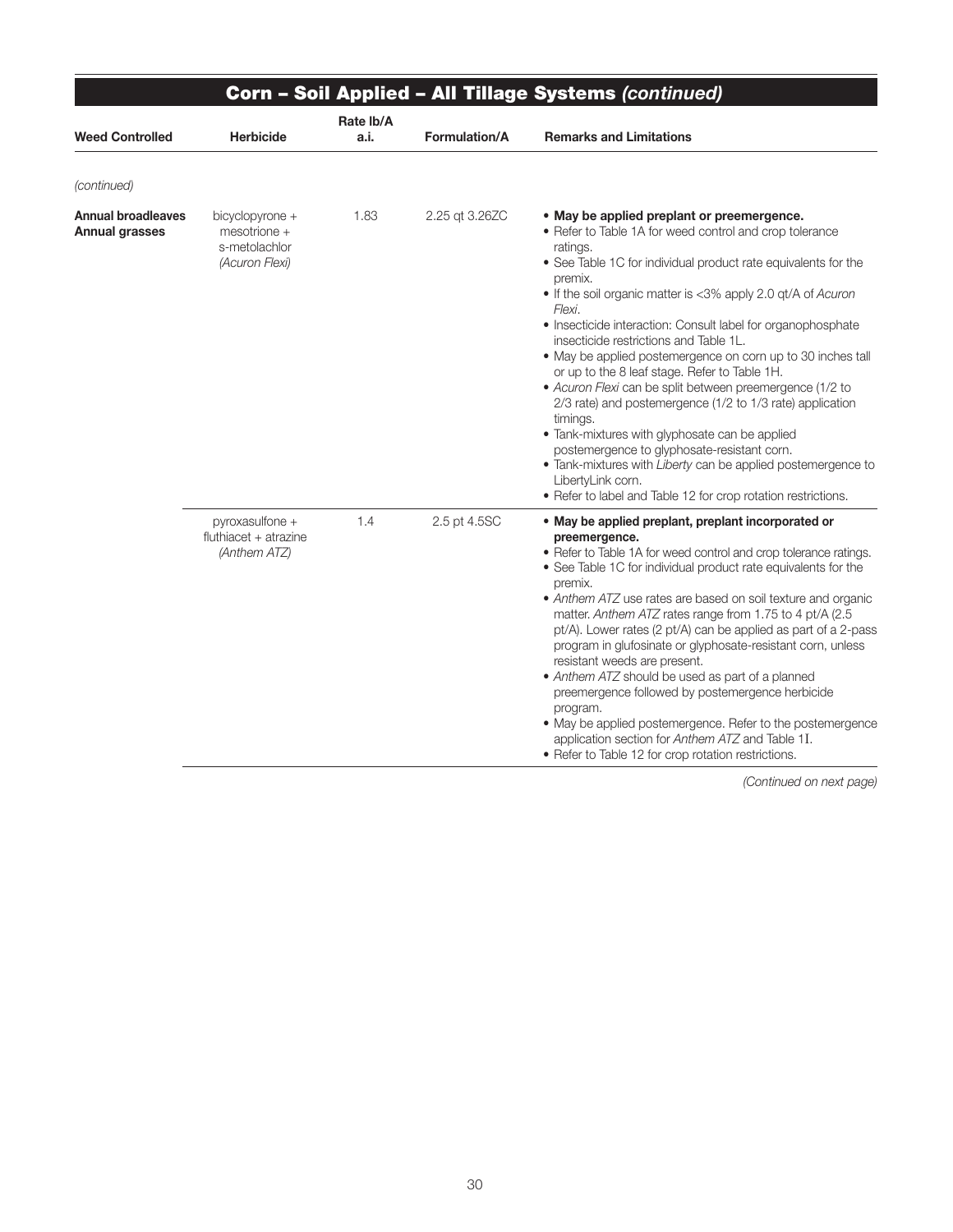|                                      |                                                    | Corn - Soil Applied - All Tillage Systems (continued) |               |                                                                                                                                                                                                                                                                                                                                                                                                                                                                                                                                                                                                                                                                                                                                                                                                                                                                                                                                                                                                                                                                                                                                                                                                                                                                                                                                                                                                                                                                                                                                                                                                                                                                                                                                 |  |  |  |  |
|--------------------------------------|----------------------------------------------------|-------------------------------------------------------|---------------|---------------------------------------------------------------------------------------------------------------------------------------------------------------------------------------------------------------------------------------------------------------------------------------------------------------------------------------------------------------------------------------------------------------------------------------------------------------------------------------------------------------------------------------------------------------------------------------------------------------------------------------------------------------------------------------------------------------------------------------------------------------------------------------------------------------------------------------------------------------------------------------------------------------------------------------------------------------------------------------------------------------------------------------------------------------------------------------------------------------------------------------------------------------------------------------------------------------------------------------------------------------------------------------------------------------------------------------------------------------------------------------------------------------------------------------------------------------------------------------------------------------------------------------------------------------------------------------------------------------------------------------------------------------------------------------------------------------------------------|--|--|--|--|
| <b>Weed Controlled</b>               | Herbicide                                          | Rate lb/A<br>a.i.                                     | Formulation/A | <b>Remarks and Limitations</b>                                                                                                                                                                                                                                                                                                                                                                                                                                                                                                                                                                                                                                                                                                                                                                                                                                                                                                                                                                                                                                                                                                                                                                                                                                                                                                                                                                                                                                                                                                                                                                                                                                                                                                  |  |  |  |  |
| (continued)                          |                                                    |                                                       |               |                                                                                                                                                                                                                                                                                                                                                                                                                                                                                                                                                                                                                                                                                                                                                                                                                                                                                                                                                                                                                                                                                                                                                                                                                                                                                                                                                                                                                                                                                                                                                                                                                                                                                                                                 |  |  |  |  |
| Annual broadleaves<br>Annual grasses | isoxaflutole<br>(Balance Flexx)                    | 0.0937                                                | 6 oz 2SC      | . May be applied preplant, preplant incorporated or<br>preemergence.<br>• Refer to Table 1A for weed control and crop tolerance<br>ratings.<br>• Balance Flexx can be applied to field corn, silage, and seed<br>corn. Refer to seed company recommendations for use on<br>inbred lines.<br>• Tank-mixes with atrazine (1 a.i. lb/A) will improve control<br>giant ragweed and cocklebur.<br>• Application rates vary by soil type; on coarse textured soils<br>3-4 fl oz/A, medium textured soils 5-6 fl oz/A, and fine<br>textured soils 6 fl oz/A can be applied.<br>• DO NOT apply on coarse-textured soils with less than 2%<br>organic matter where the water table is less than 25 feet<br>below the ground surface.<br>• Lower rates of Balance Flexx (4 fl oz/A) can be used as part<br>of a planned 2-pass program or when tank-mixed with grass<br>herbicide-atrazine premixtures.<br>• Add crop oil concentrate at 1% v/v to control existing weeds<br>prior to corn emergence.<br>• Insecticide interaction. Consult label for organophosphate or<br>carbamate insecticide interactions.<br>• May be applied postemergence from spike through V2 corn.<br>Refer to Table 1H.<br>• Atrazine may be tank-mixed with postemergence<br>applications of Balance Flexx. DO NOT add an adjuvant.<br>• 15 inches of precipitation is needed for a 10 month rotation<br>interval to alfalfa or sugarbeet. If this criteria is not met<br>the rotation interval is increased to 18 months. Dry beans<br>should not be planted until 18 months after Balance Flexx<br>applications – planting the following year after application<br>has resulted in dry bean injury.<br>• Refer to Table 12 for crop rotation restrictions. |  |  |  |  |
|                                      | rimsulfuron $+$<br>thifensulfuron<br>(Basis Blend) | 0.023                                                 | 1.25 oz 30WG  | . May be applied preplant or preemergence.<br>• Refer to Table 1A for weed control and crop tolerance ratings.<br>• See Table 1C for individual product rate equivalents<br>for the premix.<br>• Basis Blend is best used as part of a burndown<br>program in no-till corn. Refer to Table 1K.<br>• DO NOT apply on coarse textured soils with less than 1%<br>organic matter.<br>• DO NOT apply to popcorn, sweet corn or corn grown for seed.<br>• May be applied postemergence on corn up to 6 inches or 2<br>collar, rates need to be reduced to 0.825 oz of Basis Blend.<br>• Rotation restrictions to soybean are dependent on use rate.<br>Soybean can be planted 10 months after 1.25 oz of Basis<br>Blend is applied. The rotation interval to planting soybean is<br>reduced to 15 days if 0.825 oz of Basis Blend is applied.<br>• Insecticide interaction: Consult label for organophosphate<br>insecticide restrictions and Table 1L.<br>• Refer to label and Table 12 for crop rotation restrictions.                                                                                                                                                                                                                                                                                                                                                                                                                                                                                                                                                                                                                                                                                                             |  |  |  |  |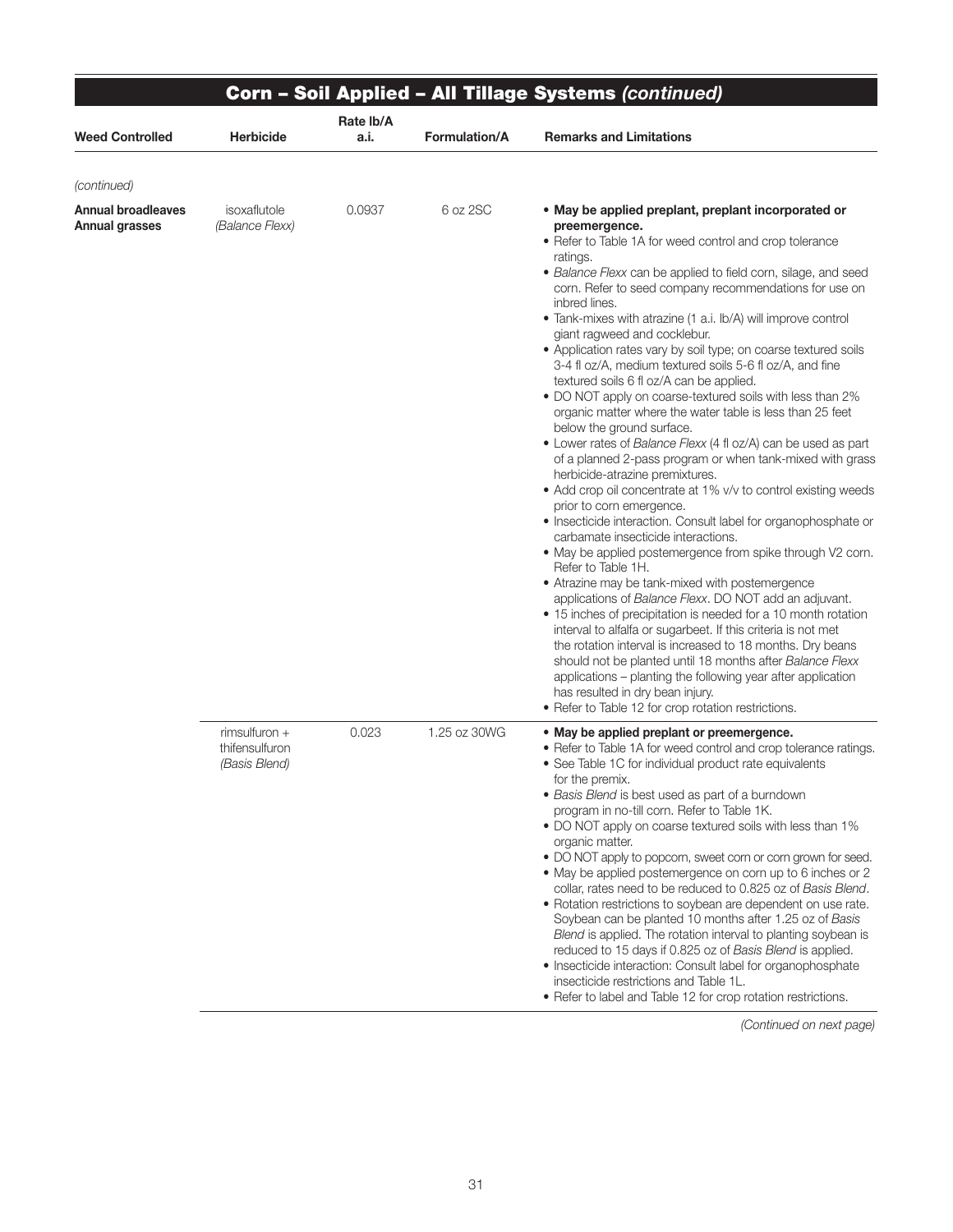| <b>Herbicide</b>                                     | Rate lb/A<br>a.i. |                      |                                                                                                                                                                                                                                                                                                                                                                                                                                                                                                                                                                                                                                                                                                                                                                                                                                                                                   |
|------------------------------------------------------|-------------------|----------------------|-----------------------------------------------------------------------------------------------------------------------------------------------------------------------------------------------------------------------------------------------------------------------------------------------------------------------------------------------------------------------------------------------------------------------------------------------------------------------------------------------------------------------------------------------------------------------------------------------------------------------------------------------------------------------------------------------------------------------------------------------------------------------------------------------------------------------------------------------------------------------------------|
|                                                      |                   | <b>Formulation/A</b> | <b>Remarks and Limitations</b>                                                                                                                                                                                                                                                                                                                                                                                                                                                                                                                                                                                                                                                                                                                                                                                                                                                    |
|                                                      |                   |                      |                                                                                                                                                                                                                                                                                                                                                                                                                                                                                                                                                                                                                                                                                                                                                                                                                                                                                   |
| atrazine +<br>s-metolachlor<br>(Cinch Lite ATZ)      | 2.25              | 1.5 $qt$ 6F          | • May be applied preplant, preplant incorporated or<br>preemergence.<br>• Refer to Table 1A for weed control and crop tolerance ratings.<br>• See Table 1C for individual product rate equivalents for the                                                                                                                                                                                                                                                                                                                                                                                                                                                                                                                                                                                                                                                                        |
| (Bicep II Magnum,<br>Cinch ATZ)                      | 2.9               | 2.1 qt 5.5F          | premix.<br>• Lower rates may be applied as part of a 2-pass program in<br>glufosinate or glyphosate-resistant corn, unless resistant<br>weeds are present.<br>• May be applied postemergence on corn up to 12 inches tall.<br>Refer to Table 1H.<br>• Tank-mixtures with glyphosate can be applied post-<br>emergence to glyphosate-resistant corn.<br>• Tank-mixtures with Liberty can be applied postemergence to<br>LibertyLink corn.<br>• Refer to label and Table 12 for crop rotation restrictions.                                                                                                                                                                                                                                                                                                                                                                         |
| atrazine +<br>metolachlor<br>(Parallel Plus, others) | 2.9               | 2.3 qt 5.5F          | . May be applied preplant, preplant incorporated or<br>preemergence.<br>• Refer to Table 1A for weed control and crop tolerance<br>ratings.<br>• See Table 1C for individual product rate equivalents for the<br>premix.<br>• Parallel Plus may be applied at lower rates as part of a<br>planned 2-pass program where glyphosate is used post-<br>emergence in glyphosate-resistant corn.<br>• May be applied postemergence on corn up to 12 inches tall.<br>Refer to Table 1H.<br>· Tank-mixtures with glyphosate can be applied post-<br>emergence to glyphosate-resistant corn.<br>• Tank-mixtures with Liberty can be applied postemergence to<br>LibertyLink corn.<br>• Refer to label and Table 12 for crop rotation restrictions.                                                                                                                                         |
| atrazine +<br>acetochlor<br>(Keystone LA NXT)        | 3                 | $2$ qt $6L$          | . May be applied preplant, preplant incorporated or<br>preemergence.<br>• Refer to Table 1A for weed control and crop tolerance<br>ratings.                                                                                                                                                                                                                                                                                                                                                                                                                                                                                                                                                                                                                                                                                                                                       |
| (Degree Xtra, Fultime NXT)                           | 3                 | 3 qt 4L              | • See Table 1C for individual product rate equivalents for the<br>premix.                                                                                                                                                                                                                                                                                                                                                                                                                                                                                                                                                                                                                                                                                                                                                                                                         |
| (Harness Xtra,<br>Keystone NXT)                      | 3.4               | 2.4 at 5.6L          | • Degree Xtra and Fultime NXT contain encapsulated<br>formulations of acetochlor.<br>• Use rates of these products are based on soil texture and<br>organic matter. Keystone LA NXT rates range from 1.8 to 2.3<br>qt/A (2 qt/A); Degree Xtra/Fultime NXT rates range from 2.9 to<br>3.7 qt/A (3 qt/A); Harness Xtra/Keystone NXT rates range from<br>1.4 to 3 qt/A (2.4 qt/A).<br>• Lower rates can be applied as part of a 2-pass program in<br>glufosinate or glyphosate-resistant corn, unless resistant weeds<br>are present.<br>• May be applied postemergence on corn up to 11 inches<br>tall. Refer to Table 1H.<br>• Tank-mixtures with glyphosate can be applied post-<br>emergence to glyphosate-resistant corn.<br>• Tank-mixtures with Liberty can be applied postemergence to<br>LibertyLink corn.<br>• Refer to label and Table 12 for crop rotation restrictions. |
|                                                      | 0R<br>0R<br>OR    |                      |                                                                                                                                                                                                                                                                                                                                                                                                                                                                                                                                                                                                                                                                                                                                                                                                                                                                                   |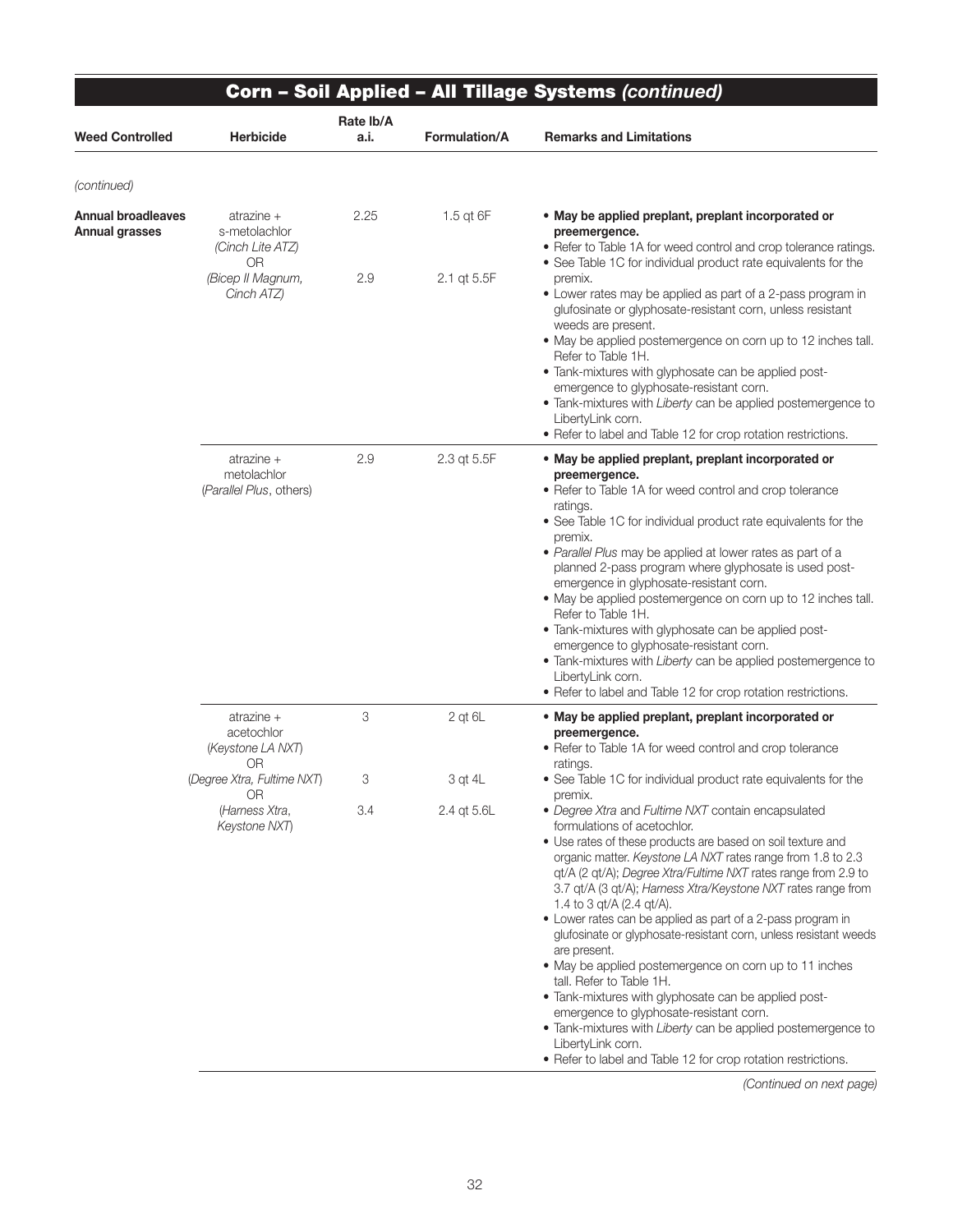|                                      |                                                       |                   |                      | Corn - Soil Applied - All Tillage Systems (continued)                                                                                                                                                                                                                                                                                                                                                                                                                                                                                                                                                                                                                                                                                                                                                                                                                                                                                                                                                                                                                                                                                                                                                                                                                                                                                                                                                                                                                                                            |
|--------------------------------------|-------------------------------------------------------|-------------------|----------------------|------------------------------------------------------------------------------------------------------------------------------------------------------------------------------------------------------------------------------------------------------------------------------------------------------------------------------------------------------------------------------------------------------------------------------------------------------------------------------------------------------------------------------------------------------------------------------------------------------------------------------------------------------------------------------------------------------------------------------------------------------------------------------------------------------------------------------------------------------------------------------------------------------------------------------------------------------------------------------------------------------------------------------------------------------------------------------------------------------------------------------------------------------------------------------------------------------------------------------------------------------------------------------------------------------------------------------------------------------------------------------------------------------------------------------------------------------------------------------------------------------------------|
| Weed Controlled                      | <b>Herbicide</b>                                      | Rate lb/A<br>a.i. | <b>Formulation/A</b> | <b>Remarks and Limitations</b>                                                                                                                                                                                                                                                                                                                                                                                                                                                                                                                                                                                                                                                                                                                                                                                                                                                                                                                                                                                                                                                                                                                                                                                                                                                                                                                                                                                                                                                                                   |
| (continued)                          |                                                       |                   |                      |                                                                                                                                                                                                                                                                                                                                                                                                                                                                                                                                                                                                                                                                                                                                                                                                                                                                                                                                                                                                                                                                                                                                                                                                                                                                                                                                                                                                                                                                                                                  |
| Annual broadleaves<br>Annual grasses | $isoxaflutole +$<br>thiencarbazone-methyl<br>(Corvus) | 0.115             | 5.6 oz 2.63SC        | • May be applied preplant, preplant incorporated or<br>preemergence.<br>• Refer to Table 1A for weed control and crop tolerance<br>ratings.<br>• See Table 1C for individual product rate equivalents for the<br>premix.<br>• Corvus can be applied to field corn, silage, and seed corn.<br>Refer to seed company recommendations for use on inbred<br>lines.<br>• Tank-mixes with atrazine (1 a.i. lb/A) will improve control giant<br>ragweed and cocklebur.<br>• Application rates vary by soil type from 3.33 to 5.6 fl oz/A. On<br>coarse-textured soils with 2% or less organic matter use 3.33 fl<br>oz/A of Corvus.<br>• DO NOT apply on coarse textured soils with less than 2%<br>organic matter where the water table is less than 25 feet below<br>the ground surface.<br>• Add crop oil concentrate at 1% v/v to control existing weeds<br>prior to corn emergence.<br>• Insecticide interaction: Consult label for organophosphate<br>insecticide restrictions and Table 1L.<br>• May be applied postemergence from spike through V2 corn.<br>Refer to Table 1H.<br>• Atrazine may be tank-mixed with postemergence applications<br>Corvus. DO NOT add an adjuvant.<br>• 15 inches of precipitation is needed for a 9 month rotation<br>interval to soybean and barley.<br>. When soil pH is 7.5 or above the rotation interval should be<br>extended to 24 months for alfalfa, dry bean, oat, potato,<br>sugarbeet, tomato, and cucumber.<br>• Refer to Table 12 for crop rotation restrictions. |
|                                      | rimsulfuron +<br>thifensulfuron<br>(Crusher)          | 0.031             | 1.0 oz 50WG          | • May be applied preplant or preemergence.<br>• Refer to Table 1A for weed control and crop tolerance<br>ratings.<br>• See Table 1C for individual product rate equivalents for the<br>premix.<br>• Crusher is used as part of the burndown program in no-till<br>corn. Refer to Table 1K.<br>· DO NOT apply after corn emergence.<br>• DO NOT apply on coarse textured soils with less than 1%<br>organic matter.<br>• DO NOT apply to popcorn, sweet corn or corn grown for seed.<br>• Refer to Table 12 for crop rotation restrictions.                                                                                                                                                                                                                                                                                                                                                                                                                                                                                                                                                                                                                                                                                                                                                                                                                                                                                                                                                                       |
|                                      | $pyroxasulfone +$<br>flumioxazin<br>(Fierce EZ)       | 0.1425            | 6 oz 3.04L           | • Apply a minimum of 7 days up to 30 days prior to<br>planting corn on no-till or minimum tillage fields.<br>• Refer to Table 1A for weed control and crop tolerance ratings.<br>• See Table 1C for individual product rate equivalents for the<br>premix.<br>• Use only on no-till or minimum tillage fields where last year's<br>crop residue has not been incorporated into the soil.<br>• DO NOT use on soils with less than 1% organic matter<br>unless an incorporating rainfall has occurred between<br>herbicide application and planting.<br>• DO NOT use on seed corn.<br>• Fierce EZ can be used as part of the burndown program in<br>no-till corn. Refer to Table 1K.<br>• DO NOT apply after corn emergence.<br>. The rotation restriction for no-till field corn is 7 days and for<br>conventional till field corn is 30 days. Refer to Table 12 for<br>additional crop rotation restrictions.                                                                                                                                                                                                                                                                                                                                                                                                                                                                                                                                                                                                    |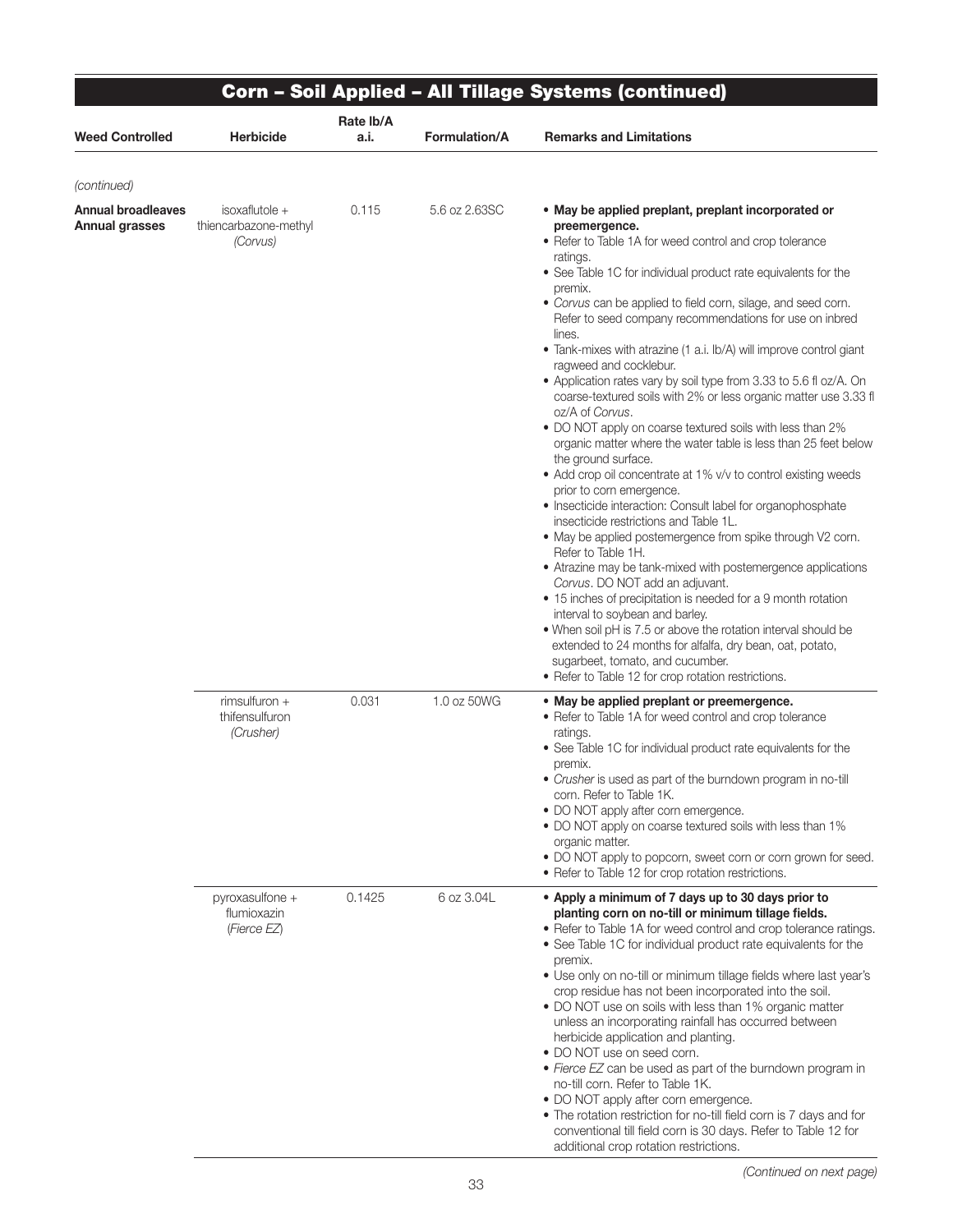|                                                    |                                                          |                   |                  | <b>Corn - Soil Applied - All Tillage Systems (continued)</b>                                                                                                                                                                                                                                                                                                                                                                                                                                                                                                                                                                                                                                                                                                                                                                                                                                                                                                                                                                                                                                                                     |
|----------------------------------------------------|----------------------------------------------------------|-------------------|------------------|----------------------------------------------------------------------------------------------------------------------------------------------------------------------------------------------------------------------------------------------------------------------------------------------------------------------------------------------------------------------------------------------------------------------------------------------------------------------------------------------------------------------------------------------------------------------------------------------------------------------------------------------------------------------------------------------------------------------------------------------------------------------------------------------------------------------------------------------------------------------------------------------------------------------------------------------------------------------------------------------------------------------------------------------------------------------------------------------------------------------------------|
| <b>Weed Controlled</b>                             | <b>Herbicide</b>                                         | Rate lb/A<br>a.i. | Formulation/A    | <b>Remarks and Limitations</b>                                                                                                                                                                                                                                                                                                                                                                                                                                                                                                                                                                                                                                                                                                                                                                                                                                                                                                                                                                                                                                                                                                   |
| (continued)                                        |                                                          |                   |                  |                                                                                                                                                                                                                                                                                                                                                                                                                                                                                                                                                                                                                                                                                                                                                                                                                                                                                                                                                                                                                                                                                                                                  |
| <b>Annual broadleaves</b><br><b>Annual grasses</b> | acetochlor +<br>mesotrione<br>(Harness MAX)              | 2.26              | 75 fl oz/A 3.82L | . May be applied preplant, preplant incorporated or<br>preemergence.<br>• Refer to Table 1A for weed control and crop tolerance<br>ratings.<br>• See Table 1C for individual product rate equivalents for the<br>premix.<br>• DO NOT apply to popcorn or sweet corn.<br>• DO NOT apply more than a total of 3 lb ai/A of acetochlor<br>(equivalent to 3.4 pt/A Harness) or 0.24 lb ai/A of mesotrione<br>(equivalent to 7.7 fl oz/A Callisto).<br>• Insecticide interaction: Consult label for organophosphate<br>insecticide restrictions and Table 1L.<br>• DO NOT graze, feed forage, grain or fodder within 60 days<br>of application.<br>• May be applied postemergence on corn up to 11 inches tall.<br>Refer to Table 1H.<br>• Harness MAX can be tank mixed with glyphosate in<br>glyphosate-resistant corn or with Liberty in LibertyLink corn<br>and applied at rates as low as 40 oz/A.<br>• Refer to Table 12 for crop rotation restrictions.                                                                                                                                                                        |
|                                                    | mesotrione +<br>atrazine +<br>s-metolachlor              |                   |                  | . May be applied preplant or preemergence.<br>• Refer to Table 1A for weed control and crop tolerance ratings.<br>• See Table 1C for individual product rate equivalents for the                                                                                                                                                                                                                                                                                                                                                                                                                                                                                                                                                                                                                                                                                                                                                                                                                                                                                                                                                 |
|                                                    | (Lexar EZ)<br><b>OR</b>                                  | 2.8               | 3 qt 3.7ZC       | premix.<br>• Insecticide interaction: Consult label for organophosphate                                                                                                                                                                                                                                                                                                                                                                                                                                                                                                                                                                                                                                                                                                                                                                                                                                                                                                                                                                                                                                                          |
|                                                    | (Lumax EZ)                                               | 2.5               | 2.7 qt 3.67ZC    | insecticide restrictions and Table 1L.<br>• Lexar EZ at 2.25 qt/A or Lumax EZ at 2 qt/A may be applied<br>as part of a planned 2-pass program where glyphosate is<br>used postemergence in glyphosate-resistant corn.<br>• May be applied postemergence on corn up to 12 inches tall.<br>Refer to Table 1H.<br>• Lexar EZ or Lumax EZ can be split between preemergence<br>and early postemergence application timings.<br>• Tank-mixtures with glyphosate can be applied<br>postemergence to glyphosate-resistant corn.<br>• Tank-mixtures with Liberty can be applied postemergence to<br>LibertyLink corn.<br>• Refer to label and Table 12 for crop rotation restrictions.                                                                                                                                                                                                                                                                                                                                                                                                                                                   |
|                                                    | acetochlor +<br>mesotrione +<br>clopyralid<br>(Resicore) | 2.26              | 2.75 gt 3.29SE   | . May be applied preplant, preplant incorporated or<br>preemergence.<br>• Refer to Table 1A for weed control and crop tolerance<br>ratings.<br>• See Table 1C for individual product rate equivalents for the<br>premix.<br>• Use rates are based on soil texture and organic matter;<br>ranging from 2.25 to 3 qt/A (2.75 qt/A).<br>• Insecticide interaction: Consult label for organophosphate<br>insecticide restrictions and Table 1L.<br>• Resicore may be applied at rates as low as 1.8 qt/A as part<br>of a planned 2-pass program where glyphosate is used<br>postemergence in glyphosate-resistant corn or Liberty is<br>applied postemergence in LibertyLink corn.<br>• May be applied postemergence on corn up to 11 inches tall.<br>Refer to Table 1H.<br>• Resicore can be tank-mixed with glyphosate in glyphosate-<br>resistant corn or Liberty in LibertyLink corn and applied<br>postemergence at rates as low as 1.25 qt/A.<br>• Resicore can be split between preemergence (1/2 rate) and<br>postemergence (1/2 rate) application timings.<br>• Refer to label and Table 12 for crop rotation restrictions. |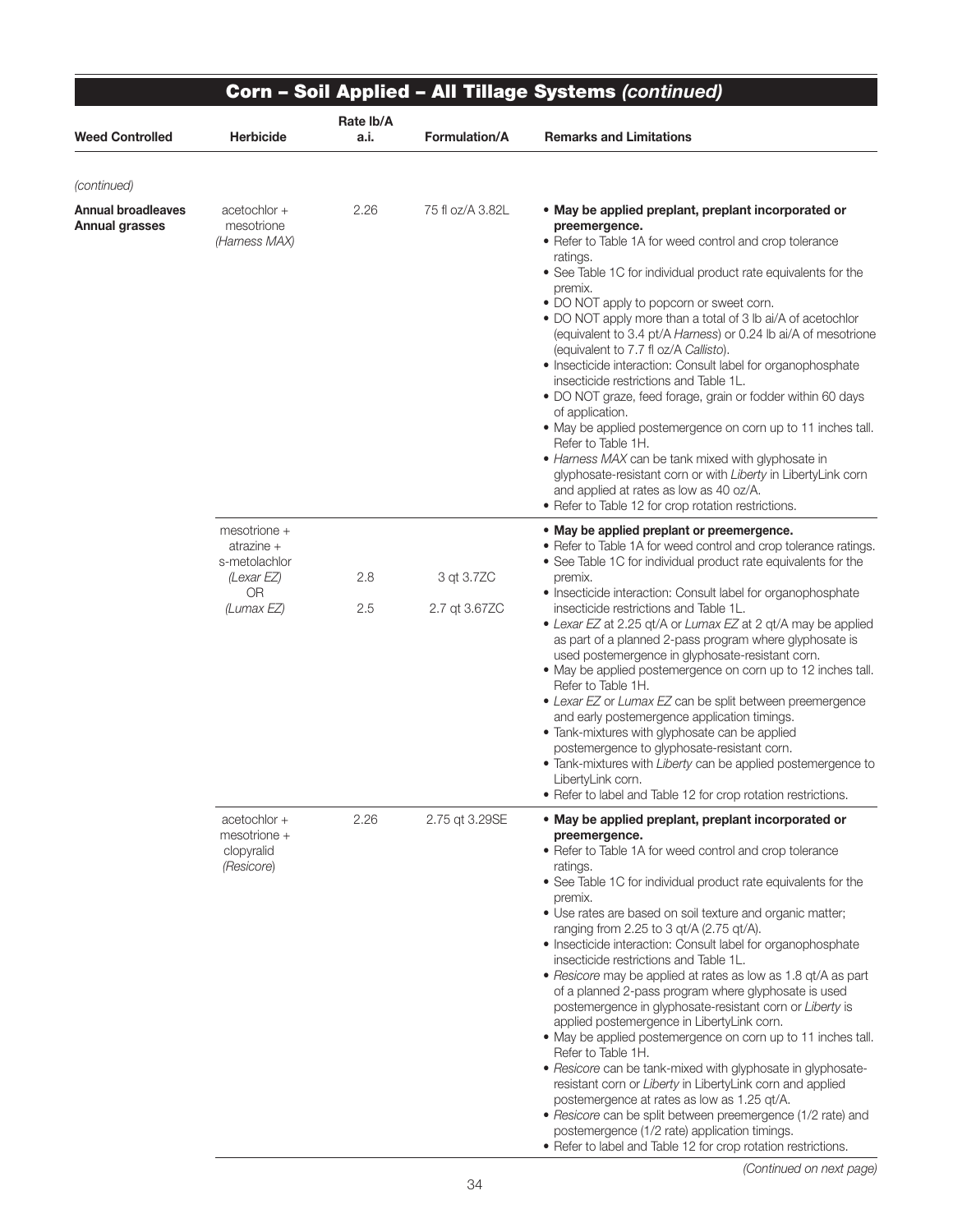|                                             |                                                                                |                   |                      | Corn - Soil Applied - All Tillage Systems (continued)                                                                                                                                                                                                                                                                                                                                                                                                                                                                                                                                                                                                                                                                                                                                                                                                                                                                                                                                                                                                                                                                                                                                                                                                                                                                             |
|---------------------------------------------|--------------------------------------------------------------------------------|-------------------|----------------------|-----------------------------------------------------------------------------------------------------------------------------------------------------------------------------------------------------------------------------------------------------------------------------------------------------------------------------------------------------------------------------------------------------------------------------------------------------------------------------------------------------------------------------------------------------------------------------------------------------------------------------------------------------------------------------------------------------------------------------------------------------------------------------------------------------------------------------------------------------------------------------------------------------------------------------------------------------------------------------------------------------------------------------------------------------------------------------------------------------------------------------------------------------------------------------------------------------------------------------------------------------------------------------------------------------------------------------------|
| <b>Weed Controlled</b>                      | <b>Herbicide</b>                                                               | Rate lb/A<br>a.i. | <b>Formulation/A</b> | <b>Remarks and Limitations</b>                                                                                                                                                                                                                                                                                                                                                                                                                                                                                                                                                                                                                                                                                                                                                                                                                                                                                                                                                                                                                                                                                                                                                                                                                                                                                                    |
| (continued)                                 |                                                                                |                   |                      |                                                                                                                                                                                                                                                                                                                                                                                                                                                                                                                                                                                                                                                                                                                                                                                                                                                                                                                                                                                                                                                                                                                                                                                                                                                                                                                                   |
| <b>Annual broadleaves</b><br>Annual grasses | $mesotrione +$<br>atrazine $+$<br>metolachlor<br>(Stalwart 3W)                 | 2.68              | 3 gt 3.58L           | • May be applied preplant or preemergence.<br>• Refer to Table 1A for weed control and crop tolerance<br>ratings.<br>• See Table 1C for individual product rate equivalents for the<br>premix.<br>• Insecticide interaction: Consult label for organophosphate<br>insecticide restrictions.<br>• May be applied postemergence on corn up to 12 inches tall.<br>Refer to Table 1H.<br>• Refer to label and Table 12 for crop rotation restrictions.                                                                                                                                                                                                                                                                                                                                                                                                                                                                                                                                                                                                                                                                                                                                                                                                                                                                                |
|                                             | $mesotrione +$<br>metolachlor<br>(Stalwart 2W)                                 | 1.8               | 2 qt 3.59L           | • May be applied preplant or preemergence.<br>• Refer to Table 1A for weed control and crop tolerance ratings.<br>• See Table 1C for individual product rate equivalents for the<br>premix.<br>• Insecticide interaction: Consult label for organophosphate<br>insecticide restrictions.<br>• May be applied postemergence on corn up to 30 inches tall<br>or up to the 8 leaf stage. Refer to Table 1H.<br>• Refer to label and Table 12 for crop rotation restrictions.                                                                                                                                                                                                                                                                                                                                                                                                                                                                                                                                                                                                                                                                                                                                                                                                                                                         |
|                                             | flumetsulam +<br>$clopyralid +$<br>acetochlor<br>(SureStart II, TripleFLEX II) | 1.04              | 2 pt 4.16SE          | • May be applied preplant, preplant incorporated or<br>preemergence.<br>• Refer to Table 1A for weed control and crop tolerance ratings.<br>• See Table 1C for individual product rate equivalents for the<br>premix.<br>• Use rates are based on soil texture and organic matter;<br>ranging from 1.5 to 3 pt/A (2 pt/A).<br>• Corn should be planted at least 1.5 inches deep.<br>• DO NOT apply to soils with less than 1.5% organic matter, a<br>$pH > 7.8$ , or soils with $>5\%$ organic matter and low soil $pH$ (5.9).<br>• Insecticide interaction: Consult label for organophosphate<br>insecticide restrictions and Table 1L.<br>• SureStart II/TripleFLEX II should be used as part of a planned<br>preemergence followed by postemergence herbicide<br>program. These premixes alone will not provide full-season<br>weed control.<br>• May be applied postemergence on corn up to 11 inches tall.<br>Refer to Table 1H.<br>• Tank-mixtures with glyphosate can be applied<br>postemergence to glyphosate-resistant corn.<br>• Tank-mixtures with Liberty can be applied postemergence to<br>LibertyLink corn.<br>• Requires a 26-month rotation interval and a successful<br>field bioassay before planting sugar beets, cucumbers or<br>tomatoes.<br>• Refer to label and Table 12 for crop rotation restrictions. |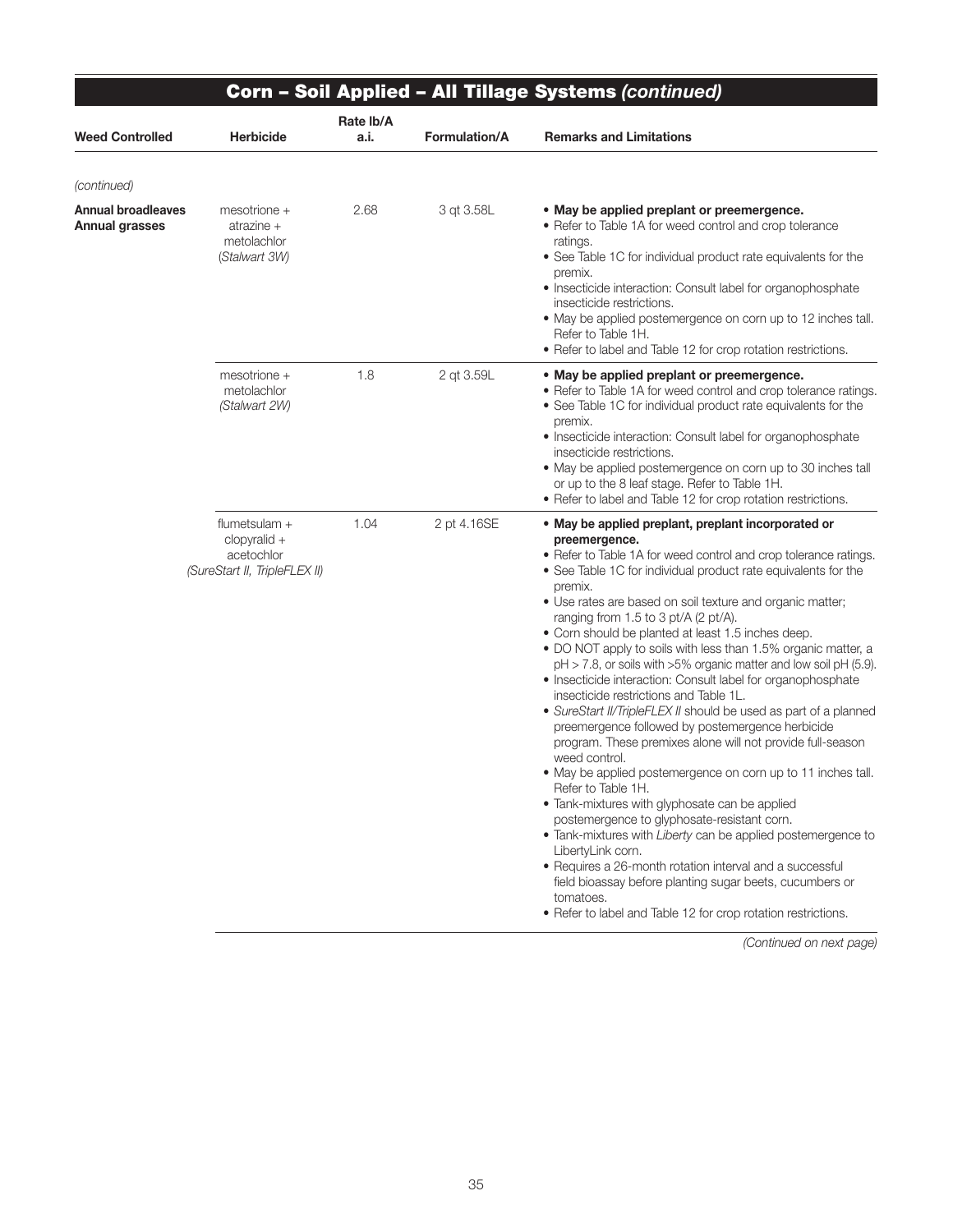|                                                    | <b>Corn - Soil Applied - All Tillage Systems (continued)</b> |                   |                      |                                                                                                                                                                                                                                                                                                                                                                                                                                                                                                                                                                                                                                                                                                                                                                                                                                                                                                                              |  |  |  |
|----------------------------------------------------|--------------------------------------------------------------|-------------------|----------------------|------------------------------------------------------------------------------------------------------------------------------------------------------------------------------------------------------------------------------------------------------------------------------------------------------------------------------------------------------------------------------------------------------------------------------------------------------------------------------------------------------------------------------------------------------------------------------------------------------------------------------------------------------------------------------------------------------------------------------------------------------------------------------------------------------------------------------------------------------------------------------------------------------------------------------|--|--|--|
| <b>Weed Controlled</b>                             | <b>Herbicide</b>                                             | Rate Ib/A<br>a.i. | <b>Formulation/A</b> | <b>Remarks and Limitations</b>                                                                                                                                                                                                                                                                                                                                                                                                                                                                                                                                                                                                                                                                                                                                                                                                                                                                                               |  |  |  |
| (continued)                                        |                                                              |                   |                      |                                                                                                                                                                                                                                                                                                                                                                                                                                                                                                                                                                                                                                                                                                                                                                                                                                                                                                                              |  |  |  |
| <b>Annual broadleaves</b><br><b>Annual grasses</b> | saflufenacil +<br>dimethenamid-P<br>(Verdict)                | 0.65              | 15 oz 5.57EC         | • May be applied preplant, preplant incorporated or<br>preemergence.<br>• Refer to Table 1A for weed control and crop tolerance ratings.<br>• See Table 1C for individual product rate equivalents for the<br>premix.<br>• Use rates are based on soil texture; ranging from 10 to<br>18 oz/A (15 oz/A).<br>• Verdict should be used as part of a planned preemergence<br>followed by postemergence herbicide program. This premix<br>alone will not provide full-season weed control.<br>• Verdict can be used as part of a burndown program in no-till<br>corn. Refer to Table 1K.<br>• DO NOT apply after corn emergence.<br>• Verdict can be used on seed corn at use rates ranging from<br>5 to 10 oz/A; DO NOT exceed 5 oz/A on coarse soils.<br>• Crop rotation to soybean ranges between 0-4 months<br>depending on soil type and application rate.<br>• Refer to label and Table 12 for crop rotation restrictions. |  |  |  |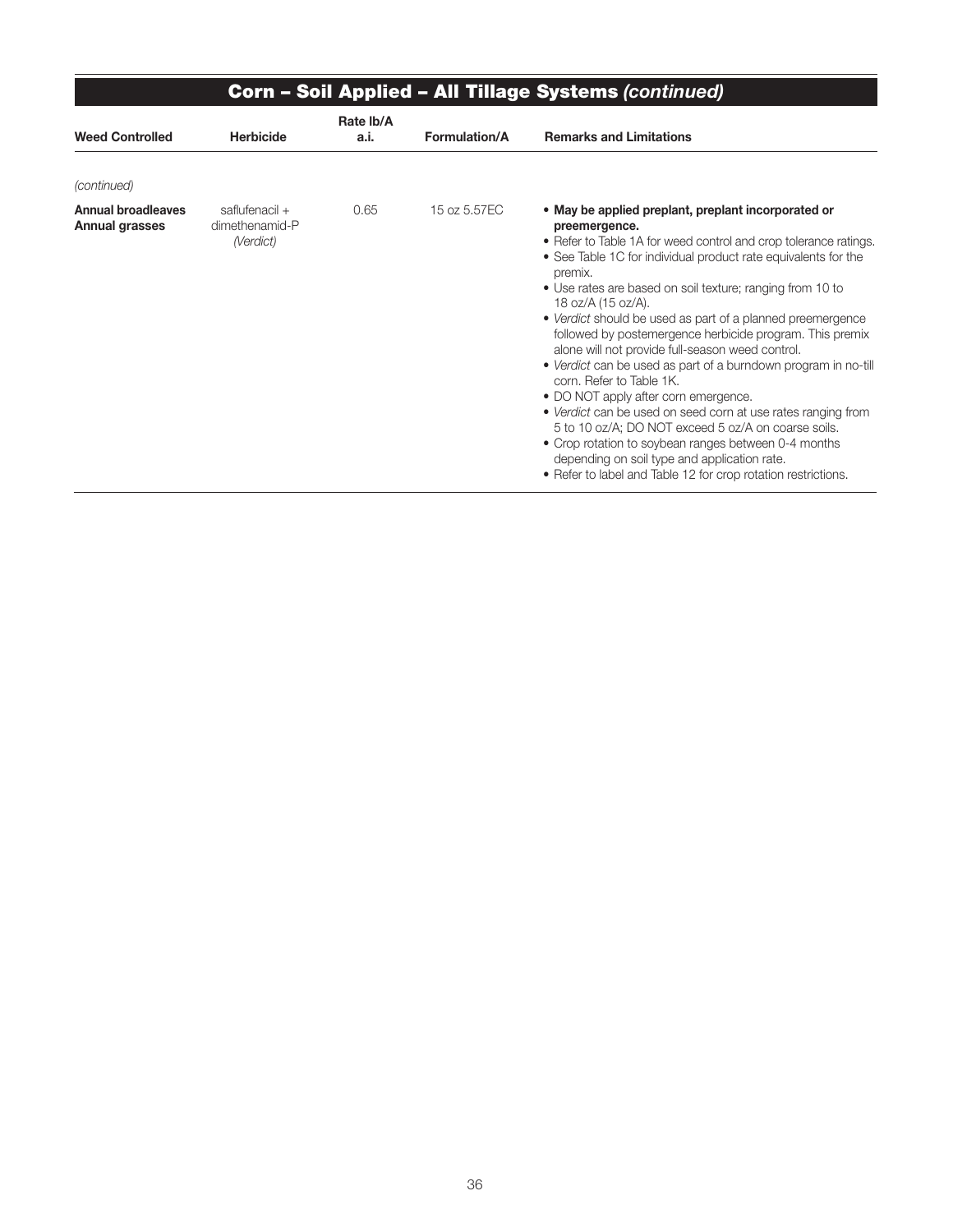| Weed Controlled | Herbicide                                                                                                             | Rate lb/A<br>a.i. | Formulation/A                                                          | <b>Remarks and Limitations</b>                                                                                                                                                                                                                                                                                                                                                                                                                                                                                                                                                                                                                                                                                                                                                                                                                                                                                                                                                                 |
|-----------------|-----------------------------------------------------------------------------------------------------------------------|-------------------|------------------------------------------------------------------------|------------------------------------------------------------------------------------------------------------------------------------------------------------------------------------------------------------------------------------------------------------------------------------------------------------------------------------------------------------------------------------------------------------------------------------------------------------------------------------------------------------------------------------------------------------------------------------------------------------------------------------------------------------------------------------------------------------------------------------------------------------------------------------------------------------------------------------------------------------------------------------------------------------------------------------------------------------------------------------------------|
| Annual grasses  | nicosulfuron +<br>safener<br>(Accent Q)<br>$+$<br>crop oil concentrate<br>ammonium sulfate                            | 0.031             | 0.9 oz 54.5WG<br>$\! + \!\!\!\!$<br>1%<br>$^{+}$<br>2 lb               | • Refer to Table 1B for weed control and crop tolerance<br>ratings.<br>• Apply to field corn up to 20 inches tall or 6 leaf collars (V6),<br>whichever is more restrictive.<br>. For corn 20-36 inches tall, use drop nozzles.<br>• Refer to Table 1I for maximum crop and weed heights.<br>• DO NOT apply more than 1.8 oz/A per season.<br>• Accent Q may be applied to seed corn, however maximum<br>corn height for application is 20 inches or 5 leaf collars (V5).<br>• DO NOT tank-mix with 2,4-D containing products – grass<br>antagonism.<br>. DO NOT tank-mix with Basagran - severe crop injury.<br>• Insecticide interaction: Consult label for organophosphate<br>insecticide restrictions and Table 1L.<br>• Consult label for preferred adjuvants for specific tank<br>mixtures.<br>• Rotation restrictions for sugarbeet, potatoes, cucumbers, and<br>tomatoes are increased to 18 months when soil pH >6.5.<br>• Refer to label and Table 12 for crop rotation restrictions. |
|                 | rimsulfuron +<br>thifensulfuron<br>(Resolve Q)<br>$+$<br>crop oil concentrate<br>$+$<br>ammonium sulfate              | 0.017             | 1.25 oz 22.4WG<br>$\! + \!\!\!\!$<br>1%<br>$^{+}$<br>2.5 <sub>lb</sub> | • Refer to Table 1B for weed control and crop tolerance<br>ratings.<br>• Apply to corn up to 20 inches tall or 6 leaf collars (V6),<br>whichever is more restrictive.<br>• Refer to Table 1I for maximum crop and weed heights.<br>• DO NOT apply to seed corn.<br>. DO NOT tank-mix with Basagran - severe crop injury.<br>• Insecticide interaction: Consult label for organophosphate<br>insecticide restrictions and Table 1L.<br>• Consult label for preferred adjuvants for specific tank<br>mixtures.<br>• Refer to label and Table 12 for crop rotation restrictions.                                                                                                                                                                                                                                                                                                                                                                                                                  |
|                 | nicosulfuron +<br>rimsulfuron + safener<br>(Steadfast Q)<br>$^{+}$<br>crop oil concentrate<br>$+$<br>ammonium sulfate | 0.035             | 1.5 oz 37.7WG<br>$^{+}$<br>1%<br>$+$<br>2 lb                           | • Refer to Table 1B for weed control and crop tolerance<br>ratings.<br>• Apply to corn up to 20 inches tall or 6 leaf collars (V6),<br>whichever is more restrictive.<br>• Refer to Table 1I for maximum crop and weed heights.<br>• DO NOT tank-mix with 2,4-D containing products - grass<br>antagonism.<br>. DO NOT tank-mix with Basagran - severe crop injury.<br>• Insecticide interaction: Consult label for organophosphate<br>insecticide restrictions and Table 1L.<br>• Consult label for preferred adjuvants for specific tank<br>mixtures.<br>• Rotation restrictions for sugarbeet, potatoes, cucumbers,<br>and tomatoes are increased to 18 months when soil pH<br>$>6.5$ .<br>. Refer to label and Table 12 for crop rotation restrictions.                                                                                                                                                                                                                                    |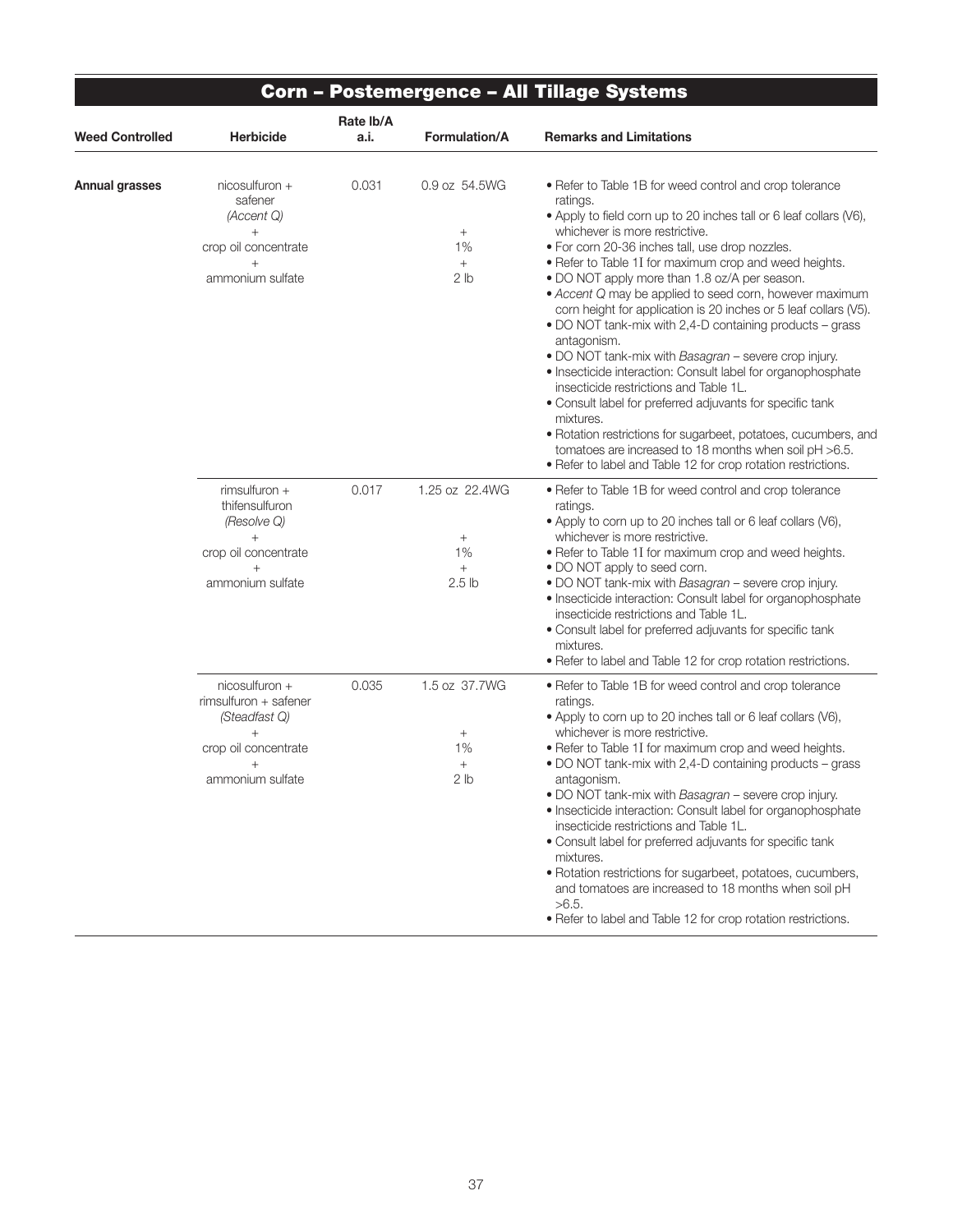|                    |                                                                        |                   |                                                                | Corn - Postemergence - All Tillage Systems (continued)                                                                                                                                                                                                                                                                                                                                                                                                                                                                                                                                                                                                                                                                                                                                                                                                                                                                                           |  |
|--------------------|------------------------------------------------------------------------|-------------------|----------------------------------------------------------------|--------------------------------------------------------------------------------------------------------------------------------------------------------------------------------------------------------------------------------------------------------------------------------------------------------------------------------------------------------------------------------------------------------------------------------------------------------------------------------------------------------------------------------------------------------------------------------------------------------------------------------------------------------------------------------------------------------------------------------------------------------------------------------------------------------------------------------------------------------------------------------------------------------------------------------------------------|--|
| Weed Controlled    | <b>Herbicide</b>                                                       | Rate lb/A<br>a.i. | Formulation/A                                                  | <b>Remarks and Limitations</b>                                                                                                                                                                                                                                                                                                                                                                                                                                                                                                                                                                                                                                                                                                                                                                                                                                                                                                                   |  |
| Annual broadleaves | 2,4-D amine<br><b>OR</b><br>2.4-D ester                                | 0.5<br>0.25       | 1 pt $4L$<br><b>OR</b><br>0.5 pt 4L                            | • Refer to Table 1B for weed control and crop tolerance<br>ratings.<br>• Apply to corn less than 8 inches tall. Drop nozzles can be<br>used after this stage.<br>• Refer to Table 1I for maximum crop and weed heights.<br>. DO NOT apply to corn from tasseling to the dough stage.<br>• Ester formulations have a greater potential for crop injury<br>and vapor drift.<br>· CAUTION should be taken to avoid spray drift, many<br>broadleaf plants are sensitive to 2,4-D.<br>• Not effective on smartweed or wild buckwheat.<br>• DO NOT apply with adjuvant - crop injury.<br>• Corn hybrids vary in sensitivity to 2,4-D. Consult seed<br>company for details.<br>· Refer to Table 12 for crop rotation restrictions.                                                                                                                                                                                                                      |  |
|                    | atrazine<br>(AAtrex, others)<br>crop oil concentrate                   | $\overline{c}$    | 2 gt 4L<br><b>OR</b><br>2.2 lb 90DG<br>$\! + \!\!\!\!$<br>1 qt | • Refer to Table 1B for weed control and crop tolerance ratings.<br>• Apply to corn up to 12 inches tall.<br>• Refer to Table 1I for maximum crop and weed heights.<br>• Lower rates of atrazine are often tank-mixed with other<br>herbicides.<br>• Consult label for preferred adjuvants for specific tank<br>mixtures.<br>• DO NOT exceed 2 lb ai/A for any single application or 2.5 lb<br>ai/A per season.<br>• DO NOT apply after June 10 - carryover concerns to<br>rotational crops.<br>• Mixing, loading, and application setbacks are required for<br>atrazine. See page 11 or label for details.<br>• Refer to Table 12 for crop rotation restrictions.                                                                                                                                                                                                                                                                               |  |
|                    | carfentrazone<br>(Aim)<br>$^{+}$<br>surfactant                         | 0.008             | 0.5 oz 2EC<br>$^{+}$<br>0.25%                                  | • Refer to Table 1B for weed control and crop tolerance ratings.<br>• Apply to corn up to 8 leaf collars. Drop nozzles can be<br>used up to 14 collar corn.<br>. Refer to Table 1I for maximum crop and weed heights.<br>• Applications should not be made within 6-8 hours of rain or<br>irrigation - severe crop injury.<br>• Avoid applications into the corn whorls.<br>. DO NOT tank-mix with Basagran, or Buctril - severe crop<br>injury.<br>• Consult label for preferred adjuvants for specific tank<br>mixtures.<br>• Refer to Table 12 for crop rotation restrictions.                                                                                                                                                                                                                                                                                                                                                                |  |
|                    | pyroxasulfone +<br>fluthiacet<br>(Anthem MAXX)<br>$^{+}$<br>surfactant | 0.134             | 4 oz 4.3SE<br>$\! + \!\!\!\!$<br>0.25%                         | • Refer to Table 1B for weed control and crop tolerance ratings.<br>• See Table 1C for individual product rate equivalents for the<br>premix.<br>• Apply from emergence through the V4 (4 visible collars) stage.<br>• Refer to Table 1I for maximum crop and weed heights.<br>• Crop oil concentrate or methylated seed oil at 1% may be<br>used instead of surfactant.<br>• The addition of ammonium sulfate (2 lb/A) may improve<br>control of certain weeds.<br>• The pyroxasulfone component of Anthem MAXX will provide<br>residual control of grass and small seeded broadleaf weeds.<br>• Avoid applications when the crop foliage is wet - increased<br>crop response.<br>. DO NOT harvest corn forage or grain until 30 or 70 days,<br>respectively, after Anthem MAXX application.<br>· Insecticide interaction: DO NOT tank-mix with chlorpyrifos<br>containing insecticides.<br>• Refer to Table 12 for crop rotation restrictions. |  |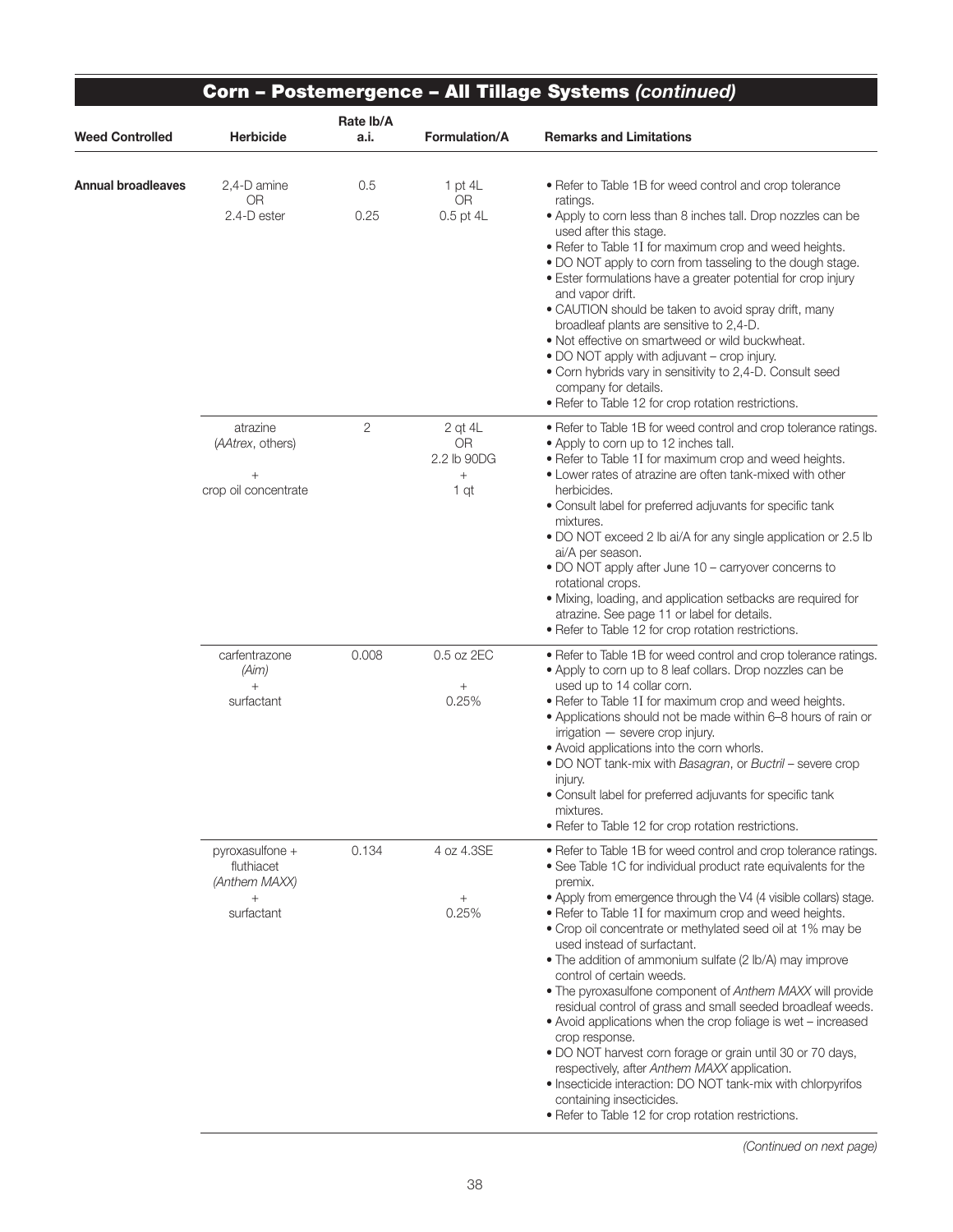|                           | Corn - Postemergence - All Tillage Systems (continued)                       |                   |                                               |                                                                                                                                                                                                                                                                                                                                                                                                                                                                                                                                                                                                                                                                                                                                                                                                                                                                                                                                                                                                                                                                                 |  |  |
|---------------------------|------------------------------------------------------------------------------|-------------------|-----------------------------------------------|---------------------------------------------------------------------------------------------------------------------------------------------------------------------------------------------------------------------------------------------------------------------------------------------------------------------------------------------------------------------------------------------------------------------------------------------------------------------------------------------------------------------------------------------------------------------------------------------------------------------------------------------------------------------------------------------------------------------------------------------------------------------------------------------------------------------------------------------------------------------------------------------------------------------------------------------------------------------------------------------------------------------------------------------------------------------------------|--|--|
| <b>Weed Controlled</b>    | <b>Herbicide</b>                                                             | Rate lb/A<br>a.i. | <b>Formulation/A</b>                          | <b>Remarks and Limitations</b>                                                                                                                                                                                                                                                                                                                                                                                                                                                                                                                                                                                                                                                                                                                                                                                                                                                                                                                                                                                                                                                  |  |  |
| (continued)               |                                                                              |                   |                                               |                                                                                                                                                                                                                                                                                                                                                                                                                                                                                                                                                                                                                                                                                                                                                                                                                                                                                                                                                                                                                                                                                 |  |  |
| <b>Annual broadleaves</b> | pyroxasulfone +<br>fluthiacet + atrazine<br>(Anthem ATZ)                     | 1.125             | 1 gt 4.5SC                                    | • Refer to Table 1B for weed control and crop tolerance ratings.<br>• See Table 1C for individual product rate equivalents for the<br>premix.                                                                                                                                                                                                                                                                                                                                                                                                                                                                                                                                                                                                                                                                                                                                                                                                                                                                                                                                   |  |  |
|                           | $+$<br>surfactant                                                            |                   | $^{+}$<br>0.25%                               | • Apply from emergence up to V4 (4 visible collars) stage.<br>• Refer to Table 1I for maximum crop and weed heights.<br>• Crop oil concentrate or methylated seed oil at 1% may be<br>used instead of surfactant.<br>• The addition of ammonium sulfate (2 lb/A) may improve<br>control of certain weeds.<br>. The pyroxasulfone component of Anthem ATZ will provide<br>residual control of grass and small seeded broadleaf weeds.<br>• Avoid applications when the crop foliage is wet - increased<br>crop response.<br>. DO NOT harvest corn forage or grain until 60 or 70 days,<br>respectively, after Anthem ATZ application.<br>• Insecticide interaction: DO NOT tank-mix with chlorpyrifos<br>containing insecticides.<br>· Refer to Table 12 for crop rotation restrictions.                                                                                                                                                                                                                                                                                         |  |  |
|                           | dicamba<br>(Banvel, Clarity)                                                 | 0.5               | 1 pt 4SL                                      | • Refer to Table 1B for weed control and crop tolerance<br>ratings.<br>• Apply to corn up to the 5-leaf stage or 8 inches tall, which-<br>ever comes first.<br>• Banvel/Clarity may be applied at 0.5 pt/A to corn up to<br>36 inches tall or 15 days before tassel emergence. Drop<br>nozzles are recommended for corn over 8 inches tall.<br>• Refer to Table 1I for maximum crop and weed heights.<br>• AMS or 28% liquid nitrogen fertilizer may be added for<br>improved control of larger velvetleaf. See label for details.<br>• Consult label for preferred adjuvants for specific tank<br>mixtures.<br>• Corn hybrids vary in sensitivity to dicamba. Consult seed<br>company for details.<br>• CAUTION should be taken to avoid vapor and particle spray<br>drift.<br>. DO NOT apply when temperature is expected to exceed<br>85° F or if soybeans in the vicinity are over 10 inches tall or<br>have begun to bloom.<br>• Refer to label and Table 12 for crop rotation restrictions.<br>DO NOT include time in the rotation interval when the<br>ground is frozen. |  |  |
|                           | bentazon<br>(Basagran)<br>0R<br>(Basagran 5L)<br>$+$<br>crop oil concentrate | 1                 | 2 pt 4SL<br>OR<br>1.6 pt 5L<br>$^{+}$<br>1 gt | . Refer to Table 1B for weed control and crop tolerance<br>ratings.<br>. Refer to Table 1I for maximum crop and weed heights.<br>• The addition of 2.5 lb/A of ammonium sulfate (AMS) is<br>recommended if velvetleaf is the targeted weed.<br>• Rates can be reduced if weeds are small – consult label.<br>. DO NOT use AMS if common lambsquarters is present.<br>• Refer to Table 12 for crop rotation restrictions.                                                                                                                                                                                                                                                                                                                                                                                                                                                                                                                                                                                                                                                        |  |  |

۰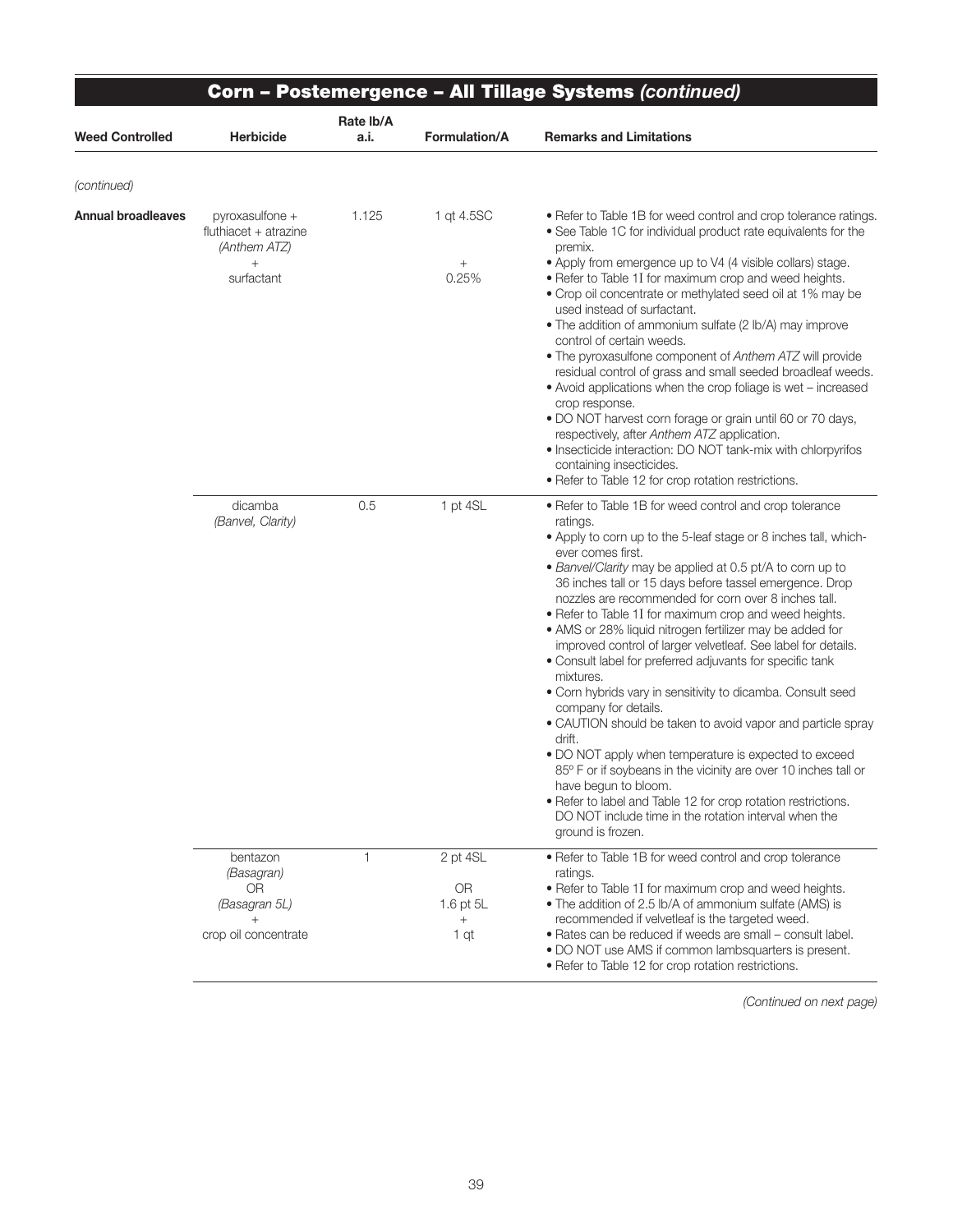|                           |                                                   | Rate lb/A |                                | <b>Corn - Postemergence - All Tillage Systems (continued)</b>                                                                                                                                                                                                                                                                                                                                                                                                                                                                                                                                                                                                                                                                                                                                                                                                                                                                                                                                                                                  |
|---------------------------|---------------------------------------------------|-----------|--------------------------------|------------------------------------------------------------------------------------------------------------------------------------------------------------------------------------------------------------------------------------------------------------------------------------------------------------------------------------------------------------------------------------------------------------------------------------------------------------------------------------------------------------------------------------------------------------------------------------------------------------------------------------------------------------------------------------------------------------------------------------------------------------------------------------------------------------------------------------------------------------------------------------------------------------------------------------------------------------------------------------------------------------------------------------------------|
| <b>Weed Controlled</b>    | <b>Herbicide</b>                                  | a.i.      | Formulation/A                  | <b>Remarks and Limitations</b>                                                                                                                                                                                                                                                                                                                                                                                                                                                                                                                                                                                                                                                                                                                                                                                                                                                                                                                                                                                                                 |
| (continued)               |                                                   |           |                                |                                                                                                                                                                                                                                                                                                                                                                                                                                                                                                                                                                                                                                                                                                                                                                                                                                                                                                                                                                                                                                                |
| <b>Annual broadleaves</b> | primisulfuron<br>(Beacon)<br>crop oil concentrate | 0.036     | 0.76 oz 75WG<br>$^{+}$<br>1%   | • Refer to Table 1B for weed control and crop tolerance<br>ratings.<br>• Apply to corn between 4 and 20 inches tall.<br>· Drop nozzles can be used up to tassel emergence.<br>. Refer to Table 1I for maximum crop and weed heights.<br>• Surfactant (0.25%) may be used instead of crop oil<br>concentrate. The addition of ammonium sulfate at 2 lb/A<br>may improve control of certain weeds.<br>• Corn inbreds and a small number of corn hybrids are<br>sensitive to Beacon. Consult seed companies for lists of<br>sensitive inbreds and hybrids.<br>• Beacon may be tank mixed with other postemergence<br>herbicides for control of a broader spectrum of weeds.<br>• Consult label for preferred adjuvants for specific tank<br>mixtures.<br>• Insecticide interaction: Consult label for organophosphate<br>insecticide restrictions and Table 1L.<br>. The rotation restriction to potatoes is 8 months at the 0.38<br>oz/A, and is increased to 18 months at the 0.76 oz/A.<br>• Refer to Table 12 for crop rotation restrictions. |
|                           | bromoxynil<br>(Buctril, Moxy, others)             | 0.375     | 1 pt 2EC                       | • Refer to Table 1B for weed control and crop tolerance<br>ratings.<br>• Apply to corn up to tassel emergence.<br>• Refer to Table 1I for maximum crop and weed heights.<br>• The minimum corn stage is 4 leaves if the rate of Buctril is<br>increased to 1.5 pt/A.<br>· Good spray coverage is important.<br>. DO NOT mix with spray additives or liquid fertilizers unless<br>specified for tank mixes.<br>• Atrazine at 0.5 lb a.i./A is a common tank mix partner.<br>. For ground applications, use minimum of 20 gal of water/A<br>and 30 psi.<br>• Refer to Table 12 for crop rotation restrictions.                                                                                                                                                                                                                                                                                                                                                                                                                                   |
|                           | fluthiacet<br>(Cadet)<br>$+$<br>surfactant        | 0.006     | 0.9 oz 0.91EC<br>$^+$<br>0.25% | • Refer to Table 1B for weed control and crop tolerance<br>ratings.<br>• Apply to corn up to 48 inches tall, but before tassel<br>emergence.<br>• Refer to Table 1I for maximum crop and weed heights.<br>• Crop oil concentrate at 1% may be used instead of<br>surfactant.<br>• The addition of ammonium sulfate (2 lb/A) may improve<br>control of certain weeds.<br>• Cadet can be applied at 0.5 oz/A when tank-mixed with<br>other herbicides for additional broadleaf weed control.<br>. Use drop nozzles when corn canopy will prevent complete<br>spray coverage of the weeds.<br>• DO NOT apply more than 1.25 oz/A of Cadet per cropping<br>season.<br>• Refer to label and Table 12 for crop rotation restrictions.                                                                                                                                                                                                                                                                                                                |

Ξ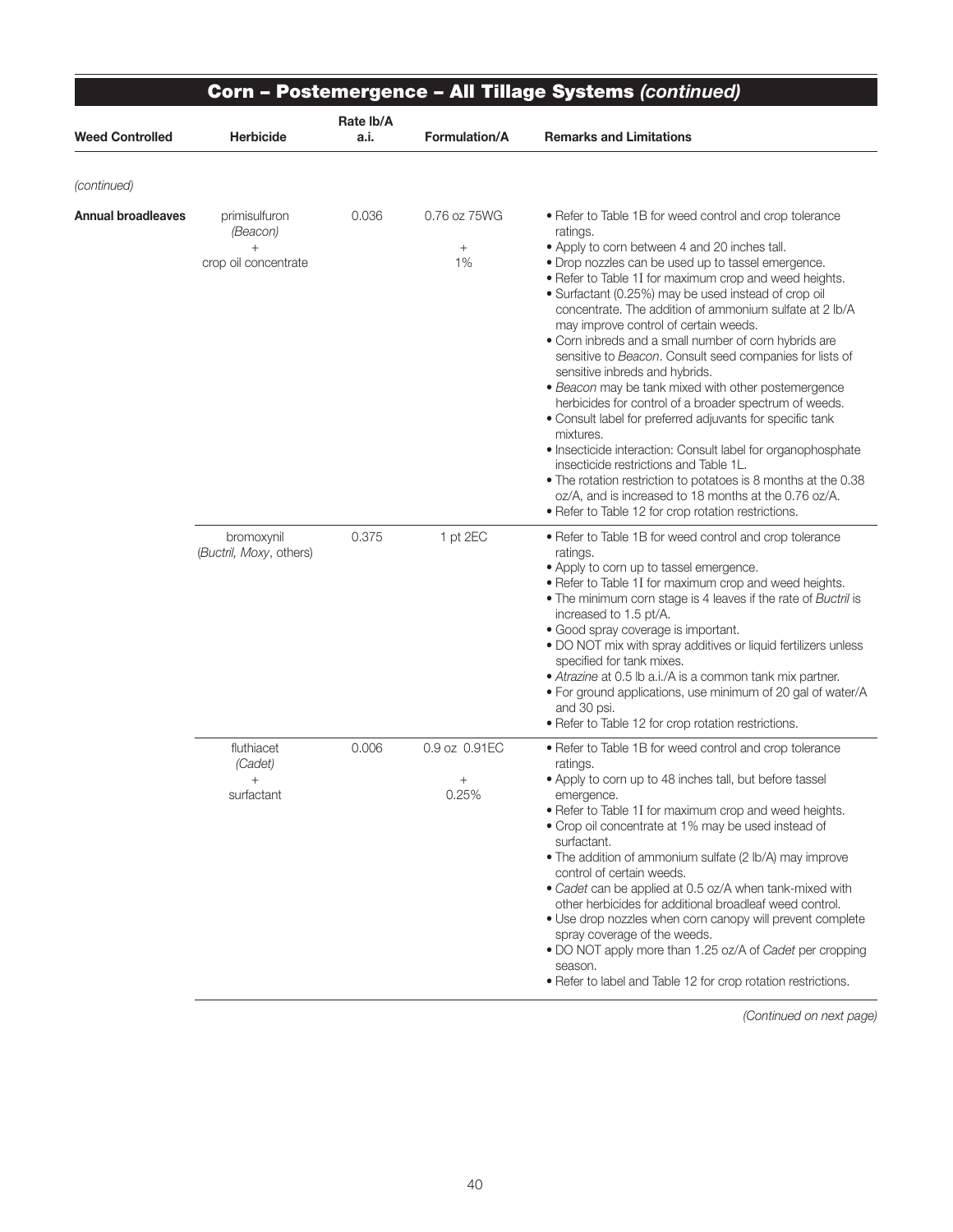|                        |                                                                                                          | Corn – Postemergence – All Tillage Systems (continued) |                                                         |                                                                                                                                                                                                                                                                                                                                                                                                                                                                                                                                                                                                                                                                                                                                                                                                                                                                                                                                                                                                           |  |  |  |
|------------------------|----------------------------------------------------------------------------------------------------------|--------------------------------------------------------|---------------------------------------------------------|-----------------------------------------------------------------------------------------------------------------------------------------------------------------------------------------------------------------------------------------------------------------------------------------------------------------------------------------------------------------------------------------------------------------------------------------------------------------------------------------------------------------------------------------------------------------------------------------------------------------------------------------------------------------------------------------------------------------------------------------------------------------------------------------------------------------------------------------------------------------------------------------------------------------------------------------------------------------------------------------------------------|--|--|--|
| <b>Weed Controlled</b> | <b>Herbicide</b>                                                                                         | Rate Ib/A<br>a.i.                                      | Formulation/A                                           | <b>Remarks and Limitations</b>                                                                                                                                                                                                                                                                                                                                                                                                                                                                                                                                                                                                                                                                                                                                                                                                                                                                                                                                                                            |  |  |  |
| (continued)            |                                                                                                          |                                                        |                                                         |                                                                                                                                                                                                                                                                                                                                                                                                                                                                                                                                                                                                                                                                                                                                                                                                                                                                                                                                                                                                           |  |  |  |
| Annual broadleaves     | mesotrione<br>(Callisto)<br>$+$<br>crop oil concentrate<br>$^{+}$<br>ammomium sulfate                    | 0.094                                                  | 3 oz 4SC<br>$+$<br>1%<br>$^{+}$<br>8.5 lb/100 gal       | • Refer to Table 1B for weed control and crop tolerance<br>ratings.<br>• Apply to corn up to 30 inches tall or 8-collar, whichever<br>is more restrictive.<br>• Refer to Table 1I for maximum crop and weed heights.<br>• There are other mesotrione (Motif, Quartz) products<br>registered for use in corn, consult specific labels.<br>. DO NOT use methylated seed oil (MSO) or MSO blends.<br>• Atrazine at 0.25-0.5 lb a.i./A tank mixed with Callisto will<br>improve control of broadleaf weeds. Note: Tank mixtures of<br>Callisto with atrazine can be applied to corn up to 12 inches<br>tall only.<br>• Consult label for preferred adjuvants for specific tank<br>mixtures.<br>. DO NOT exceed 7.7 fl oz/A of Callisto (0.24 lb a.i./A of<br>mesotrione) in one growing season, including premixes that<br>contain Callisto.<br>· Insecticide interaction: Consult label for organophosphate<br>insecticide restrictions and Table 1L.<br>• Refer to Table 12 for crop rotation restrictions. |  |  |  |
|                        | mesotrione +<br>atrazine<br>(Callisto Xtra)<br>$+$<br>crop oil concentrate<br>$^{+}$<br>ammonium sulfate | 0.69                                                   | 24 oz 3.7SC<br>$^{+}$<br>1%<br>$^{+}$<br>8.5 lb/100 gal | • Refer to Table 1B for weed control and crop tolerance<br>ratings.<br>• See Table 1C for individual product rate equivalents for the<br>premix.<br>• Callisto Xtra maybe be applied preplant and preemergence<br>at rates ranging from 44-51 fl oz/A depending on soil type<br>and organic matter. Consult label for details. Refer to Table 1A<br>for preemergence weed control and crop tolerance ratings.<br>. Apply to corn up to 12 inches tall.<br>. Refer to Table 1I for maximum crop and weed heights.<br>• Consult label for preferred adjuvants for specific tank<br>mixtures.<br>. DO NOT exceed 7.7 fl oz/A of Callisto (0.24 lb a.i./A of<br>mesotrione) in one growing season, including premixes that<br>contain Callisto.<br>· Insecticide interaction: Consult label for organophosphate<br>insecticide restrictions and Table 1L.<br>• Refer to label and Table 12 for crop rotation restrictions.                                                                                    |  |  |  |

∍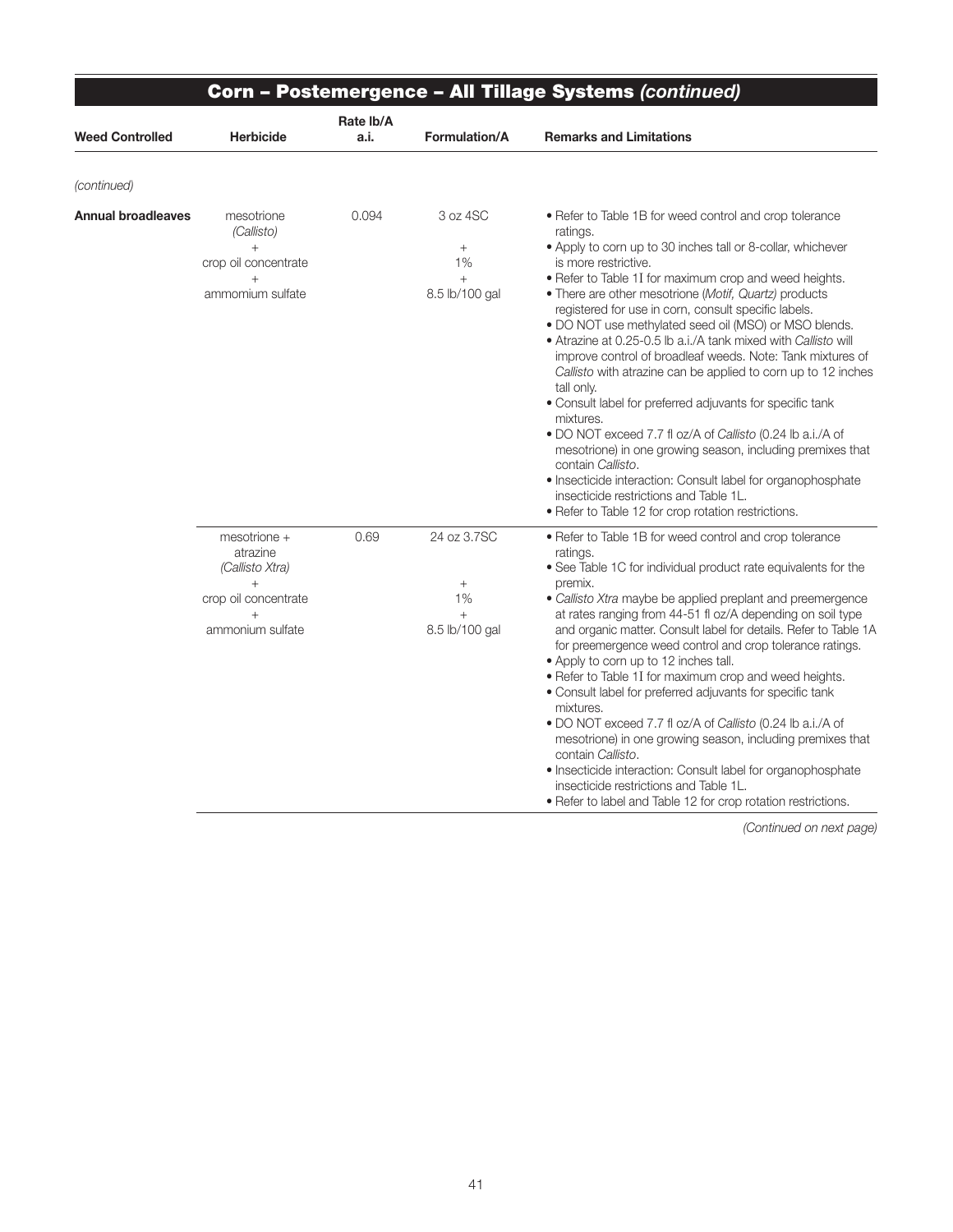|                           |                                                             |                   |                                             | Corn - Postemergence - All Tillage Systems (continued)                                                                                                                                                                                                                                                                                                                                                                                                                                                                                                                                                                                                                                                                                                                                                                                                                                                                                                                                                                                                                                                                                                                                                                                                                                                                                                                                                                    |  |
|---------------------------|-------------------------------------------------------------|-------------------|---------------------------------------------|---------------------------------------------------------------------------------------------------------------------------------------------------------------------------------------------------------------------------------------------------------------------------------------------------------------------------------------------------------------------------------------------------------------------------------------------------------------------------------------------------------------------------------------------------------------------------------------------------------------------------------------------------------------------------------------------------------------------------------------------------------------------------------------------------------------------------------------------------------------------------------------------------------------------------------------------------------------------------------------------------------------------------------------------------------------------------------------------------------------------------------------------------------------------------------------------------------------------------------------------------------------------------------------------------------------------------------------------------------------------------------------------------------------------------|--|
| <b>Weed Controlled</b>    | <b>Herbicide</b>                                            | Rate lb/A<br>a.i. | Formulation/A                               | <b>Remarks and Limitations</b>                                                                                                                                                                                                                                                                                                                                                                                                                                                                                                                                                                                                                                                                                                                                                                                                                                                                                                                                                                                                                                                                                                                                                                                                                                                                                                                                                                                            |  |
| (continued)               |                                                             |                   |                                             |                                                                                                                                                                                                                                                                                                                                                                                                                                                                                                                                                                                                                                                                                                                                                                                                                                                                                                                                                                                                                                                                                                                                                                                                                                                                                                                                                                                                                           |  |
| <b>Annual broadleaves</b> | $dicamba +$<br>safener<br>(DiFlexx)<br>$^{+}$<br>surfactant | 0.25              | 8 oz 4SC<br>$\! + \!\!\!\!$<br>0.25%        | • Refer to Table 1B for weed control and crop tolerance ratings.<br>• Apply to corn from spike up to 36 inches tall or V6 (6 visible<br>collars), whichever is more restrictive.<br>• Refer to Table 1I for maximum crop and weed heights.<br>· DiFlexx will likely be tank-mixed with other postemergence                                                                                                                                                                                                                                                                                                                                                                                                                                                                                                                                                                                                                                                                                                                                                                                                                                                                                                                                                                                                                                                                                                                |  |
|                           | $+$<br>ammonium sulfate                                     |                   | $^{+}$<br>17 lb/100 gal                     | herbicides for an integrated weed management program.<br>• Crop oil concentrate at 1% v/v or methylated seed oil at 1%<br>v/v can be used instead of a non-ionic surfactant for certain<br>tank-mixtures.<br>• DiFlexx can be applied up to 16 oz/A for weeds with known<br>resistance to tank-mix partners, weeds not controlled<br>with tank-mix partners, heavy weed populations, biennial/<br>perennial weeds, and annual weeds taller than 6 inches.<br>. DO NOT apply when soybeans are growing nearby and<br>corn is more than 24 inches tall, soybean are more than 10<br>inches tall, or soybean have begun to bloom.<br>· Insecticide interaction: Consult label for organophosphate<br>insecticide restrictions and Table 1L<br>. DO NOT harvest or feed corn forage, silage or fodder within<br>45 days of application.<br>• Refer to label and Table 12 for crop rotation restrictions. DO<br>NOT include time in the rotation interval when the ground is<br>frozen.                                                                                                                                                                                                                                                                                                                                                                                                                                        |  |
|                           | tembotrione +<br>dicamba +<br>safener<br>(DiFlexx DUO)      | 0.53              | 32 oz 2.13SC                                | • Refer to Table 1B for weed control and crop tolerance<br>ratings.<br>• Apply from corn emergence up to, but not including,<br>V7 (7 visible collars) corn or 36 inches tall, whichever is more<br>restrictive.                                                                                                                                                                                                                                                                                                                                                                                                                                                                                                                                                                                                                                                                                                                                                                                                                                                                                                                                                                                                                                                                                                                                                                                                          |  |
|                           | methylated seed oil<br>ammonium sulfate                     |                   | $^{+}$<br>1%<br>$^{+}$<br>8.5-17 lb/100 gal | • Refer to Table 1I for maximum crop and weed heights.<br>• Apply DiFlexx DUO at rates ranging from 24 to 40 oz/A<br>(32 oz/A). Higher use rates should be used when Group 4<br>or 27 resistant weeds are present.<br>· DiFlexx DUO will likely be tank-mixed with other<br>postemergence herbicides for an integrated weed<br>management program.<br>• Use a methylated seed oil or crop oil concentrate at 1% v/v<br>for improved weed control.<br>. DO NOT apply when there is a possibility of off-target<br>movement to sensitive crops. Wind speeds, nozzle<br>selection, spray pressure, sprayer operating speed, boom<br>height and proximity to sensitive crops all influence off-target<br>movement. Drift potential is lowest when wind speed are<br>between 2 and 10 mph.<br>• DO NOT apply into areas of temperature inversions.<br>• Insecticide interaction: Consult label for organophosphate<br>insecticide restrictions and Table 1L.<br>. DO NOT graze or harvest corn forage within 45 days of<br>application.<br>• Refer to label and Table 12 for crop rotation restrictions.<br>Cumulative precipitation between DiFlexx DUO application<br>and planting sugarbeets or dry beans must total 20 inches<br>for the 10 month rotation restriction. Through tillage should<br>be used preceding rotation to sugarbeets. The rotation<br>restriction for kidney beans and cranberry beans is 18 months. |  |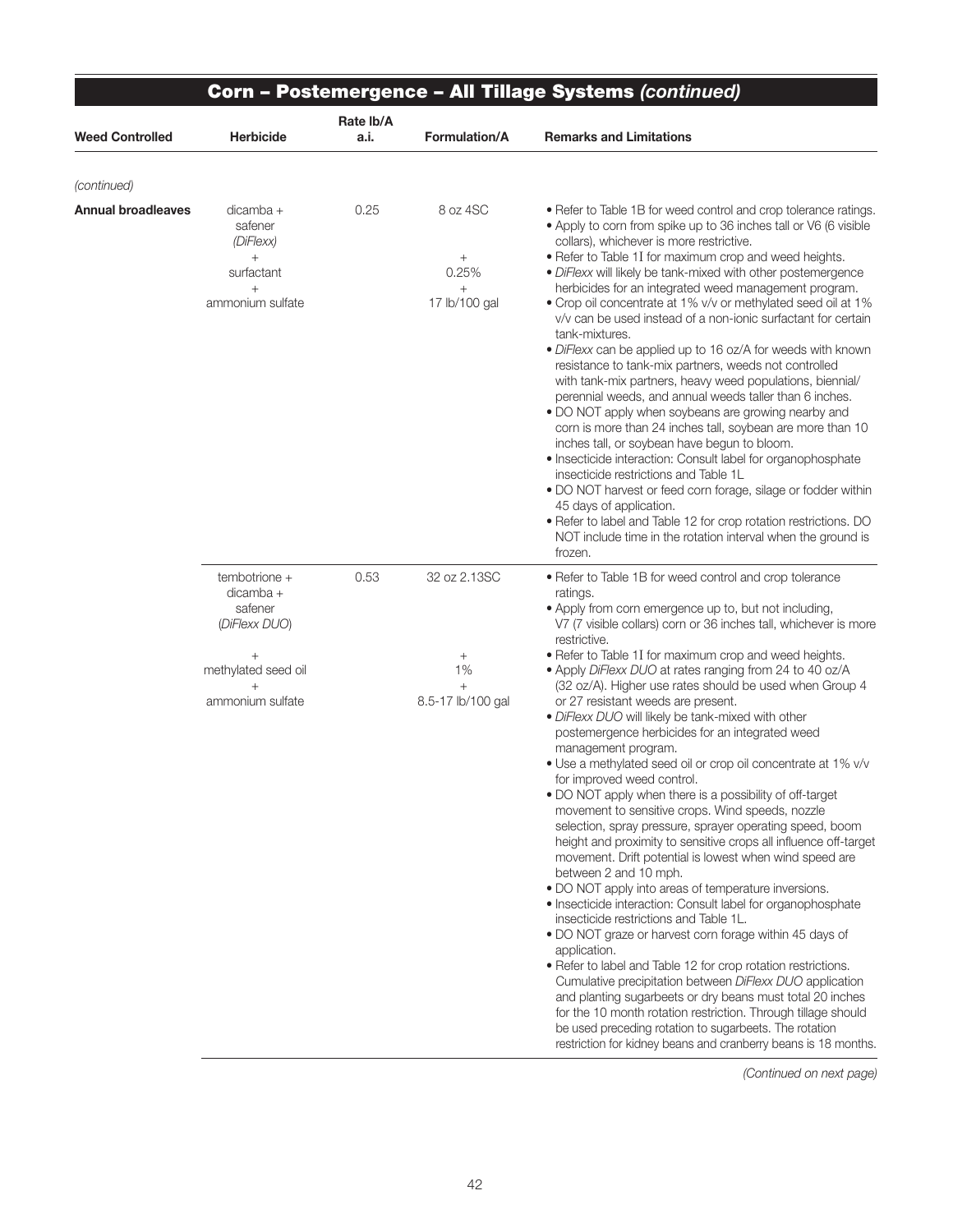|                        | <b>Corn - Postemergence - All Tillage Systems (continued)</b>                                   |                   |                                                                     |                                                                                                                                                                                                                                                                                                                                                                                                                                                                                                                                                                                                                                                                                                                                                                                                                                                                      |  |
|------------------------|-------------------------------------------------------------------------------------------------|-------------------|---------------------------------------------------------------------|----------------------------------------------------------------------------------------------------------------------------------------------------------------------------------------------------------------------------------------------------------------------------------------------------------------------------------------------------------------------------------------------------------------------------------------------------------------------------------------------------------------------------------------------------------------------------------------------------------------------------------------------------------------------------------------------------------------------------------------------------------------------------------------------------------------------------------------------------------------------|--|
| <b>Weed Controlled</b> | <b>Herbicide</b>                                                                                | Rate lb/A<br>a.i. | <b>Formulation/A</b>                                                | <b>Remarks and Limitations</b>                                                                                                                                                                                                                                                                                                                                                                                                                                                                                                                                                                                                                                                                                                                                                                                                                                       |  |
| (continued)            |                                                                                                 |                   |                                                                     |                                                                                                                                                                                                                                                                                                                                                                                                                                                                                                                                                                                                                                                                                                                                                                                                                                                                      |  |
| Annual broadleaves     | flumetsulam $+$<br>clopyralid<br>(Hornet)<br>$^{+}$<br>surfactant<br>$^{+}$<br>ammonium sulfate | 0.128             | 3.0 oz 68.5WG<br>$\! + \!\!\!\!$<br>0.25%<br>$+$<br>2 <sub>lb</sub> | • Refer to Table 1B for weed control and crop tolerance<br>ratings.<br>• See Table 1C for individual product rate equivalents for the<br>premix.<br>• Apply to corn up to 20 inches tall or 6 collars, whichever<br>is more restrictive.<br>. Refer to Table 1I for maximum crop and weed heights.<br>• Crop oil concentrate at 1% may be used instead of<br>surfactant.<br>. DO NOT tank mix with Basagran - severe crop injury.<br>• Consult label for preferred adjuvants for specific tank<br>mixtures.<br>• Insecticide interaction: Consult label for organophosphate<br>insecticide restrictions and Table 1L.<br>• CAUTION should be taken to avoid spray drift.<br>· Requires a 26-month rotation interval and a successful<br>field bioassay before planting sugar beets, cucumbers or<br>tomatoes.<br>• Refer to Table 12 for crop rotation restrictions. |  |
|                        | halosulfuron<br>(Permit)<br>$+$<br>surfactant                                                   | 0.03              | 0.67 oz 75DF<br>$\! +$<br>0.25%                                     | • Refer to Table 1B for weed control and crop tolerance<br>ratings.<br>• Apply to corn from spike up to canopy closure.<br>. Refer to Table 1I for maximum crop and weed heights.<br>· Permit provides excellent control of yellow nutsedge.<br>· Permit does NOT control common lambsquarters.<br>• Crop oil concentrate at 1% may be used instead of<br>surfactant.<br>• Include ammonium sulfate (2 lb/A) for improved velvetleaf<br>and pigweed control.<br>• Refer to Table 12 for crop rotation restrictions.                                                                                                                                                                                                                                                                                                                                                  |  |
|                        | flumiclorac +<br>pyroxasulfone<br>(Perpetuo)<br>$\ddot{}$<br>crop oil concentrate               | 0.144             | 8 oz 2.3SC<br>$^{+}$<br>1 pt                                        | • Refer to Table 1B for weed control and crop tolerance<br>ratings.<br>• Apply to corn between V2 and V6. May be applied<br>preemergence as a spring burndown in corn.<br>• Refer to Table 1I for maximum crop and weed heights.<br>• Verv effective on velvetleaf.<br>. Use drop nozzles when corn canopy will prevent complete<br>spray coverage of the weeds.<br>• DO NOT make more than one application per year.<br>· Consult label for preferred adjuvants for specific tank mixtures.<br>• Rotation restrictions are dependent on use rate. If Perpetuo<br>is applied at 10 oz/A, the rotation restrictions are extended<br>to 4 months for wheat and 15 months for sugar beet. Refer<br>to Table 12 for crop rotation restrictions.                                                                                                                          |  |
|                        | flumiclorac<br>(Resource)<br>$+$<br>crop oil concentrate                                        | 0.027             | 4 oz 0.86EC<br>$+$<br>1 pt                                          | • Refer to Table 1B for weed control and crop tolerance<br>ratings.<br>• Apply to corn between 2 and 10 collars.<br>• Refer to Table 1I for maximum crop and weed heights.<br>• Very effective on velvetleaf.<br>• Use drop nozzles when corn canopy will prevent<br>complete spray coverage of the weeds.<br>• Consult label for preferred adjuvants for specific tank<br>mixtures.<br>• Refer to Table 12 for crop rotation restrictions.                                                                                                                                                                                                                                                                                                                                                                                                                          |  |

∍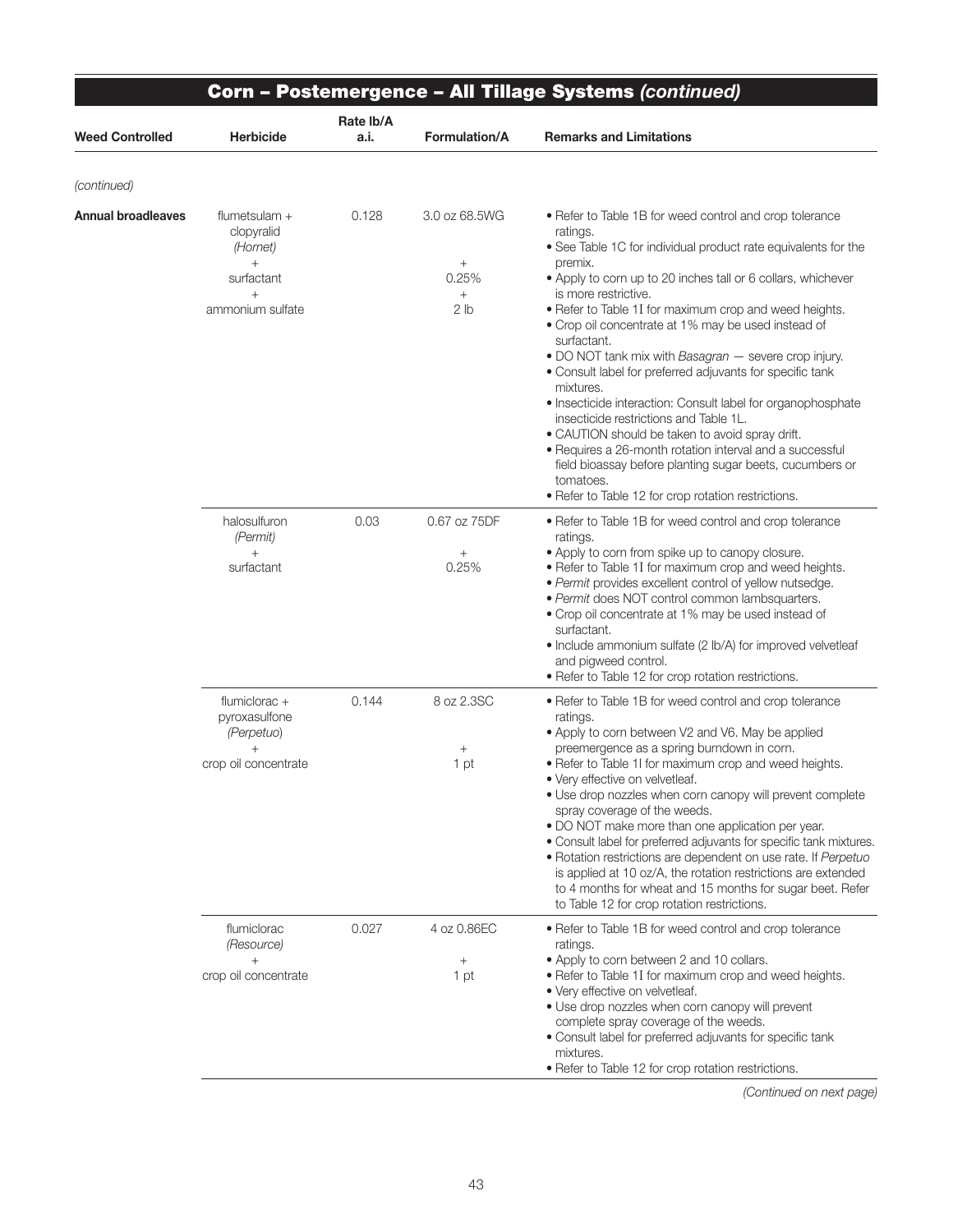|                           | Corn - Postemergence - All Tillage Systems (continued)                                                 |                   |                                                                  |                                                                                                                                                                                                                                                                                                                                                                                                                                                                                                                                                                                                                                                                                                                                                                                                                                                                                                                                                                                                                                                                                                                                                                                                                                                                                                                                                                                               |  |
|---------------------------|--------------------------------------------------------------------------------------------------------|-------------------|------------------------------------------------------------------|-----------------------------------------------------------------------------------------------------------------------------------------------------------------------------------------------------------------------------------------------------------------------------------------------------------------------------------------------------------------------------------------------------------------------------------------------------------------------------------------------------------------------------------------------------------------------------------------------------------------------------------------------------------------------------------------------------------------------------------------------------------------------------------------------------------------------------------------------------------------------------------------------------------------------------------------------------------------------------------------------------------------------------------------------------------------------------------------------------------------------------------------------------------------------------------------------------------------------------------------------------------------------------------------------------------------------------------------------------------------------------------------------|--|
| <b>Weed Controlled</b>    | <b>Herbicide</b>                                                                                       | Rate lb/A<br>a.i. | <b>Formulation/A</b>                                             | <b>Remarks and Limitations</b>                                                                                                                                                                                                                                                                                                                                                                                                                                                                                                                                                                                                                                                                                                                                                                                                                                                                                                                                                                                                                                                                                                                                                                                                                                                                                                                                                                |  |
| (continued)               |                                                                                                        |                   |                                                                  |                                                                                                                                                                                                                                                                                                                                                                                                                                                                                                                                                                                                                                                                                                                                                                                                                                                                                                                                                                                                                                                                                                                                                                                                                                                                                                                                                                                               |  |
| <b>Annual broadleaves</b> | dicamba +<br>diflufenzopyr +<br>safener<br>(Status)<br>$+$<br>surfactant<br>$^{+}$<br>ammonium sulfate | 0.18              | 5 oz 56WG<br>$\! + \!\!\!\!$<br>0.25%<br>$\! +$<br>17 lb/100 gal | • Refer to Table 1B for weed control and crop tolerance<br>ratings.<br>• Apply to corn between 4 (V2) and 36 (V8) inches tall.<br>DO NOT make applications when corn is within 15 days<br>of tassel emergence.<br>• Refer to Table 1I for maximum crop and weed heights.<br>· Status use rates range between 5 and 10 oz/A. Status may<br>be applied at 2.5 oz/A when tank-mixed with other<br>broadleaf herbicides.<br>• Consult label for preferred adjuvants for specific tank<br>mixtures.<br>• Postemergence applications of Status are not<br>recommended for use in tank mixes with plant growth<br>regulator herbicides (e.g., dicamba, 2,4-D, or clopyralid).<br>· Provides limited suppression of annual grasses.<br>• CAUTION should be taken to avoid vapor and particle spray<br>drift.<br>• DO NOT apply when temperature is expected to exceed<br>85° F or if soybeans in the vicinity are over 10 inches tall or<br>have begun to bloom.<br>. Insecticide interaction: Consult label for organophosphate<br>insecticide restrictions and Table 1L.<br>. In the event of crop failure, corn may be replanted within<br>7 or more days of application.<br>· Soybean, alfalfa, grain sorghum, or cereals may be planted<br>30 days after a rainfall event of 1 or more inches if Status<br>was applied at 5 oz/A or less.<br>• Refer to Table 12 for crop rotation restrictions. |  |
|                           | clopyralid<br>(Stinger)                                                                                | 0.094             | 0.25 pt 3SL                                                      | • Refer to Table 1B for weed control and crop tolerance<br>ratings.<br>• Apply to field corn up to 24 inches tall.<br>. Refer to Table 1I for maximum crop and weed heights.<br>• Treat ragweed, cocklebur, jimsonweed and Jerusalem<br>artichoke up to the 5-leaf stage.<br>. Increase the rate to 0.5 pt/A to control Canada thistle and<br>perennial sowthistle.<br>. DO NOT apply more than 0.66 pt/A per year.<br>• CAUTION should be taken to avoid spray drift.<br>• Refer to Table 12 for crop rotation restrictions.                                                                                                                                                                                                                                                                                                                                                                                                                                                                                                                                                                                                                                                                                                                                                                                                                                                                 |  |
|                           | halosulfuron +<br>dicamba<br>(Yukon)<br>$^{+}$<br>surfactant<br>$^{+}$<br>ammonium sulfate             | 0.169             | 4 oz 67.5WG<br>$\! + \!\!\!\!$<br>0.25%<br>$+$<br>17 lb/100 gal  | • Refer to Table 1B for weed control and crop tolerance<br>ratings.<br>• See Table 1C for individual product rate equivalents for the<br>premix.<br>• Apply from spike to 36 inch tall corn, drop nozzles are<br>recommended for corn greater than 20 inches.<br>. Refer to Table 1I for maximum crop and weed heights.<br>• Corn hybrids vary in their sensitivity to dicamba. Consult<br>seed company for details.<br>. Yukon provides excellent control of yellow nutsedge.<br>• Consult label for preferred adjuvants for specific tank<br>mixtures.<br>• CAUTION should be taken to avoid vapor and particle spray<br>drift.<br>• DO NOT apply when temperature is expected to exceed<br>85°F or if soybeans in the vicinity are over 10 inches tall or<br>have begun to bloom.<br>· Refer to label and Table 12 for crop rotation restrictions.                                                                                                                                                                                                                                                                                                                                                                                                                                                                                                                                         |  |

٦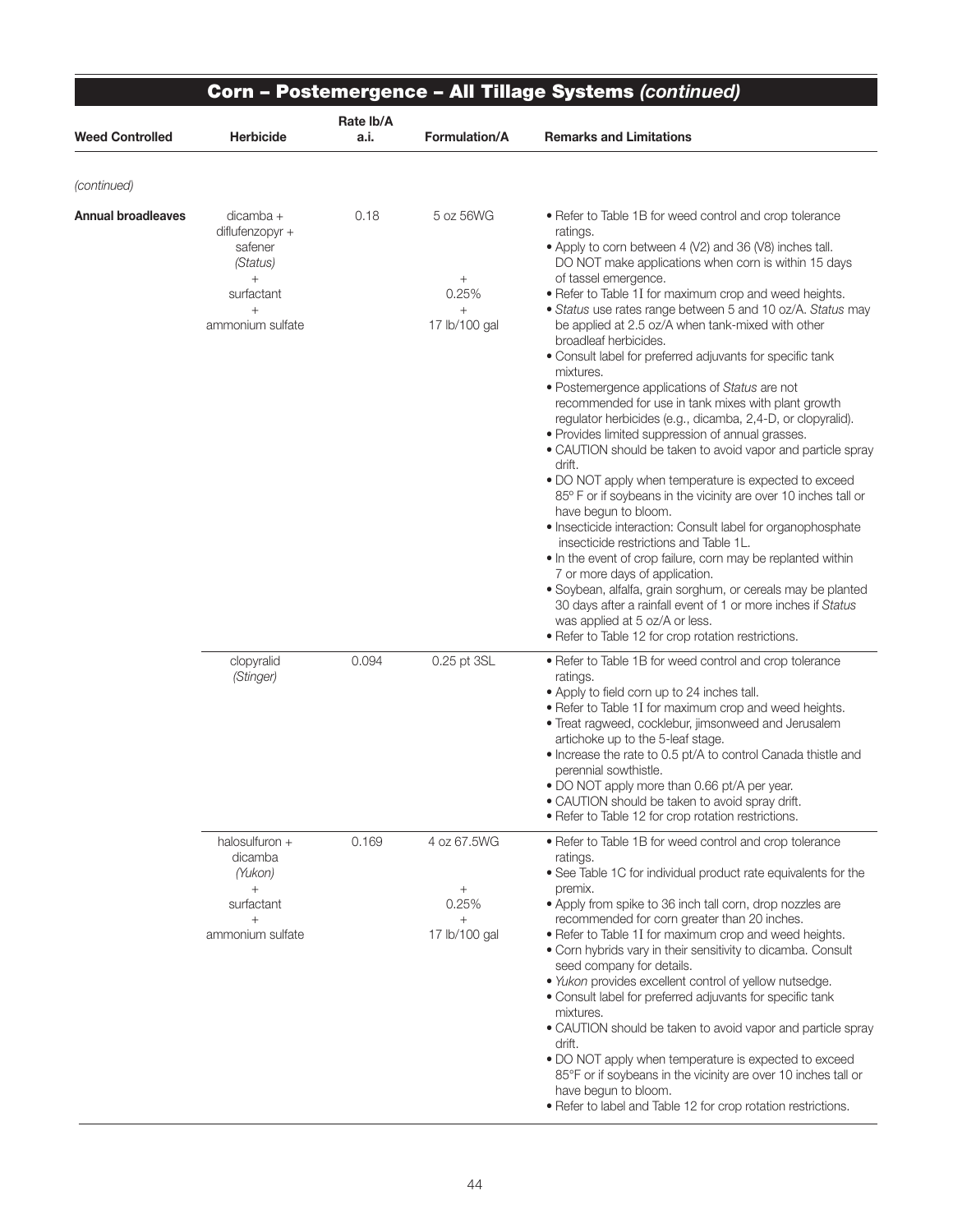|                                                    |                                                                                                    | Rate lb/A | Corn - Postemergence - All Tillage Systems (continued)            |                                                                                                                                                                                                                                                                                                                                                                                                                                                                                                                                                                                                                                                                                                                                                                                                                                                                                                                                                                                                                                                                                                                                                                                                                                                                                                                                                                                                                                                                                                                             |  |
|----------------------------------------------------|----------------------------------------------------------------------------------------------------|-----------|-------------------------------------------------------------------|-----------------------------------------------------------------------------------------------------------------------------------------------------------------------------------------------------------------------------------------------------------------------------------------------------------------------------------------------------------------------------------------------------------------------------------------------------------------------------------------------------------------------------------------------------------------------------------------------------------------------------------------------------------------------------------------------------------------------------------------------------------------------------------------------------------------------------------------------------------------------------------------------------------------------------------------------------------------------------------------------------------------------------------------------------------------------------------------------------------------------------------------------------------------------------------------------------------------------------------------------------------------------------------------------------------------------------------------------------------------------------------------------------------------------------------------------------------------------------------------------------------------------------|--|
| <b>Weed Controlled</b>                             | Herbicide                                                                                          | a.i.      | Formulation/A                                                     | <b>Remarks and Limitations</b>                                                                                                                                                                                                                                                                                                                                                                                                                                                                                                                                                                                                                                                                                                                                                                                                                                                                                                                                                                                                                                                                                                                                                                                                                                                                                                                                                                                                                                                                                              |  |
| <b>Annual grasses</b><br><b>Annual broadleaves</b> | topramezone<br>(Armezon/Impact)<br>$+$<br>methylated seed oil<br>ammonium sulfate                  | 0.016     | 0.75 oz 2.8SC<br>$\! + \!\!\!\!$<br>1%<br>$^{+}$<br>17 lb/100 gal | • Refer to Table 1B for weed control and crop tolerance<br>ratings.<br>• Armezon/Impact may be applied to corn up to 45 days prior<br>to harvest.<br>• Refer to Table 1I for maximum crop and weed heights.<br>• Atrazine at 0.25-0.5 lb a.i./A tank mixed will improve control<br>of broadleaf and grass weeds. Note: Tank mixtures of<br>Armezon/Impact with atrazine can be applied to corn up to<br>12 inches tall only.<br>• Crop oil concentrate can be used instead of methylated<br>seed oil in certain tank mixes.<br>. When Armezon/Impact is applied at 0.5 oz/A, dry bean<br>(excluding cranberry beans) or snap bean may be planted<br>after nine months.<br>• Armezon may be applied at maximum rate of 1 oz/A to<br>provide greater control of certain grass species, however<br>rotational crop restrictions are increased, refer to label.<br>. Impact may be applied at maximum rate of 2 oz/A to<br>provide greater control of certain grass species, however<br>rotational crop restrictions are increased, refer to label.<br>• Refer to label and Table 12 for crop rotation restrictions.                                                                                                                                                                                                                                                                                                                                                                                                            |  |
|                                                    | topramezone +<br>dimethenamid-P<br>(Armezon PRO)<br>$+$<br>methylated seed oil<br>ammonium sulfate | 0.835     | 20 oz 5.35L<br>$\! +$<br>1%<br>$^{+}$<br>8.5 lb/100 gal           | • Refer to Table 1B for weed control and crop tolerance<br>ratings.<br>• See Table 1C for individual product rate equivalents for the<br>premix.<br>• Apply to corn up to 30 inches tall or V8 (8 visible collars),<br>whichever is more restrictive.<br>• Armezon PRO can be applied at rates ranging from 16 - 20<br>fl oz/A, use the lower rates on lighter textured and/or lower<br>organic matter soils.<br>. Refer to Table 1I for maximum crop and weed heights.<br>. The dimethenamid-P component of Armezon PRO will<br>provide residual control of grass and small seeded broadleaf<br>weeds.<br>• Atrazine at 0.25-0.5 lb a.i./A tank mixed will improve control<br>of broadleaf weeds. Note: Tank mixtures of Armezon PRO<br>with atrazine can be applied to corn up to 12 inches tall only.<br>• Methylated seed oil is the preferred additive when Armezon<br>PRO is applied alone. A non-ionic surfactant at 0.25% v/v<br>is recommended for most tank-mixtures. Oil adjuvants<br>including crop oil concentrates may be used in tank<br>mixtures, however these combinations can cause crop<br>injury.<br>• Armezon PRO can be applied at 16 fl oz/A on lighter<br>textured and/or lower organic matter soils.<br>. DO NOT apply on sand-textured soils with less than 3%<br>organic matter where the groundwater depth is 30 feet<br>or less.<br>• DO NOT harvest or feed corn forage, silage or fodder within<br>45 days of application.<br>• Refer to label and Table 12 for crop rotation restrictions. |  |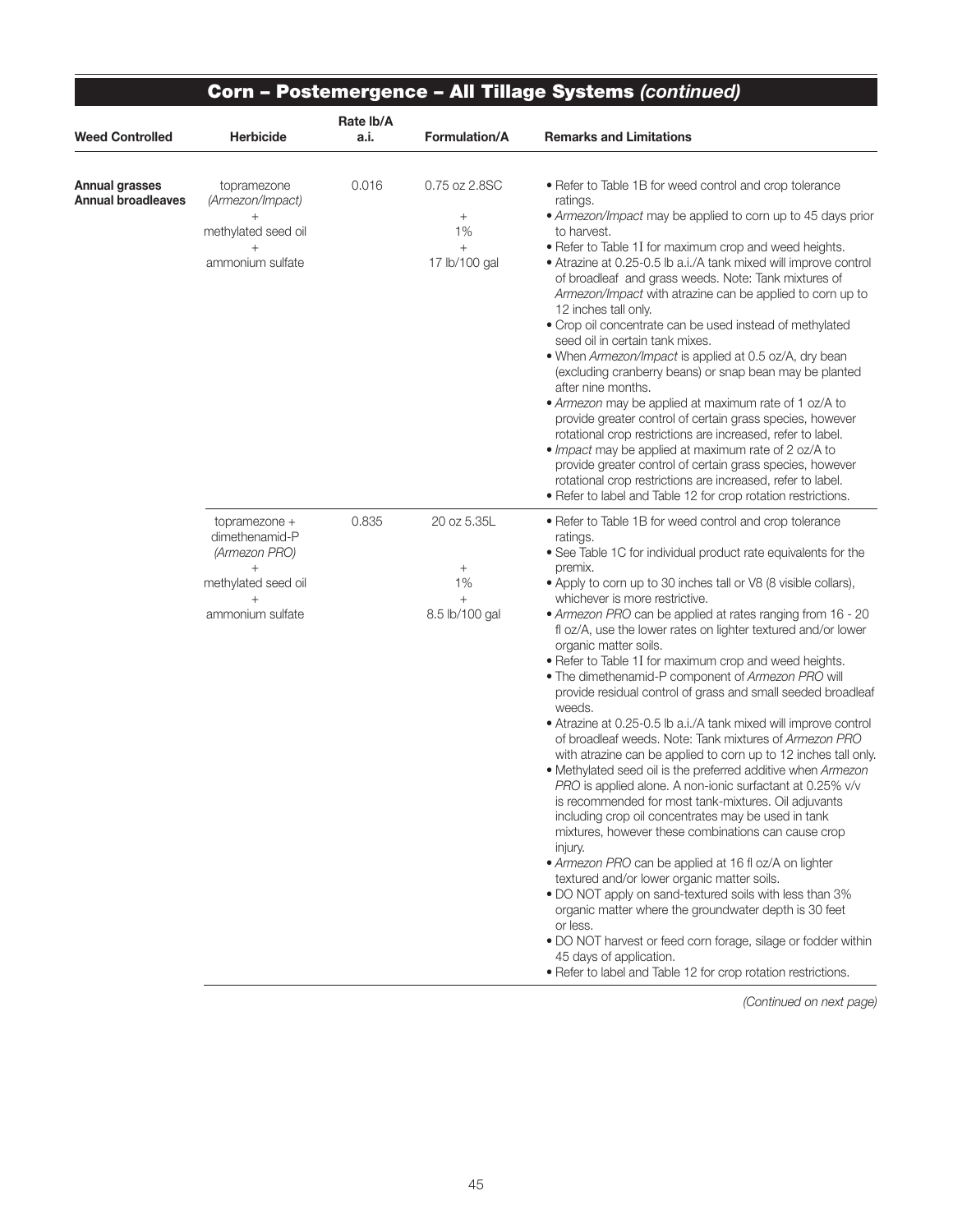|                        |                                                                                                                                            | Rate lb/A                                       |                                                            |                                                                                                                                                                                                                                                                                                                                                                                                                                                                                                                                                                                                                                                                                                                                                                                                                                                                                                                                                                                                                                                                                                                                                                                                                                                                                                                                                               |
|------------------------|--------------------------------------------------------------------------------------------------------------------------------------------|-------------------------------------------------|------------------------------------------------------------|---------------------------------------------------------------------------------------------------------------------------------------------------------------------------------------------------------------------------------------------------------------------------------------------------------------------------------------------------------------------------------------------------------------------------------------------------------------------------------------------------------------------------------------------------------------------------------------------------------------------------------------------------------------------------------------------------------------------------------------------------------------------------------------------------------------------------------------------------------------------------------------------------------------------------------------------------------------------------------------------------------------------------------------------------------------------------------------------------------------------------------------------------------------------------------------------------------------------------------------------------------------------------------------------------------------------------------------------------------------|
| <b>Weed Controlled</b> | <b>Herbicide</b>                                                                                                                           | a.i.                                            | Formulation/A                                              | <b>Remarks and Limitations</b>                                                                                                                                                                                                                                                                                                                                                                                                                                                                                                                                                                                                                                                                                                                                                                                                                                                                                                                                                                                                                                                                                                                                                                                                                                                                                                                                |
| (continued)            |                                                                                                                                            |                                                 |                                                            |                                                                                                                                                                                                                                                                                                                                                                                                                                                                                                                                                                                                                                                                                                                                                                                                                                                                                                                                                                                                                                                                                                                                                                                                                                                                                                                                                               |
| Annual grasses         | tembotrione +<br><b>Annual broadleaves</b> thiencarbazone-methyl<br>(Capreno)<br>$+$<br>crop oil concentrate<br>$^{+}$<br>ammonium sulfate | 0.081                                           | 3.0 oz 3.45SC<br>$^+$<br>1%<br>8.5 lb/100 gal              | • Refer to Table 1B for weed control and crop tolerance ratings.<br>• See Table 1C for individual product rate equivalents for the<br>premix.<br>• Apply to corn from 1 (V1) to 5 collars (V5).<br>. Refer to Table 1I for maximum crop and weed heights.<br>. DO NOT exceed a total of 6 oz/A of Capreno in a year.<br>• Insecticide interaction: Consult label for organophosphate<br>insecticide restrictions and Table 1L.<br>• If soil pH is 7.5 or greater crop rotation intervals are extended<br>for all crops, except field corn, soybean, wheat, and barley.<br>• Alfalfa and oats can be planted the following spring if the total<br>amount of Capreno applied in a 365 day period does not<br>exceed 3 oz/A and the soil pH is not 7.5 or above.<br>. Refer to label and Table 12 for crop rotation restrictions.                                                                                                                                                                                                                                                                                                                                                                                                                                                                                                                                |
|                        | topramezone +<br>atrazine<br>(ImpackZ)<br>methylated seed oil<br>$+$<br>ammonium sulfate                                                   | 0.266<br>$^{+}$<br>1%<br>$^{+}$<br>8.5lb/100gal | 8 oz 4.26SC                                                | . Refer to Table 1B for weed control and crop tolerance ratings.<br>• See Table 1C for individual product rate equivalents for<br>the premix.<br>• Apply to corn up to 12 inches tall.<br>. Refer to Table 1I for maximum crop and weed heights.<br>· DO NOT graze, feed forage, grain or fodder within 60 days<br>of application.<br>. ImpactZ may be applied at maximum rate of 10.7 oz/A to<br>provide greater control of certain grass species, however<br>rotational crop restrictions are increased, refer to label.<br>• Refer to Table 12 for crop rotation restrictions.                                                                                                                                                                                                                                                                                                                                                                                                                                                                                                                                                                                                                                                                                                                                                                             |
|                        | acetochlor +<br>topramezone<br>(Impact Core)<br>$+$<br>methylated seed oil<br>ammonium sulfate                                             | 1.676                                           | 30 oz 7.15EC<br>$^{+}$<br>0.5%<br>$\! +$<br>8.5 lb/100 gal | . Refer to Table 1B for weed control and crop tolerance ratings.<br>• See Table 1C for individual product rate equivalents for the<br>premix.<br>• Apply to corn from emergence up to 11 inches tall.<br>. Impact Core can be applied at rates ranging from 20 -<br>40 fl oz/A, use the lower rates on lighter textured and/or<br>lower organic matter soils.<br>. Refer to Table 1I for maximum crop and weed heights.<br>. The acetochlor component of Impact Core will provide<br>residual control of grass and small seeded broadleaf weeds.<br>• Atrazine at 0.25-0.5 lb a.i./A tank mixed will improve control<br>of broadleaf weeds. Note: Tank mixtures of <i>Impact Core</i> with<br>atrazine can be applied to corn up to 12 inches tall only.<br>• Methylated seed oil is the preferred additive when Impact<br>Core is applied alone. A non-ionic surfactant at 0.25% v/v<br>is recommended for most tank-mixtures. Oil adjuvants<br>including crop oil concentrates may be used in tank mixtures,<br>however these combinations can cause crop injury.<br>. DO NOT apply on sand-textured soils with less than 3%<br>organic matter where the groundwater depth is 30 feet or less.<br>. DO NOT harvest or feed corn forage, silage or fodder within<br>45 days of application.<br>. Refer to label and Table 12 for crop rotation restrictions. |

Ξ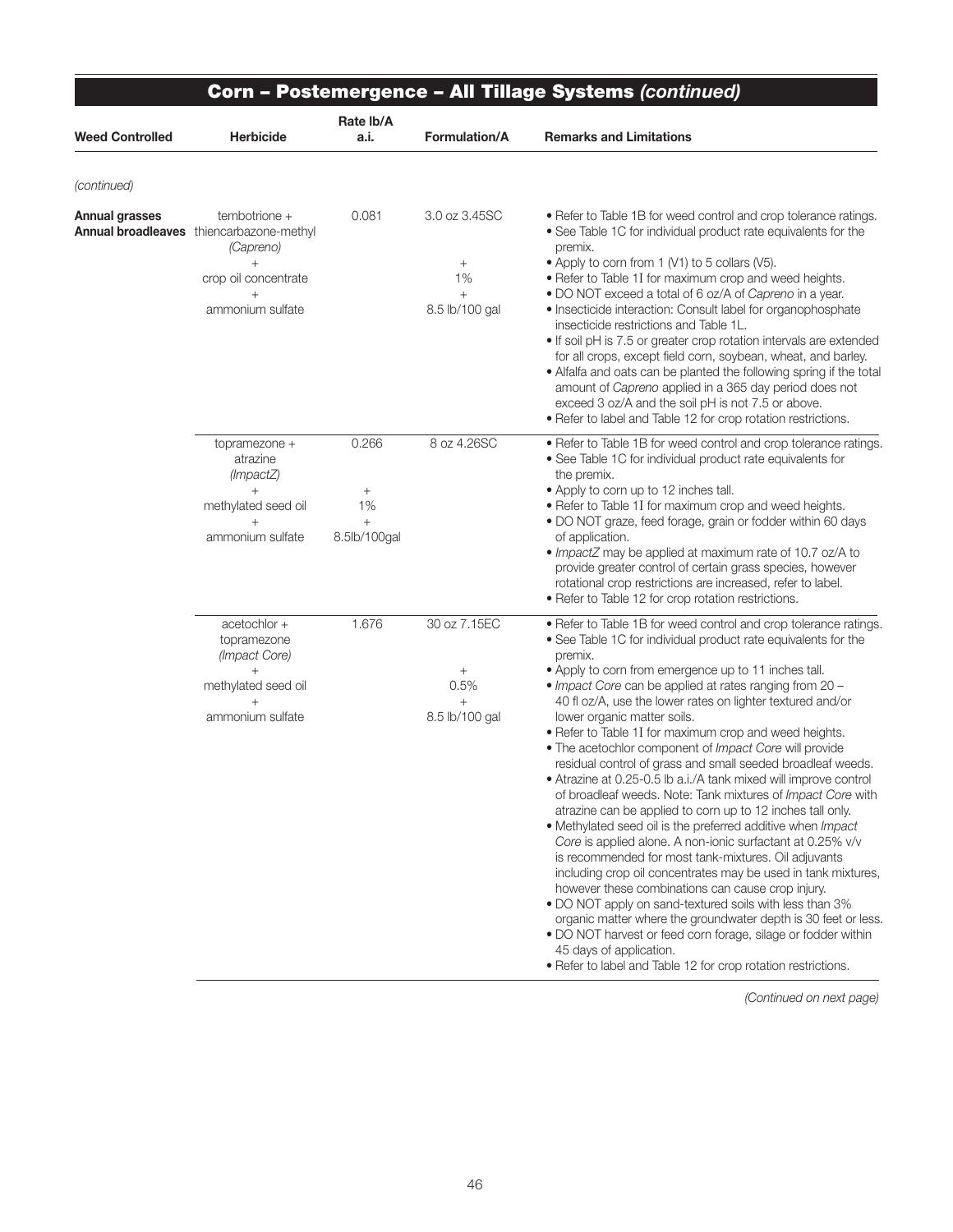|                                                    |                                                                                                          | Rate Ib/A | Corn - Postemergence - All Tillage Systems (continued)  |                                                                                                                                                                                                                                                                                                                                                                                                                                                                                                                                                                                                                                                                                                                                                                                                                                                                                                                                                                                                                                                                                                                                |
|----------------------------------------------------|----------------------------------------------------------------------------------------------------------|-----------|---------------------------------------------------------|--------------------------------------------------------------------------------------------------------------------------------------------------------------------------------------------------------------------------------------------------------------------------------------------------------------------------------------------------------------------------------------------------------------------------------------------------------------------------------------------------------------------------------------------------------------------------------------------------------------------------------------------------------------------------------------------------------------------------------------------------------------------------------------------------------------------------------------------------------------------------------------------------------------------------------------------------------------------------------------------------------------------------------------------------------------------------------------------------------------------------------|
| <b>Weed Controlled</b>                             | <b>Herbicide</b>                                                                                         | a.i.      | <b>Formulation/A</b>                                    | <b>Remarks and Limitations</b>                                                                                                                                                                                                                                                                                                                                                                                                                                                                                                                                                                                                                                                                                                                                                                                                                                                                                                                                                                                                                                                                                                 |
| (continued)                                        |                                                                                                          |           |                                                         |                                                                                                                                                                                                                                                                                                                                                                                                                                                                                                                                                                                                                                                                                                                                                                                                                                                                                                                                                                                                                                                                                                                                |
| <b>Annual grasses</b><br><b>Annual broadleaves</b> | $nicosulfuron +$<br>tolpyralate<br>(Katagon)<br>$^{+}$<br>crop oil concentrate                           | 0.05      | 3.2 oz 2L<br>$^{+}$<br>1%                               | • Refer to Table 1B for weed control and crop tolerance ratings.<br>• See Table 1C for individual product rate equivalents for the<br>premix.<br>• Apply to field corn up to 20 inches tall or 5 leaf collars (V5),<br>whichever is more restrictive.<br>. Refer to Table 1I for maximum crop and weed heights.<br>. Full coverage of emerged target weeds is essential for<br>postemergence applications.<br>• Atrazine at 0.25-0.5 lb a.i./A tank mixed with Katagon<br>will improve control. Note: Tank mixtures of Katagon with<br>atrazine can be applied to corn up to 12 inches tall only.<br>. DO NOT harvest grain within 70 days of application.<br>. DO NOT graze or feed corn forage, silage or fodder within<br>45 days of application.<br>. Refer to label and Table 12 for crop rotation restrictions.                                                                                                                                                                                                                                                                                                          |
|                                                    | tembotrione<br>(Laudis)<br>$^{+}$<br>methylated seed oil<br>$^{+}$<br>ammonium sulfate                   | 0.082     | 3 oz 3.5SC<br>$^{+}$<br>1%<br>$^{+}$<br>8.5 lb/100 gal  | • Refer to Table 1B for weed control and crop tolerance<br>ratings.<br>• Apply to corn up to 8 collars (V8).<br>. Refer to Table 1I for maximum crop and weed heights.<br>• Atrazine at 0.25-0.5 lb a.i./A tank mixed will improve<br>control of broadleaf weeds. Note: Tank mixtures of Laudis<br>with atrazine can be applied to corn up to 8 collars or<br>12 inches tall, whichever is more restrictive.<br>· Crop oil concentrate can be used instead of methylated<br>seed oil in certain tank mixes.<br>• Consult label for preferred adjuvants for specific tank<br>mixtures.<br>• Thorough tillage and 20 inches of cumulative precipitation is<br>needed for a 10 month rotation interval to sugarbeet. If these<br>criteria are not met the rotation interval is increased to 18<br>months. The rotation restriction is 18 months for the red<br>kidney and cranberry classes of dry edible beans. All other<br>commercial dry bean classes can be planted 10 months<br>after Laudis application if cumulative precipitation exceeds<br>20 inches.<br>• Refer to label and Table 12 for crop rotation restrictions. |
|                                                    | rimsulfuron +<br>mesotrione +<br>safener<br>(Realm Q)<br>$+$<br>crop oil concentrate<br>ammonium sulfate | 0.097     | 4 oz 38.75WG<br>$^{+}$<br>1%<br>$^{+}$<br>17 lb/100 gal | • Refer to Table 1B for weed control and crop tolerance<br>ratings.<br>• See Table 1C for individual product rate equivalents for the<br>premix.<br>• Apply to corn up to the 20 inches tall or 6 collars,<br>whichever is more restrictive.<br>. Refer to Table 1I for maximum crop and weed heights.<br>• A spray solution pH of 6.0 – 8.0 is needed for product<br>stability.<br>. DO NOT tank-mix with Basagran - severe crop injury.<br>• Consult label for preferred adjuvants for specific tank<br>mixtures.<br>. Insecticide interaction: Consult label for organophosphate<br>insecticide restrictions and Table 1L.<br>• Refer to label and Table 12 for crop rotation restrictions.                                                                                                                                                                                                                                                                                                                                                                                                                                 |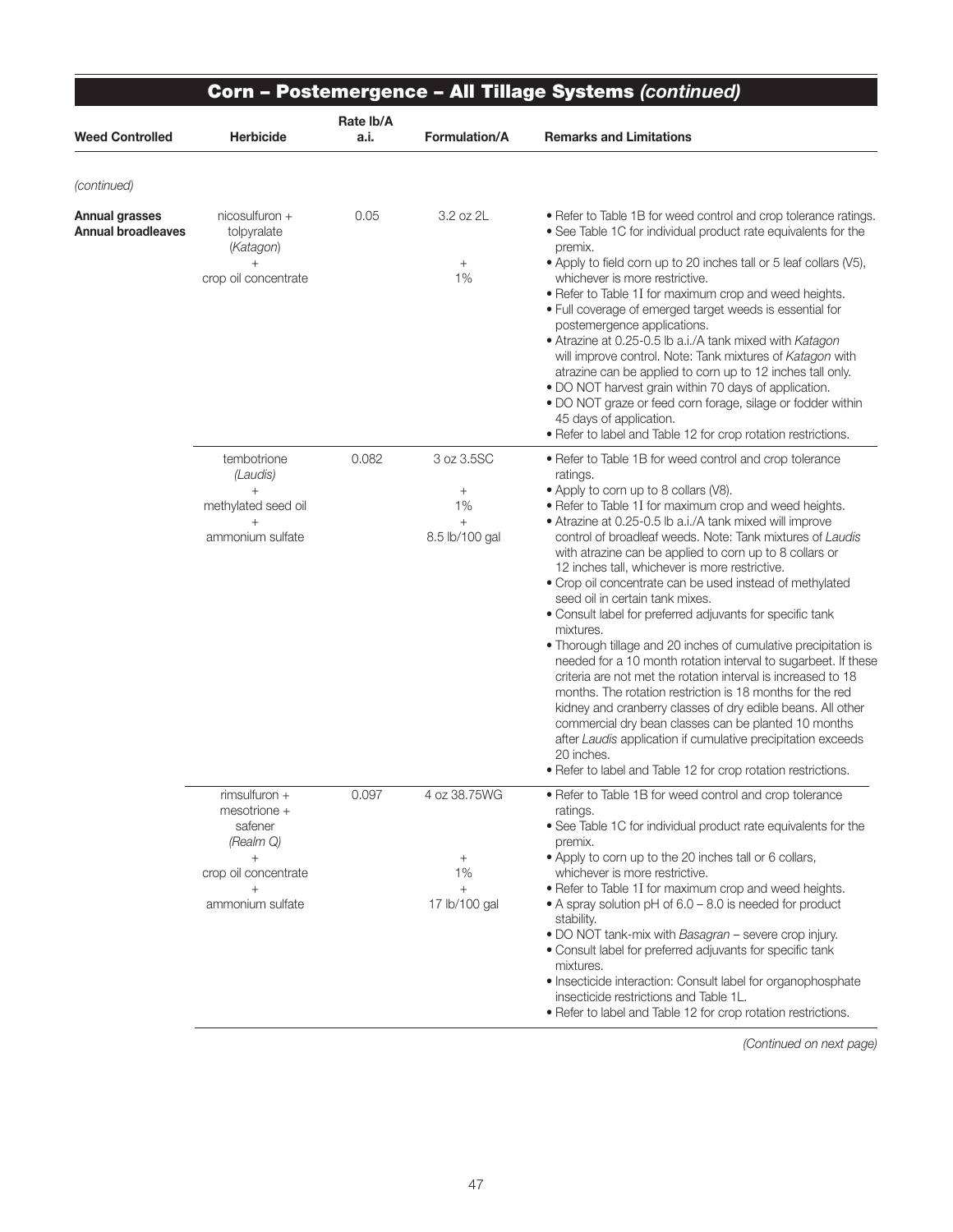| <b>Corn - Postemergence - All Tillage Systems (continued)</b> |                                                                                                             |                   |                                                                  |                                                                                                                                                                                                                                                                                                                                                                                                                                                                                                                                                                                                                                                                                                                                                                                                                                                                                                                                                                                                                                                                    |
|---------------------------------------------------------------|-------------------------------------------------------------------------------------------------------------|-------------------|------------------------------------------------------------------|--------------------------------------------------------------------------------------------------------------------------------------------------------------------------------------------------------------------------------------------------------------------------------------------------------------------------------------------------------------------------------------------------------------------------------------------------------------------------------------------------------------------------------------------------------------------------------------------------------------------------------------------------------------------------------------------------------------------------------------------------------------------------------------------------------------------------------------------------------------------------------------------------------------------------------------------------------------------------------------------------------------------------------------------------------------------|
| <b>Weed Controlled</b>                                        | <b>Herbicide</b>                                                                                            | Rate Ib/A<br>a.i. | <b>Formulation/A</b>                                             | <b>Remarks and Limitations</b>                                                                                                                                                                                                                                                                                                                                                                                                                                                                                                                                                                                                                                                                                                                                                                                                                                                                                                                                                                                                                                     |
| (continued)                                                   |                                                                                                             |                   |                                                                  |                                                                                                                                                                                                                                                                                                                                                                                                                                                                                                                                                                                                                                                                                                                                                                                                                                                                                                                                                                                                                                                                    |
| Annual grasses<br><b>Annual broadleaves</b>                   | acetochlor +<br>tolpyralate<br>(Restraint)<br>$^{+}$<br>crop oil concentrate                                | 1.83              | 36 oz 6.5EC<br>$\! + \!\!\!\!$<br>1%                             | • Refer to Table 1B for weed control and crop tolerance ratings.<br>• See Table 1C for individual product rate equivalents for the<br>premix.<br>• Apply to field corn up to 20 inches tall or 6 leaf collars (V6),<br>whichever is more restrictive.<br>• Refer to Table 1I for maximum crop and weed heights.<br>. Use rates are based on soil texture and organic matter;<br>ranging from 30-48 fl oz/A.<br>· Restraint can be split between preemergence (1/2 rate) and<br>postemergence (1/2 rate) application timings.<br>. The acetochlor component of Restraint will provide residual<br>control of grass and small seeded broadleaf weeds.<br>• Atrazine at 0.25-0.5 lb a.i./A tank mixed with Restraint<br>will improve control. Note: Tank mixtures of Restraint with<br>atrazine can be applied to corn up to 12 inches tall only.<br>• DO NOT harvest grain within 45 days of application.<br>• DO NOT graze or feed corn forage, silage or fodder within<br>21 days of application.<br>. Refer to label and Table 12 for crop rotation restrictions. |
|                                                               | nicosulfuron +<br>mesotrione<br>(Revulin Q)<br>$^{+}$<br>crop oil concentrate<br>$^{+}$<br>ammonium sulfate | 0.109             | 3.4 oz 51.2WG<br>$+$<br>1%<br>$\! + \!\!\!\!$<br>2 <sub>lb</sub> | • Refer to Table 1B for weed control and crop tolerance ratings.<br>. See Table 1C for individual product rate equivalents for the<br>premix.<br>• Apply to corn up to 20 inches tall or V6 (6 visible collars),<br>whichever is more restrictive. Drop nozzles can be used for<br>directed applications up to 30 inch tall or V8 corn.<br>• Refer to Table 1I for maximum crop and weed heights.<br>• Revulin Q can be applied up to 4 oz/A.<br>. DO NOT tank-mix with Basagran - severe crop injury.<br>• Consult label for preferred adjuvants for specific tank<br>mixtures.<br>• Insecticide interaction: Consult label for organophosphate<br>insecticide restrictions and Table 1L.<br>• Refer to label and Table 12 for crop rotation restrictions.                                                                                                                                                                                                                                                                                                        |
|                                                               | tolpyralate<br>(Shieldex)<br>methylated seed oil<br>$^{+}$<br>ammonium sulfate                              | 0.034             | 1.3 fl oz/A 3.33L<br>$^+$<br>1%<br>$^{+}$<br>8.5 lb/100 gal      | • Refer to Table 1B for weed control and crop tolerance<br>ratings.<br>• Apply to corn up to 20 inches tall or V6 (6 visible collars),<br>whichever is more restrictive.<br>• Refer to Table 1I for maximum crop and weed heights.<br>• Atrazine at 0.5 lb a.i./A tank mixed will improve control of<br>broadleaf and grass weeds. Note: Tank mixtures of Shieldex<br>with atrazine can be applied to corn up to 12 inches tall only.<br>• Refer to Table 12 for crop rotation restrictions.                                                                                                                                                                                                                                                                                                                                                                                                                                                                                                                                                                       |

∍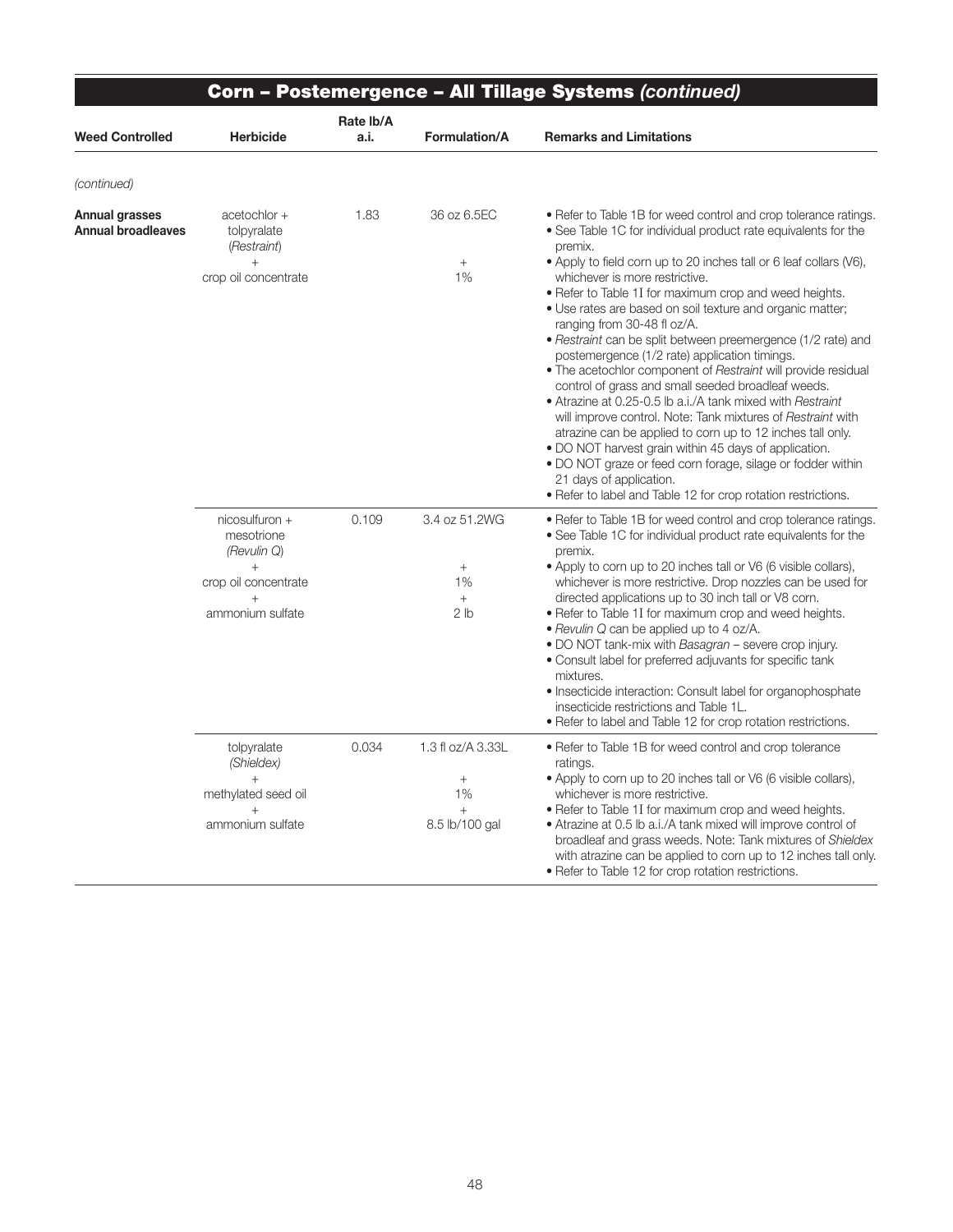# TABLE 1E – Weed Control in Glyphosate-Resistant Corn

**RECOMMENDATIONS:** One application of glyphosate alone will not consistently provide season-long weed control. One of the three following strategies is recommended:

- 1) Soil-applied residual herbicide applied preemergence followed by glyphosate postemergence.
	- a) Preemergence herbicide options can be found in Tables 1A and 1C.
	- b) Glyphosate should be applied when weeds are 2-4 inches tall.
- 2) Postemergence tank-mixtures with glyphosate when weeds are 2-4 inches tall.
	- a) Several soil-applied residual herbicides can be tank-mixed with glyphosate and applied postemergence. Refer to Tables 1H and 1C for options. Tank-mixtures with some residual herbicides may cause temporary burn or discoloration.
	- b) There are many postemergence products that can be tank-mixed with glyphosate for additional weed control. Refer to Tables 1I and 1C for options.
	- c) There are several premixtures containing glyphosate that can be applied postemergence to glyphosate-resistant corn. Refer to Table 1B and the following section for options.
- 3) Split-applications of soil-applied residual herbicides with glyphosate.
	- a) Apply one-half to two-thirds of the soil-applied herbicide preemergence.
	- b) Apply the remainder of the soil-applied herbicide postemergence with glyphosate.

| <b>Weed Controlled</b>                                                             | <b>Herbicide</b>                         | Rate Ib/A<br>a.i.  | Formulation/A                        | <b>Remarks and Limitations</b>                                                                                                                                                                                                                                                                                                                                                                                                                                                                                                                                                                                                                                                                                                                                                                                                                                                                                                                                                                                                                                                                                                                                                                                                                                                                                                                                                                                                                                                                                                                                                                                                                                                                                                                                     |
|------------------------------------------------------------------------------------|------------------------------------------|--------------------|--------------------------------------|--------------------------------------------------------------------------------------------------------------------------------------------------------------------------------------------------------------------------------------------------------------------------------------------------------------------------------------------------------------------------------------------------------------------------------------------------------------------------------------------------------------------------------------------------------------------------------------------------------------------------------------------------------------------------------------------------------------------------------------------------------------------------------------------------------------------------------------------------------------------------------------------------------------------------------------------------------------------------------------------------------------------------------------------------------------------------------------------------------------------------------------------------------------------------------------------------------------------------------------------------------------------------------------------------------------------------------------------------------------------------------------------------------------------------------------------------------------------------------------------------------------------------------------------------------------------------------------------------------------------------------------------------------------------------------------------------------------------------------------------------------------------|
| <b>Annual grasses</b><br><b>Annual broadleaves</b><br>Suppression of<br>perennials | glyphosate<br>$^{+}$<br>ammonium sulfate | $0.75 - 1.13$ a.e. | See Table 10<br>$+$<br>17 lb/100 gal | • APPLY TO GLYPHOSATE-RESISTANT CORN ONLY.<br>See above recommendations for appropriate use of<br>glyphosate in glyphosate-resistant corn.<br>• Corn hybrids that are glyphosate-resistant are designated<br>as Roundup Ready Corn, Roundup Ready 2 Corn, or<br>Glyphosate Tolerant (GT).<br>• Refer to Table 1B for weed control and crop tolerance<br>ratings.<br>• Many glyphosate products are registered for application<br>to glyphosate-resistant corn. Read the label and see Table<br>10 to determine application rates and additives needed for<br>different products.<br>• Addition of ammonium sulfate (17 lb/100 gal) will minimize<br>antagonism from hard water and improve weed control if<br>weeds are under stress or large.<br>• Apply to corn up to 30 inches tall or 8 collars, whichever is<br>more restrictive.<br>. Refer to Table 1I for maximum crop and weed heights.<br>· Glyphosate applications to corn from 30 to 48 inches tall<br>can be made with drop nozzles only - avoid application into<br>the whorls.<br>• Use a minimum rate of 0.75 lb a.e./A; however, a use rate<br>1.13 lb a.e./A of glyphosate should be applied for more<br>consistent weed control.<br>• Glyphosate application rate can be increased to 1.13 lb<br>a.e./A to control larger weeds or weeds that are under<br>stress.<br>. DO NOT apply more than 2.25 lb a.e./A of glyphosate<br>in-crop per season.<br>• Allow a minimum of 50 days between postemergence<br>application and harvest of forage.<br>. Use extreme caution to avoid spray drift to sensitive crops.<br>• Higher glyphosate rates and second application of<br>glyphosate will improve control of perennial weeds.<br>• Refer to label and Table 12 for crop rotation restrictions. |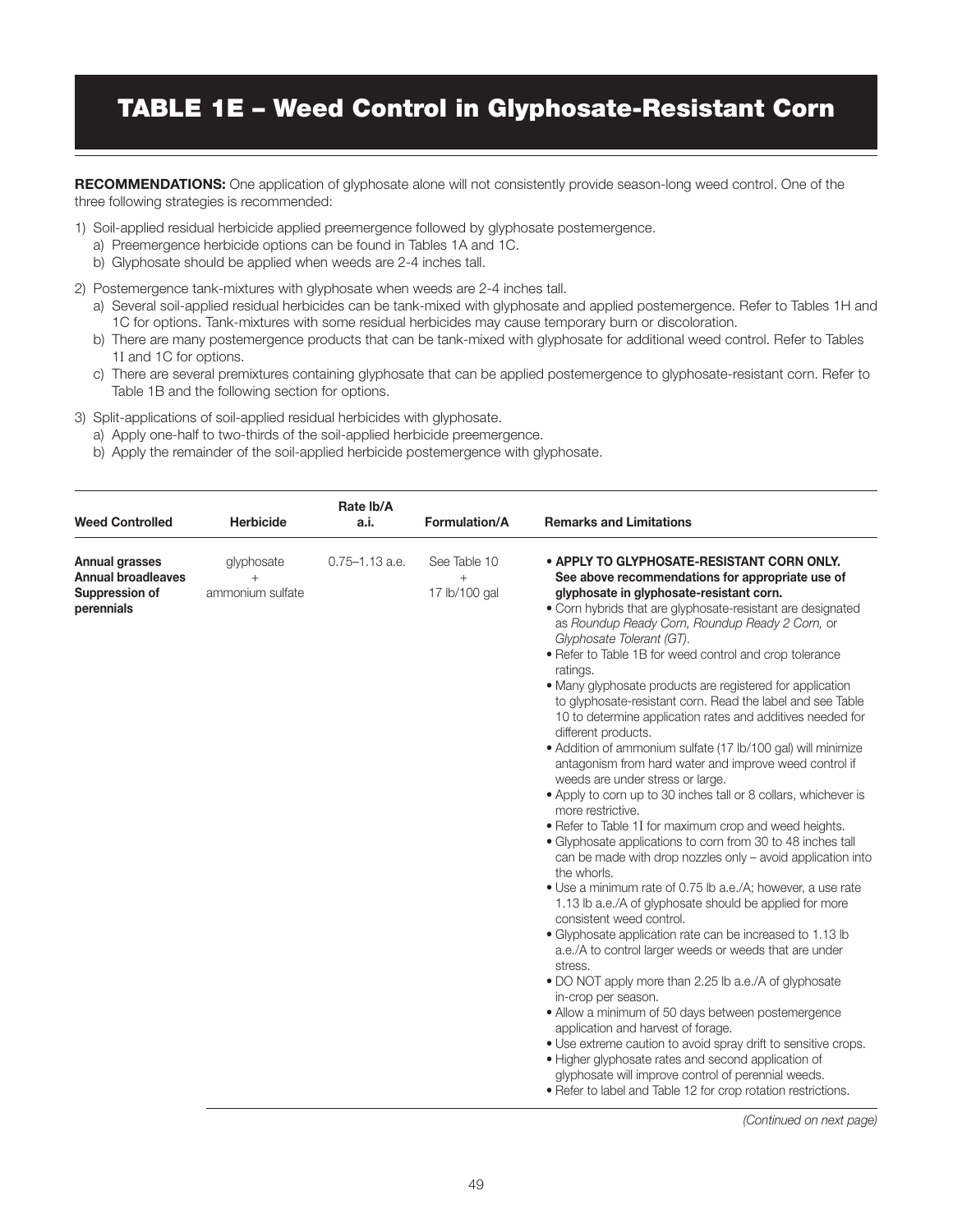|                                                                      | <b>Glyphosate-Resistant Corn (continued)</b>                                                                                       |                   |                                                             |                                                                                                                                                                                                                                                                                                                                                                                                                                                                                                                                                                                                                                                                                                                                                                                        |  |  |
|----------------------------------------------------------------------|------------------------------------------------------------------------------------------------------------------------------------|-------------------|-------------------------------------------------------------|----------------------------------------------------------------------------------------------------------------------------------------------------------------------------------------------------------------------------------------------------------------------------------------------------------------------------------------------------------------------------------------------------------------------------------------------------------------------------------------------------------------------------------------------------------------------------------------------------------------------------------------------------------------------------------------------------------------------------------------------------------------------------------------|--|--|
| <b>Weed Controlled</b>                                               | <b>Herbicide</b>                                                                                                                   | Rate Ib/A<br>a.i. | <b>Formulation/A</b>                                        | <b>Remarks and Limitations</b>                                                                                                                                                                                                                                                                                                                                                                                                                                                                                                                                                                                                                                                                                                                                                         |  |  |
| (continued)                                                          |                                                                                                                                    |                   |                                                             |                                                                                                                                                                                                                                                                                                                                                                                                                                                                                                                                                                                                                                                                                                                                                                                        |  |  |
| Annual grasses<br>Annual broadleaves<br>Suppression of<br>perennials | bicyclopyrone +<br>mesotrione +<br>s-metolachlor +<br>glyphosate<br>(Acuron GT)<br>$^{+}$<br>surfactant<br>$+$<br>ammonium sulfate | 2.02              | 3.75 pt 4.3ZC<br>$^{+}$<br>0.25%<br>$\! +$<br>17 lb/100 gal | • APPLY TO GLYPHOSATE-RESISTANT CORN ONLY.<br>• Refer to Table 1B for weed control and crop tolerance ratings.<br>• See Table 1C for individual product rate equivalents for the<br>premix.<br>• Apply to field corn up to 30 inches tall or 8 leaf collars (V8),<br>whichever is more restrictive.<br>. Refer to Table 1I for maximum crop and weed heights.<br>. Insecticide interaction: Consult label for organophosphate<br>insecticide restrictions and Table 1L.<br>. The 10 month rotation to alfalfa only applies if the soil pH is<br>6.0 or greater and a minimum of 18" of rainfall or irrigation<br>has been received between application and planting.<br>Otherwise the rotation interval is 18 months.<br>• Refer to label and Table 12 for crop rotation restrictions. |  |  |
|                                                                      | mesotrione +<br>glyphosate<br>(Callisto GT)<br>$+$<br>surfactant                                                                   | 1.045             | 2 pt 4.18L<br>0.25%                                         | • APPLY TO GLYPHOSATE-RESISTANT CORN ONLY.<br>• Refer to Table 1B for weed control and crop tolerance<br>ratings.<br>• See Table 1C for individual product rate equivalents for the<br>premix.<br>• Apply from corn emergence up to 30 inches tall or 8 collars,                                                                                                                                                                                                                                                                                                                                                                                                                                                                                                                       |  |  |
|                                                                      | ammonium sulfate                                                                                                                   |                   | $^{+}$<br>17 lb/100 gal                                     | whichever is more restrictive.<br>. Refer to Table 1I for maximum crop and weed heights.<br>• DO NOT tank-mix with emulsifiable concentrate grass<br>herbicides - severe crop injury.<br>• Insecticide interaction: Consult label for organophosphate<br>insecticide restrictions and Table 1L.<br>• Refer to Table 12 for crop rotation restrictions.                                                                                                                                                                                                                                                                                                                                                                                                                                 |  |  |
|                                                                      | $mesotrione +$<br>s-metolachlor +<br>glyphosate<br>(Halex GT)<br>$+$<br>surfactant<br>ammonium sulfate                             | 1.97              | 3.6 pt 4.38L<br>$^{+}$<br>0.25%<br>$^{+}$<br>17 lb/100 gal  | • APPLY TO GLYPHOSATE-RESISTANT CORN ONLY.<br>• Refer to Table 1B for weed control and crop tolerance<br>ratings.<br>• See Table 1C for individual product rate equivalents for the<br>premix.<br>. Apply from corn emergence up to 30 inches tall or<br>8 collars, whichever is more restrictive.<br>. Refer to Table 1I for maximum crop and weed heights.<br>Halex GT does not contain a safener for preemergence<br>applications.<br>. DO NOT tank-mix with emulsifiable concentrate grass<br>herbicides - severe crop injury.<br>• Insecticide interaction: Consult label for organophosphate<br>insecticide restrictions and Table 1L.<br>· Refer to label and Table 12 for crop rotation restrictions.                                                                          |  |  |
|                                                                      | s-metolachlor +<br>glyphosate<br>(Sequence)<br>$^{+}$<br>ammonium sulfate                                                          | 1.64              | 2.5 pt 5.25L<br>$^{+}$<br>17 lb/100 gal                     | • APPLY TO GLYPHOSATE-RESISTANT CORN ONLY.<br>• Refer to Table 1B for weed control and crop tolerance<br>ratings.<br>• See Table 1C for individual product rate equivalents for the<br>premix.<br>• Apply to corn up to 30 inches tall or 8 collars, whichever is<br>more restrictive.<br>• Refer to Table 1I for maximum crop and weed heights.<br>• Sequence can be applied preplant or preemergence for all<br>corn types in no-till production.<br>. Refer to label and Table 12 for crop rotation restrictions.                                                                                                                                                                                                                                                                   |  |  |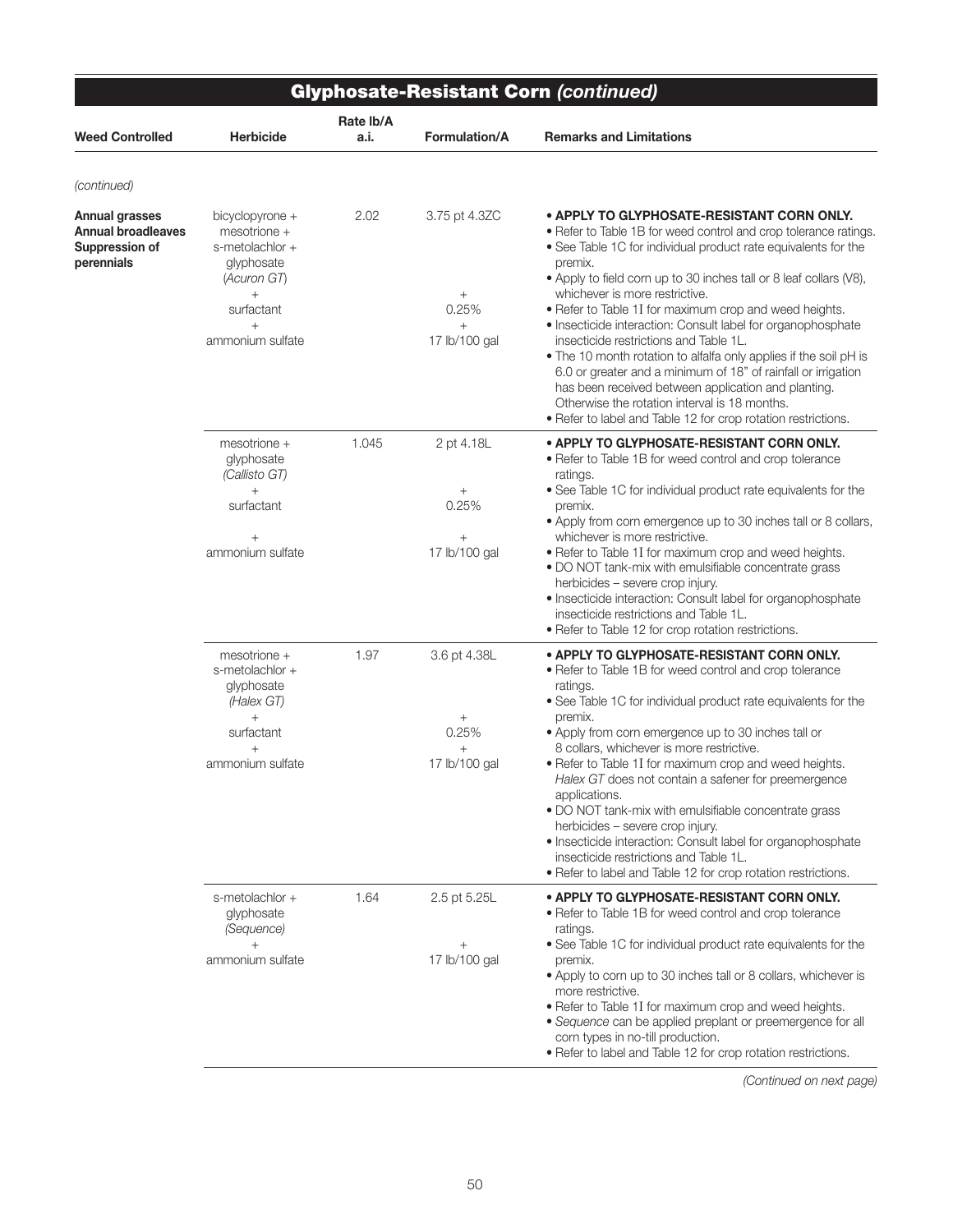|                                                                             | <b>Glyphosate-Resistant Corn (continued)</b>                        |                   |                                                         |                                                                                                                                                                                                                                                                                                                                                                                                                                                                                                                                                                                                                                                                                                                                                  |
|-----------------------------------------------------------------------------|---------------------------------------------------------------------|-------------------|---------------------------------------------------------|--------------------------------------------------------------------------------------------------------------------------------------------------------------------------------------------------------------------------------------------------------------------------------------------------------------------------------------------------------------------------------------------------------------------------------------------------------------------------------------------------------------------------------------------------------------------------------------------------------------------------------------------------------------------------------------------------------------------------------------------------|
| <b>Weed Controlled</b>                                                      | <b>Herbicide</b>                                                    | Rate Ib/A<br>a.i. | <b>Formulation/A</b>                                    | <b>Remarks and Limitations</b>                                                                                                                                                                                                                                                                                                                                                                                                                                                                                                                                                                                                                                                                                                                   |
| (continued)                                                                 |                                                                     |                   |                                                         |                                                                                                                                                                                                                                                                                                                                                                                                                                                                                                                                                                                                                                                                                                                                                  |
| Annual grasses<br><b>Annual broadleaves</b><br>Suppression of<br>perennials | acetochlor<br>(Warrant)<br>$^{+}$<br>glyphosate<br>ammonium sulfate | 1.125             | 3 pt 3CS<br>$+$<br>See Table 10<br>$+$<br>17 lb/100 gal | • APPLY TO GLYPHOSATE-RESISTANT CORN WHEN<br><b>TANK-MIXED WITH GLYPHOSATE.</b><br>• Refer to Table 1B for weed control and crop tolerance<br>ratings.<br>• Apply from corn emergence up to 30 inches tall or<br>8 collars, whichever is more restrictive.<br>• Refer to Table 1I for maximum crop and weed heights.<br>• Warrant does not contain a safener for preemergence<br>applications.<br>• Warrant applied alone will not control emerged weeds,<br>but will provide residual control of annual grasses and<br>small seeded broadleaf weed species. Therefore, it is<br>recommended Warrant be applied with postemergence<br>weed control products (e.g., glyphosate).<br>• Refer to label and Table 12 for crop rotation restrictions. |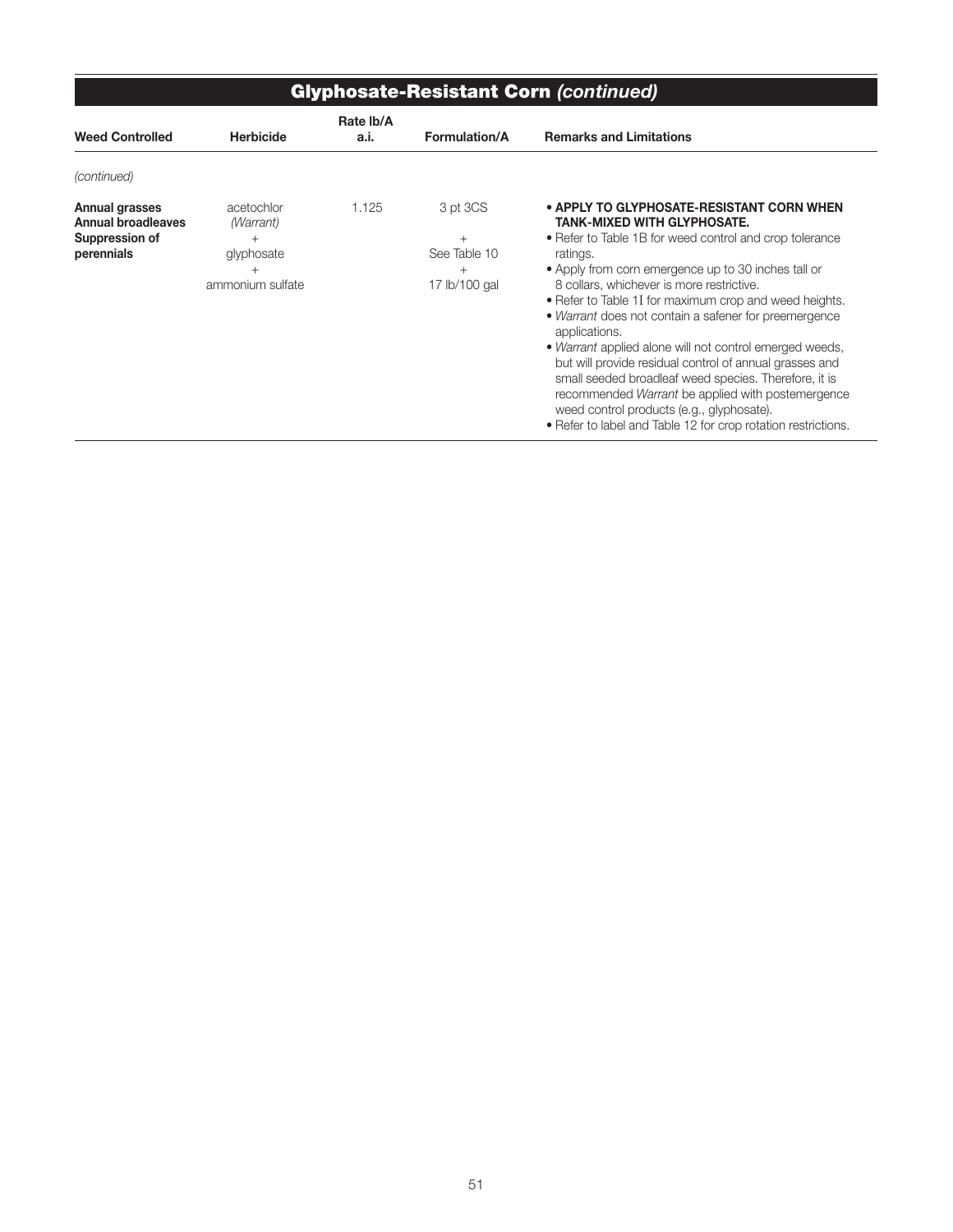### TABLE 1F – Weed Control in LibertyLink (Glufosinate-Resistant) Corn

RECOMMENDATIONS: One application of *Liberty* (glufosinate) alone will not consistently provide season-long weed control.

One of the two following strategies is recommended:

- 1) Soil-applied residual herbicide applied preemergence followed by *Liberty* postemergence.
	- a) Preemergence herbicide options can be found in Tables 1A and 1C.
	- b) *Liberty* should be applied when weeds are 2-4 inches tall.
- 2) Postemergence tank-mixtures with *Liberty* when weeds are 2-4 inches tall.
	- a) Several soil-applied residual herbicides can be tank-mixed with *Liberty* and applied postemergence. Refer to Tables 1H and 1C for options. Tank-mixtures with some residual herbicides may cause temporary burn or discoloration.
	- b) There are many postemergence products that can be tank-mixed with *Liberty* for additional weed control. Refer to Tables 1I and 1C for options.

| <b>Weed Controlled</b>                      | <b>Herbicide</b>                             | Rate Ib/A<br>a.i. | Formulation/A                          | <b>Remarks and Limitations</b>                                                                                                                                                                                                                                                                                                                                                                                                                                                                                                                                                                                                                                                                                                                                                                                                                                                                                                                                                                                                                                                                                                                                                                                                                                                                                                                                                                                           |
|---------------------------------------------|----------------------------------------------|-------------------|----------------------------------------|--------------------------------------------------------------------------------------------------------------------------------------------------------------------------------------------------------------------------------------------------------------------------------------------------------------------------------------------------------------------------------------------------------------------------------------------------------------------------------------------------------------------------------------------------------------------------------------------------------------------------------------------------------------------------------------------------------------------------------------------------------------------------------------------------------------------------------------------------------------------------------------------------------------------------------------------------------------------------------------------------------------------------------------------------------------------------------------------------------------------------------------------------------------------------------------------------------------------------------------------------------------------------------------------------------------------------------------------------------------------------------------------------------------------------|
| Annual grasses<br><b>Annual broadleaves</b> | glufosinate<br>(Liberty)<br>ammonium sulfate | 0.58              | 32 oz 2.34L<br>$^{+}$<br>17 lb/100 gal | • APPLY TO LIBERTYLINK OR GLUFOSINATE-<br><b>RESISTANT CORN ONLY.</b><br>• See above recommendations for appropriate use of<br>Liberty in LibertyLink corn.<br>. There are other glufosinate products (i.e. Cheetah, Interline,<br>Noventa) registered for use in LibertyLink corn, consult<br>specific labels.<br>• Refer to Table 1B for weed control and crop tolerance<br>ratings.<br>• Always add ammonium sulfate at 8.5–17 lb/100 gal.<br>• Apply from emergence up to V6 corn.<br>. Refer to Table 1I for maximum crop and weed heights.<br>. Drop nozzles can be used to apply Liberty until 36 inch tall<br>LibertyLink corn. Avoid spraying into the corn whorl.<br>. DO NOT apply more than 87 oz/A of Liberty on corn per<br>growing season.<br>• Use a minimum carrier volume of 15 gallons per acre.<br>• DO NOT use drift control agents - this reduces spray<br>coverage and may result in reduced weed control.<br>• DO NOT apply Liberty within 60 days of harvesting corn<br>forage or within 70 days of harvesting corn grain.<br>• Liberty is a contact herbicide that may provide some top<br>growth control of perennial weeds.<br>• Application should be made between dawn and 2 hours<br>before sunset to avoid the risk of reduced control of<br>lambsquarters and velvetleaf, optimum control is between<br>10:00 a.m. and 5:00 p.m.<br>• Refer to Table 12 for crop rotation restrictions. |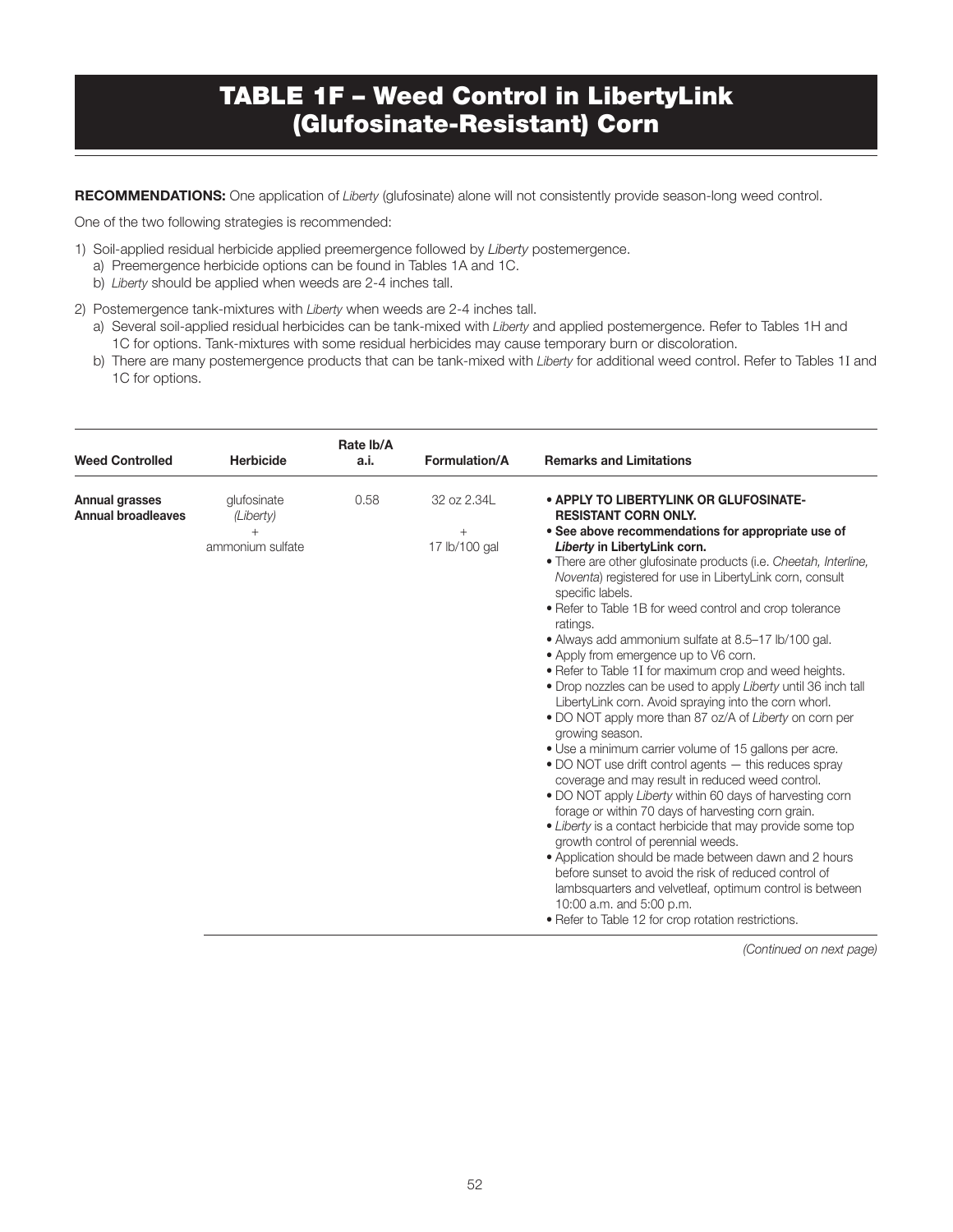#### Weed Control in LibertyLink (Glufosinate-Resistant) Corn *(continued)*

| <b>Weed Controlled</b>                             | <b>Herbicide</b>                                                                    | Rate Ib/A<br>a.i. | Formulation/A                                       | <b>Remarks and Limitations</b>                                                                                                                                                                                                                                                                                                                                                                                                                                                                                                                                                                                                                                                                                                                                                                                                                                                                                                                                                                                                                                                                                                                                                                                                                                                                                                                                                                                                                                                                                                                                                                                                                                                                              |
|----------------------------------------------------|-------------------------------------------------------------------------------------|-------------------|-----------------------------------------------------|-------------------------------------------------------------------------------------------------------------------------------------------------------------------------------------------------------------------------------------------------------------------------------------------------------------------------------------------------------------------------------------------------------------------------------------------------------------------------------------------------------------------------------------------------------------------------------------------------------------------------------------------------------------------------------------------------------------------------------------------------------------------------------------------------------------------------------------------------------------------------------------------------------------------------------------------------------------------------------------------------------------------------------------------------------------------------------------------------------------------------------------------------------------------------------------------------------------------------------------------------------------------------------------------------------------------------------------------------------------------------------------------------------------------------------------------------------------------------------------------------------------------------------------------------------------------------------------------------------------------------------------------------------------------------------------------------------------|
| (continued)                                        |                                                                                     |                   |                                                     |                                                                                                                                                                                                                                                                                                                                                                                                                                                                                                                                                                                                                                                                                                                                                                                                                                                                                                                                                                                                                                                                                                                                                                                                                                                                                                                                                                                                                                                                                                                                                                                                                                                                                                             |
| <b>Annual grasses</b><br><b>Annual broadleaves</b> | topramezone +<br>glufosinate<br>(Sinate)<br>methylated seed oil<br>ammonium sulfate | 0.56              | 28 oz 2.57L<br>$+$<br>1%<br>$^{+}$<br>17 lb/100 gal | • APPLY TO LIBERTYLINK OR GLUFOSINATE-RESISTANT<br><b>CORN ONLY.</b><br>• Refer to Table 1B for weed control and crop tolerance ratings.<br>• See Table 1C for individual product rate equivalents for the<br>premix.<br>• Always add ammonium sulfate at 8.5-17 lb/100 gal.<br>• Methylated seed oil (MSO, 1% v/v) or High surfactant<br>methylated oil concentrate (HSMOC, 0.5% v/v) are the<br>preferred additives. Sinate does not contain the active<br>surfactant in Liberty herbicide which makes adjuvant<br>selection and use critical for maximum herbicide efficacy.<br>Research has shown that MSO or HSMOC adjuvants plus<br>AMS is required to optimize herbicide activity of both active<br>ingredients in Sinate.<br>• Apply to corn from emergence up to 24 inches or 7 collars<br>(V7), whichever is more restrictive.<br>. Refer to Table 1I for maximum crop and weed heights.<br>• Drop nozzles can be used to apply Sinate until 36 inch tall<br>LibertyLink corn. Avoid spraying into the corn whorl.<br>• Atrazine at 0.25-0.5 lb a.i./A tank mixed will improve control<br>of broadleaf weeds. Note: Tank mixtures of Sinate with<br>atrazine can be applied to corn up to 12 inches tall only.<br>• DO NOT apply more than 28 oz/A of Sinate on corn per<br>growing season.<br>• Use a minimum carrier volume of 15 gallons per acre.<br>• Applications made between dawn and 2 hours before<br>sunset and in high humidity, bright sunlight and warm<br>temperatures optimize Sinate activity.<br>. DO NOT apply Sinate within 60 days of harvesting corn<br>forage or within 70 days of harvesting corn grain.<br>• Refer to label and Table 12 for crop rotation restrictions. |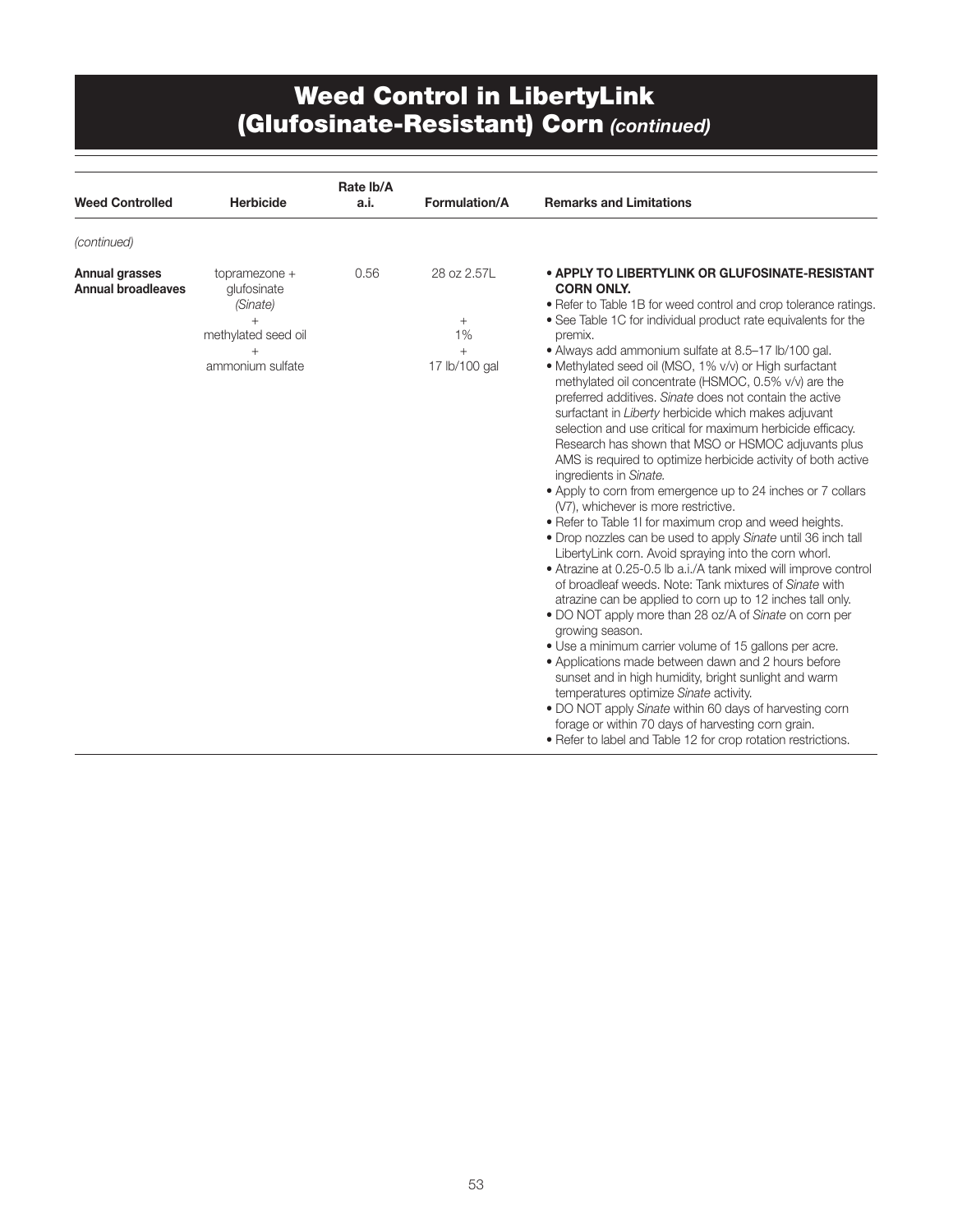# TABLE 1G – Weed Control in Enlist (2,4-D-Resistant) Corn

RECOMMENDATIONS: One application of 2,4-D choline containing herbicides alone will not consistently provide season-long weed control. One of the two following strategies is recommended:

- 1) Soil-applied residual herbicide applied preemergence followed by *Enlist One/Duo* postemergence.
	- a) Preemergence herbicide options can be found in Tables 1A and 1C.
	- b) *Enlist One/Duo* should be applied when weeds are 2-4 inches tall. Additional tank mix partners can be applied with these herbicides. Refer to EnlistTankMix.com for options.
- 2) Postemergence tank-mixtures with *Enlist One/Duo* when weeds are 2-4 inches tall.
	- a) Several soil-applied residual herbicides can be tank-mixed with *Enlist One/Duo* and applied postemergence. Refer to Enlist-TankMix.com for options. Tank-mixtures with some residual herbicides may cause temporary burn or discoloration.
	- b) There are many postemergence products that can be tank-mixed with *Enlist One/Duo* for additional weed control. Refer to EnlistTankMix.com for options.

| <b>Weed Controlled</b>    | <b>Herbicide</b>              | Rate Ib/A<br>a.i. | Formulation/A | <b>Remarks and Limitations</b>                                                                                                                                                                                                                                                                                                                                                                                                                                                                                                                                                                                                                                                                                                                                                                                                                                                                                                                                                                                                                                                                                                                                                                                                                                                                                                                                                                                                                                                                                                                                                                                                                         |
|---------------------------|-------------------------------|-------------------|---------------|--------------------------------------------------------------------------------------------------------------------------------------------------------------------------------------------------------------------------------------------------------------------------------------------------------------------------------------------------------------------------------------------------------------------------------------------------------------------------------------------------------------------------------------------------------------------------------------------------------------------------------------------------------------------------------------------------------------------------------------------------------------------------------------------------------------------------------------------------------------------------------------------------------------------------------------------------------------------------------------------------------------------------------------------------------------------------------------------------------------------------------------------------------------------------------------------------------------------------------------------------------------------------------------------------------------------------------------------------------------------------------------------------------------------------------------------------------------------------------------------------------------------------------------------------------------------------------------------------------------------------------------------------------|
| <b>Annual broadleaves</b> | 2,4-D choline<br>(Enlist One) | 0.71 a.e.         | 1.5 pt 3.8L   | • APPLY PREPLANT, PREEMERGENCE, AND/OR<br>POSTEMERGENCE TO ENLIST TRAITED CORN.<br>• Can be applied as a preplant burndown or used preemergence<br>in non-Enlist traited corn.<br>• Enlist traited corn is resistant to 2,4-D choline, glyphosate and<br>aryloxyphenoxypropionate (FOPs) herbicides.<br>. DO NOT mix any other herbicides or additives with Enlist<br>One unless they are approved on the following website:<br>EnlistTankMix.com<br>· See label for proper nozzle selection.<br>• See label for protection of sensitive areas via buffer.<br>• Apply to corn up to 30 inches tall or 8 collars, whichever is<br>more restrictive.<br>• Refer to Table 1I for maximum crop and weed heights.<br>• Enlist One applications to corn from 30 to 48 inches tall can<br>be made with drop nozzles only - avoid application into the<br>whorls.<br>• Refer to Table 1B for weed control and crop tolerance ratings.<br>• Maximum in-season use is one preemergence and two<br>postemergence applications in Enlist traited corn.<br>• Allow 12 days between sequential postemergence applications<br>in Enlist traited corn.<br>• DO NOT apply more than 4 pt/A in non-Enlist traited corn per<br>growing season.<br>. DO NOT apply more than 6 pt/A in Enlist traited corn per<br>growing season.<br>. DO NOT apply within 24 hours of predicted rainfall.<br>• Refer to Table 1K for spring burndown applications.<br>• Clethodim herbicides such as Select or Select Max may be<br>used to control volunteer Enlist corn in the following soybean,<br>sugarbeet, or dry bean crop.<br>• Refer to Table 12 for crop rotation restrictions. |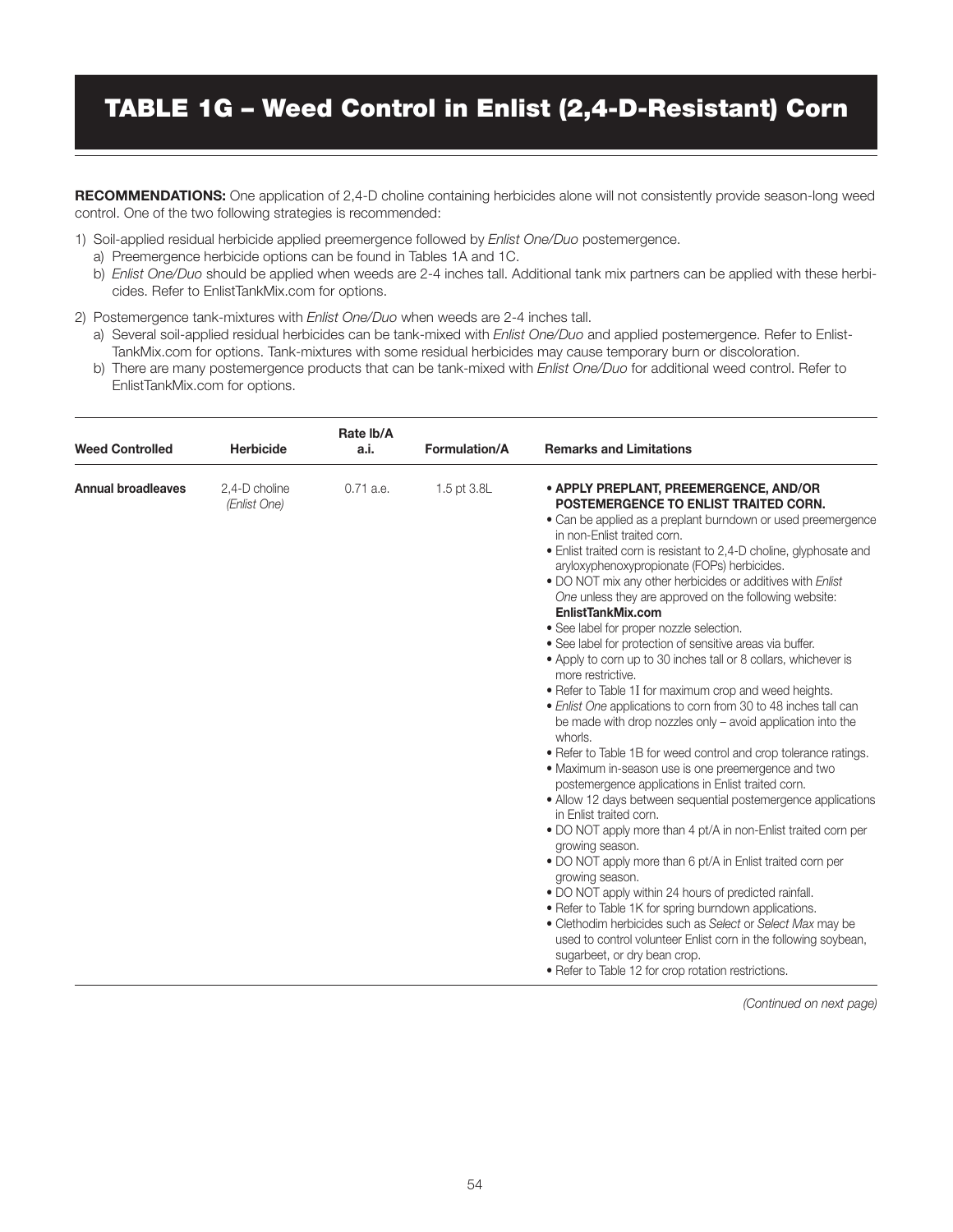|                                                    |                                                           | Rate lb/A |                               | Weed Control in Enlist (2,4-D-Resistant) Corn (continued)                                                                                                                                                                                                                                                                                                                                                                                                                                                                                                                                                                                                                                                                                                                                                                                                                                                                                                                                                                                                                                                                                                                                                                                                                                                                                                                                                                                                                                                                                                                                                                                                                                                                                                                                                        |
|----------------------------------------------------|-----------------------------------------------------------|-----------|-------------------------------|------------------------------------------------------------------------------------------------------------------------------------------------------------------------------------------------------------------------------------------------------------------------------------------------------------------------------------------------------------------------------------------------------------------------------------------------------------------------------------------------------------------------------------------------------------------------------------------------------------------------------------------------------------------------------------------------------------------------------------------------------------------------------------------------------------------------------------------------------------------------------------------------------------------------------------------------------------------------------------------------------------------------------------------------------------------------------------------------------------------------------------------------------------------------------------------------------------------------------------------------------------------------------------------------------------------------------------------------------------------------------------------------------------------------------------------------------------------------------------------------------------------------------------------------------------------------------------------------------------------------------------------------------------------------------------------------------------------------------------------------------------------------------------------------------------------|
| <b>Weed Controlled</b>                             | <b>Herbicide</b>                                          | a.i.      | <b>Formulation/A</b>          | <b>Remarks and Limitations</b>                                                                                                                                                                                                                                                                                                                                                                                                                                                                                                                                                                                                                                                                                                                                                                                                                                                                                                                                                                                                                                                                                                                                                                                                                                                                                                                                                                                                                                                                                                                                                                                                                                                                                                                                                                                   |
| <b>Annual grasses</b><br><b>Annual broadleaves</b> | $2,4$ -D choline +<br>glyphosate<br>(Enlist Duo)          | 1.44 a.e. | 3.5 pt 3.3L                   | • APPLY PREPLANT, PREEMERGENCE, AND/OR<br>POSTEMERGENCE TO ENLIST TRAITED CORN.<br>· Can be applied as a preplant burndown or used<br>preemergence in non-Enlist traited corn.<br>· Enlist traited corn is resistant to 2,4-D choline, glyphosate and<br>aryloxyphenoxypropionate (FOPs) herbicides.<br>. DO NOT mix any other herbicides or additives with Enlist Duo<br>unless they are approved on the following website:<br>EnlistTankMix.com<br>• The use of ammonium sulfate (17 lb/100 gal) is currently<br>approved, check <b>EnlistTankMix.com</b> prior to making<br>application to verify.<br>• See label for proper nozzle selection.<br>• See label for protection of sensitive areas via buffer.<br>• Apply to corn up to 30 inches tall or 8 collars, whichever is<br>more restrictive.<br>• Refer to Table 1I for maximum crop and weed heights.<br>• Enlist Duo applications to corn from 30 to 48 inches tall can<br>be made with drop nozzles only - avoid application into the<br>whorls.<br>• Refer to Table 1B for weed control and crop tolerance ratings.<br>. Maximum in-season use is one preemergence and two<br>postemergence applications in Enlist traited corn.<br>• Allow 12 days between sequential postemergence applications<br>in Enlist traited corn.<br>• DO NOT apply more than 9.5 pt/A in non-Enlist traited corn per<br>growing season.<br>• DO NOT apply more than 14.25 pt/A in Enlist traited corn per<br>growing season.<br>. DO NOT apply within 24 hours of predicted rainfall.<br>• Refer to Table 1K for spring burndown applications.<br>• Clethodim herbicides such as Select or Select Max may be<br>used to control volunteer Enlist corn in the following soybean,<br>sugarbeet, or dry bean crop.<br>• Refer to Table 12 for crop rotation restrictions. |
| <b>Annual grasses</b>                              | quizalofop P-ethyl<br>(Assure II)<br>crop oil concentrate | 0.048     | 7 oz 0.88L<br>$^{+}$<br>$1\%$ | • APPLY POSTEMERGENCE TO ENLIST TRAITED CORN.<br>• Apply to Enlist traited corn only. Application to any other<br>type of corn will result in crop death.<br>· Enlist traited corn is resistant to 2,4-D choline, glyphosate<br>and aryloxyphenoxypropionate (FOPs) herbicides.<br>. DO NOT mix any other herbicides or additives with Assure II<br>unless they are approved on the following website:<br>EnlistTankMix.com/ASSUREII<br>. Refer to Table 1B for weed control and crop tolerance ratings.<br>• Apply to Enlist traited when corn is in the V2 to V6 stage.<br>• Refer to Table 1I for maximum crop and weed heights.<br>• Apply with crop oil concentrate (1% v/v) for best results.<br>• A non-ionic surfactant (0.25% v/v) may be used to replace<br>crop oil concentrate with certain tank mixes.<br>• See label for information on mandatory within-field buffers.<br>. DO NOT apply Assure II within 30 days of harvesting corn<br>forage or within 79 days of harvesting corn grain.<br>• Refer to label and Table 12 for crop rotation restrictions.                                                                                                                                                                                                                                                                                                                                                                                                                                                                                                                                                                                                                                                                                                                                       |

∍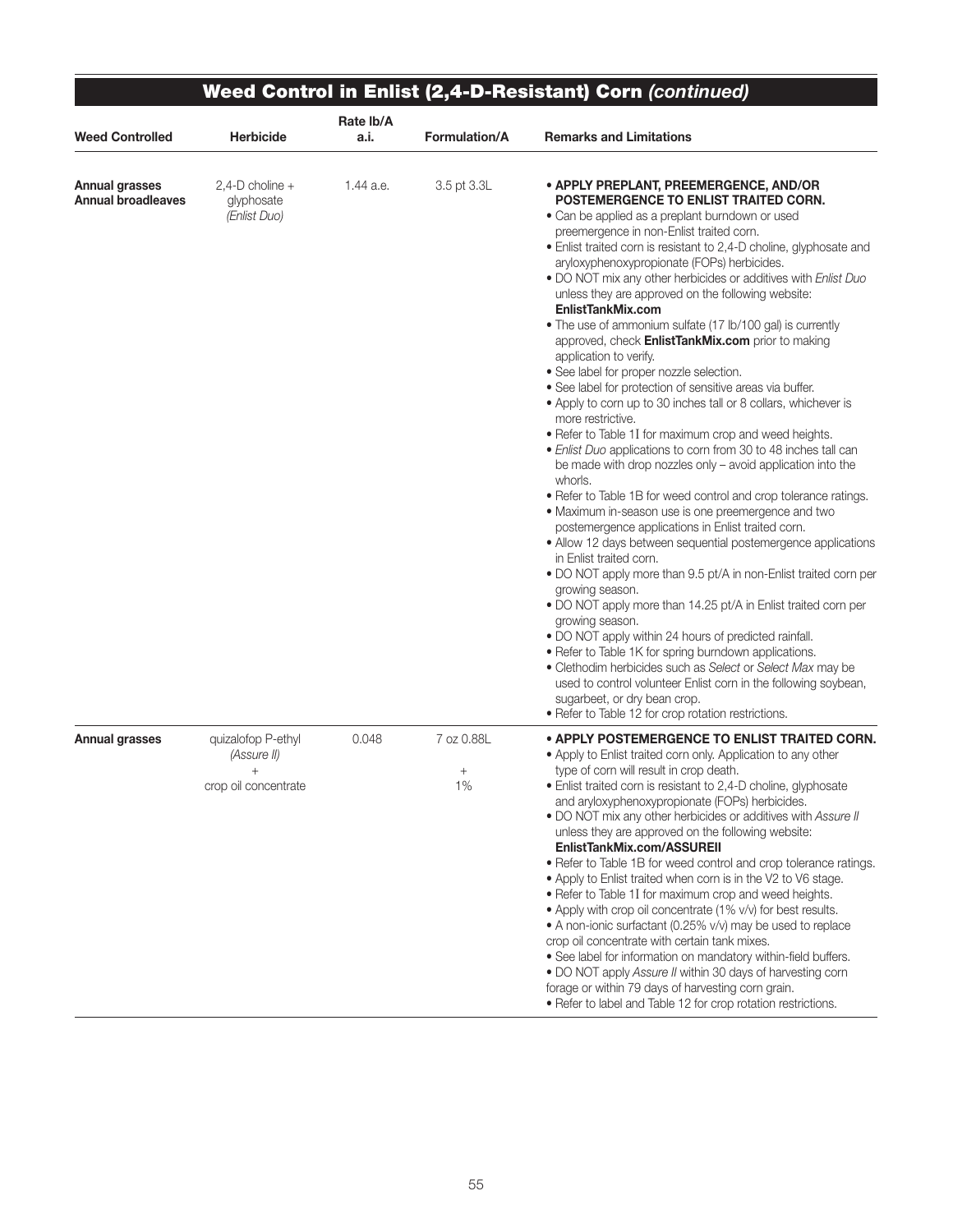## TABLE 1H – Delayed Applications of Soil Applied Herbicides in Corn

Preemergence herbicides should be applied as soon after planting as possible. Delayed application increases the risk of poor herbicide performance, especially for grass control. This table lists herbicides commonly applied preemergence that are also labeled for application after corn emergence. All the herbicide treatments should be applied with water as the carrier. Applying herbicides to emerged corn with 28% liquid nitrogen fertilizer as the carrier poses a risk of severe crop injury. Refer to the herbicide labels for information on application rates and specific restrictions for tank mixtures.

| <b>Herbicide</b>                                                                                                                    | <b>Maximum Corn Stage</b> |
|-------------------------------------------------------------------------------------------------------------------------------------|---------------------------|
| Princep, Sharpen, Verdict                                                                                                           | Before corn emergence     |
| <b>Balance Flexx</b>                                                                                                                | 2 collars                 |
| Corvus                                                                                                                              | 2 collars                 |
| <b>Basis Blend</b>                                                                                                                  | 6 inches or 2 collars     |
| Anthem MAXX, Anthem ATZ, Zidua                                                                                                      | 4 collars                 |
| Degree Xtra, FulTime NXT, Harness, Harness Xtra 5.6L,<br>Keystone NXT, Keystone LA NXT, Surpass NXT, SureStart II,<br>TripleFLEX II | 11 inches                 |
| Harness MAX                                                                                                                         | 11 inches                 |
| Resicore                                                                                                                            | 11 inches                 |
| Atrazine                                                                                                                            | 12 inches                 |
| Bicep II Magnum, Bicep Lite II Magnum, Cinch ATZ,<br>Cinch ATZ Lite, Parallel Plus                                                  | 12 inches                 |
| Acuron, Lexar EZ, Lumax EZ, Stalwart 3W                                                                                             | 12 inches                 |
| Outlook                                                                                                                             | 12 inches                 |
| Hornet, Python, Restraint                                                                                                           | 20 inches or 6 collars    |
| Acuron Flexi, Callisto, Motif, Quartz, Stalwart 2W                                                                                  | 30 inches or 8 collars    |
| Prowl, Prowl H <sub>2</sub> O                                                                                                       | 30 inches or 8 collars    |
| Dual II Magnum, Cinch, Parallel, Moccasin II Plus, Stalwart C                                                                       | 40 inches                 |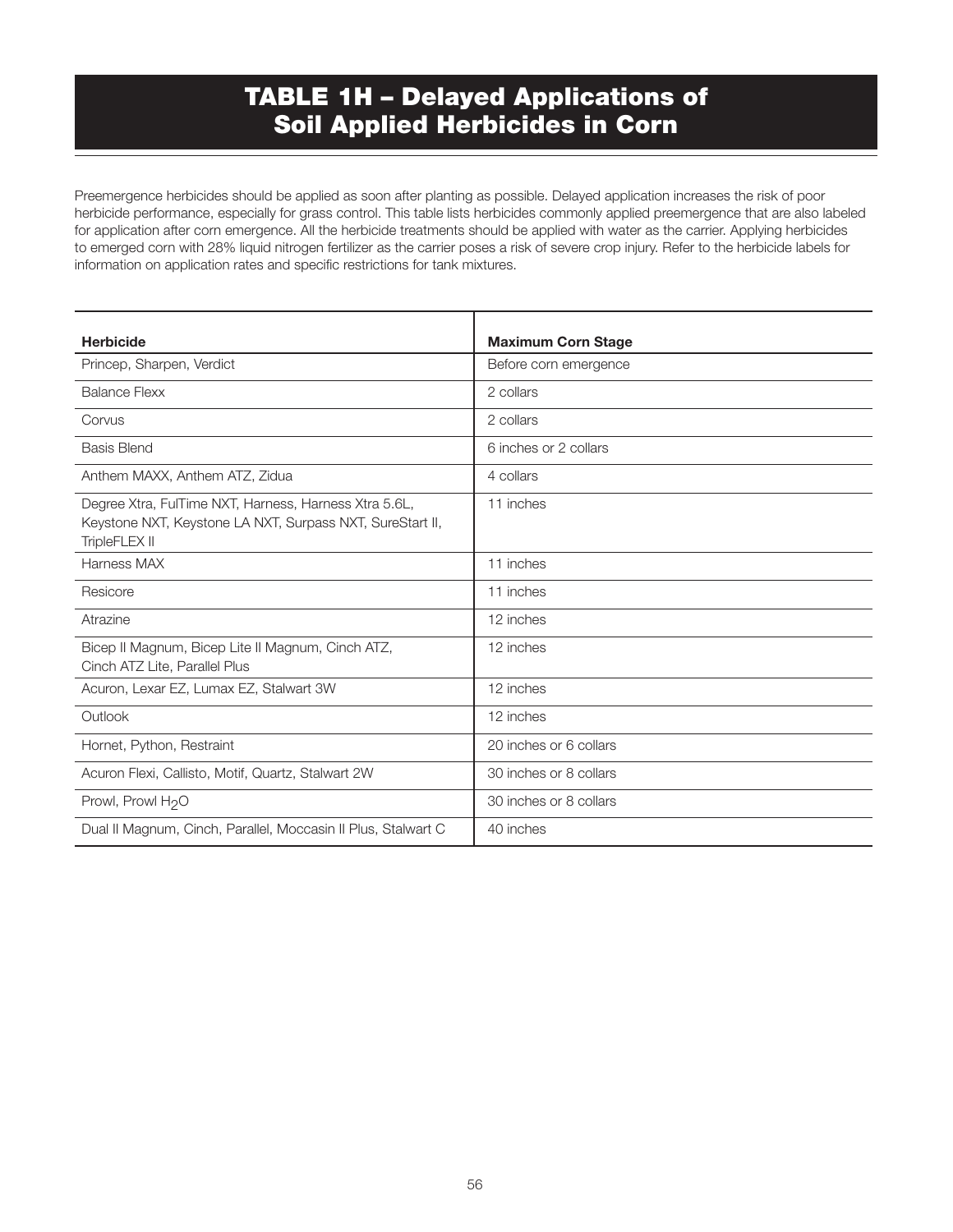#### TABLE 1I – Weed and Crop Heights for Postemergence Herbicide Applications in Corn\*

| ANNUAL BROADLEAVES |  |
|--------------------|--|
|--------------------|--|

S ANNUAL GRASSES

| <b>HERBICIDE</b> <sup>b</sup>    | <b>RATE/A</b>         | COCKLEBUR       | JIMSONWEED      | <b>LAMBSQUARTERS</b> | (E. BLACK)<br>NIGHTSHADE | PALMER AMARANTH <sup>C</sup><br><b>MAXIMUM HEIGHT<sup>a</sup></b> | PIGWEED          | RAGWEED (COMMON) | RAGWEED (GIANT) | SMARTWEED      | VELVETLEAF      | <b>WATERHEMP<sup>C</sup></b> | WILD MUSTARD | <b>BARNYARDGRASS</b> | CRABGRASS<br><b>MAXIMUM HEIGHT<sup>a</sup></b> | <b>GIANT FOXTAIL</b> | <b>GREEN FOXTAIL</b> | <b>YELLOW FOXTAIL</b>  | FALL PANICUM   | WITCHGRASS | <b>SANDBUR</b>  | <b>MINIMUM<sup>a</sup></b> | <b>CORN</b><br><b>MAXIMUM<sup>a</sup></b> |
|----------------------------------|-----------------------|-----------------|-----------------|----------------------|--------------------------|-------------------------------------------------------------------|------------------|------------------|-----------------|----------------|-----------------|------------------------------|--------------|----------------------|------------------------------------------------|----------------------|----------------------|------------------------|----------------|------------|-----------------|----------------------------|-------------------------------------------|
|                                  |                       |                 |                 |                      |                          |                                                                   |                  |                  |                 |                |                 |                              |              |                      |                                                |                      |                      |                        |                |            |                 | <b>HEIGHT</b>              | <b>HEIGHT</b>                             |
| 2,4-D amine/ester                | 1 pt/0.5 pt           | 4"              | <b>NR</b>       | 4"                   | 4"                       | 3"                                                                | 4"               | 4"               | 4"              | <b>NR</b>      | <b>NR</b>       | 3"                           | 4"           | NR.                  | <b>NR</b>                                      | <b>NR</b>            | <b>NR</b>            | <b>NR</b>              | <b>NR</b>      | <b>NR</b>  | <b>NR</b>       | None                       | 8"                                        |
| Accent Q                         | 0.9 oz                | <b>NR</b>       | 3"              | <b>NR</b>            | <b>NR</b>                | <b>NR</b>                                                         | 4"               | <b>NR</b>        | <b>NR</b>       | 4"             | <b>NR</b>       | $\overline{\text{NR}}$       | <b>NR</b>    | 4"                   | <b>NR</b>                                      | 4"                   | 4"                   | 4"                     | 4"             | 4"         | 3"              | None                       | 20" or 6 collars                          |
| Aim                              | $0.5$ oz              | <b>NR</b>       | <b>NR</b>       | <b>NR</b>            | 4"                       | 2"                                                                | 4"               | ΝR               | <b>NR</b>       | <b>NR</b>      | 36"             | 2"                           | <b>NR</b>    | NR.                  | <b>NR</b>                                      | <b>NR</b>            | <b>NR</b>            | <b>NR</b>              | <b>NR</b>      | <b>NR</b>  | <b>NR</b>       | None                       | 8 collars                                 |
| Anthem ATZ                       | 1 qt                  | ΝR              | 3"              | 2"                   | 3"                       | $\overline{\phantom{a}}$                                          | 3"               | <b>NR</b>        | <b>NR</b>       | 2"             | 36"             | 4"                           | <b>NR</b>    | NR.                  | <b>NR</b>                                      | <b>NR</b>            | <b>NR</b>            | <b>NR</b>              | <b>NR</b>      | <b>NR</b>  | <b>NR</b>       | None                       | 4 collars                                 |
| Anthem MAXX                      | 4 oz                  | ΝR              | 2"              | 2"                   | 2"                       | $\qquad \qquad -$                                                 | 2"               | ΝR               | <b>NR</b>       | 2"             | 36"             | 2"                           | <b>NR</b>    | <b>NR</b>            | <b>NR</b>                                      | ΝR                   | <b>NR</b>            | ΝR                     | <b>NR</b>      | <b>NR</b>  | <b>NR</b>       | None                       | 4 collars                                 |
| Armezon/Impact                   | $0.75$ oz             | 8"              | 6"              | 6"                   | 6"                       | 6"                                                                | 6"               | 6"               | 8"              | 3"             | 8"              | 6"                           | 6"           | 4"                   | 3"                                             | 4"                   | 3"                   | 3"                     | 3"             | 3"         | <b>NR</b>       | None                       | 45 day PHI                                |
| Armezon PRO                      | 20 oz                 | 5"              | 4"              | 4"                   | 4"                       | 4"                                                                | $\overline{4}$ " | 4"               | 5"              | 2"             | 4"              | 4"                           | 4"           | 4"                   | 3"                                             | 4"                   | 3"                   | 3"                     | 3"             | <b>NR</b>  | <b>NR</b>       | None                       | 30" or 8 collars                          |
| Assure II                        | 7 oz                  | <b>NR</b>       | <b>NR</b>       | <b>NR</b>            | <b>NR</b>                | <b>NR</b>                                                         | <b>NR</b>        | <b>NR</b>        | <b>NR</b>       | <b>NR</b>      | <b>NR</b>       | <b>NR</b>                    | <b>NR</b>    | 6"                   | 6"                                             | 8"                   | 4"                   | 4"                     | 6"             | 6"         | 6"              | V <sub>2</sub>             | V6                                        |
| Atrazine 4L                      | 2 gt                  | 4"              | 4"              | 6"                   | 4"                       | 1.5"                                                              | 6"               | 4"               | 4"              | 4"             | <b>NR</b>       | 1.5"                         | 4"           | <b>NR</b>            | <b>NR</b>                                      | <b>NR</b>            | $1\frac{1}{2}$       | $1\frac{1}{2}$         | <b>NR</b>      | <b>NR</b>  | <b>NR</b>       | None                       | $\overline{12}$                           |
| Banvel/Clarity                   | 1 pt                  | 4"              | 4"              | 4"                   | 4"                       | 3"                                                                | 4"               | 4"               | 4"              | 6"             | <b>NR</b>       | 3"                           | 2"           | <b>NR</b>            | <b>NR</b>                                      | <b>NR</b>            | <b>NR</b>            | <b>NR</b>              | <b>NR</b>      | <b>NR</b>  | <b>NR</b>       | None                       | 8" or 5 lf                                |
| Basagran                         | 2 pt (4L) 1.6 pt (5L) | 10"             | 10"             | 2"                   | NR                       | <b>NR</b>                                                         | <b>NR</b>        | 3"               | 6"              | 10"            | 5"              | <b>NR</b>                    | 8'           | NR.                  | <b>NR</b>                                      | <b>NR</b>            | <b>NR</b>            | NR                     | <b>NR</b>      | <b>NR</b>  | <b>NR</b>       | None                       | None                                      |
| Beacon                           | $0.76$ oz             | 4"              | 4"              | <b>NR</b>            | 4"                       | <b>NR</b>                                                         | $\overline{4}$   | 9"               | 9"              | 4"             | 4"              | <b>NR</b>                    | 4'           | <b>NR</b>            | <b>NR</b>                                      | <b>NR</b>            | <b>NR</b>            | $\overline{\text{NR}}$ | 2"             | 2"         | <b>NR</b>       | 4"                         | 20"                                       |
| Buctril, Moxy, others            | 1 pt                  | 8"              | 4"              | 6"                   | $\overline{6}$           | <b>NR</b>                                                         | <b>NR</b>        | 6"               | 6"              | 4"             | 3"              | <b>NR</b>                    | <b>NR</b>    | <b>NR</b>            | <b>NR</b>                                      | <b>NR</b>            | <b>NR</b>            | <b>NR</b>              | <b>NR</b>      | <b>NR</b>  | <b>NR</b>       | None                       | d                                         |
| Cadet                            | 0.9 oz                | <b>NR</b>       | 2"              | 2"                   | 2"                       |                                                                   | 4"               | ΝR               | <b>NR</b>       | 2"             | 36"             | 2"                           | <b>NR</b>    | <b>NR</b>            | <b>NR</b>                                      | <b>NR</b>            | <b>NR</b>            | <b>NR</b>              | <b>NR</b>      | <b>NR</b>  | <b>NR</b>       | None                       | 48"d                                      |
| Callisto                         | 3 <sub>oz</sub>       | <b>NR</b>       | <b>NR</b>       | 5"                   | 5"                       | 3"                                                                | 5"               | 3"               | 3"              | $\overline{5}$ | 5"              | 3"                           | <b>NR</b>    | <b>NR</b>            | $2^{\circ}$                                    | ΝR                   | ΝR                   | NR                     | <b>NR</b>      | <b>NR</b>  | <b>NR</b>       | None                       | 30" or 8 collars                          |
| Callisto Xtra                    | 24 oz                 | $10^{\circ}$    | 10'             | 10"                  | 10 <sup>′</sup>          | 3"                                                                | 10'              | 10"              | 10'             | 10"            | 10"             | 5"                           | $10^{\circ}$ | <b>NR</b>            | 2"                                             | <b>NR</b>            | <b>NR</b>            | NR                     | <b>NR</b>      | <b>NR</b>  | NR              | None                       | 12"                                       |
| Capreno                          | 3 <sub>oz</sub>       | 6"              | 6"              | 6"                   | 6"                       | 3"                                                                | 6"               | 6"               | 6"              | 6"             | 6"              | 3"                           | 6"           | 5"                   | 3"                                             | 3"                   | 2"                   | 3"                     | 5"             | 3"         | 2"              | collar                     | 5 collars                                 |
| <b>DiFlexx</b>                   | 8 oz                  | 3"              | 3"              | 3"                   | 3"                       | 3"                                                                | 3"               | 3"               | 3"              | 3"             | <b>NR</b>       | 3"                           | 2"           | <b>NR</b>            | <b>NR</b>                                      | <b>NR</b>            | <b>NR</b>            | <b>NR</b>              | <b>NR</b>      | <b>NR</b>  | <b>NR</b>       | Spike                      | 36" or 6 collars                          |
| DiFlexx Duo                      | 32 oz                 | 6"              | 6"              | 6"                   | 6"                       | 4"                                                                | 6"               | 6"               | 6"              | 6"             | 6"              | $\overline{4}"$              | 6"           | 5"                   | 3"                                             | 3"                   | 2"                   | 3"                     |                |            | 2"              | None                       | 36" or 6 collars                          |
| Hornet                           | 3 <sub>oz</sub>       | 6"              | <b>NR</b>       | <b>NR</b>            | <b>NR</b>                | <b>NR</b>                                                         | <b>NR</b>        | 6"               | 6"              | 6"             | 6"              | <b>NR</b>                    | 6"           | <b>NR</b>            | <b>NR</b>                                      | <b>NR</b>            | <b>NR</b>            | <b>NR</b>              | <b>NR</b>      | <b>NR</b>  | <b>NR</b>       | None                       | 20" or 6 collars                          |
| <b>ImpactZ</b>                   | 8 <sub>oz</sub>       | 8"              | 6"              | 6"                   | 6"                       | 6"                                                                | 6"               | 6"               | 8"              | $\overline{3}$ | 8"              | 6"                           | 6"           | $\overline{4"}$      | 3"                                             | 4"                   | 3"                   | 3"                     | 3"             | 3"         | NR              | None                       | 12"                                       |
| Impact Core                      | 30 oz                 | 5"              | 4"              | 4"                   | 4"                       | 4"                                                                | 4"               | 4"               | 5"              | 2"             | 4"              | 4"                           | 4"           | 4"                   | 3"                                             | 4"                   | 3"                   | 3"                     | 3"             | <b>NR</b>  | <b>NR</b>       | Spike                      | 11"                                       |
| Katagon                          | 3.2 oz                | 5"              | 5"              | 5"                   | 5"                       | 5"                                                                | 5"               | 5"               | 5"              | 5"             | 5"              | 5"                           | 5"           | 4"                   | 3"                                             | 4"                   | $\overline{4}$       | 4"                     | 4"             | 4"         | 3"              | VE                         | 20" or 5 collars                          |
| Laudis                           | 3 <sub>oz</sub>       | 6"              | 6"              | 6"                   | 6"                       | 6"                                                                | 6"               | 6"               | 6"              | 6"             | 6"              | 6"                           | 6"           | 5"                   | 3"                                             | 3"                   | 2"                   | 3"                     | <b>NR</b>      | <b>NR</b>  | 2"              | None                       | 8 collars                                 |
| Permit                           | $0.67$ oz             | 9"              | 4"              | NR.                  | <b>NR</b>                | <b>NR</b>                                                         | 3"               | 9"               | 3"              | 2"             | 9"              | <b>NR</b>                    | 4"           | <b>NR</b>            | <b>NR</b>                                      | <b>NR</b>            | <b>NR</b>            | <b>NR</b>              | <b>NR</b>      | <b>NR</b>  | <b>NR</b>       | Spike                      | canopy closure                            |
| Perpetuo                         | 80z                   | <b>NR</b>       | <b>NR</b>       | <b>NR</b>            | <b>NR</b>                | <b>NR</b>                                                         | <b>NR</b>        | ΝR               | <b>NR</b>       | <b>NR</b>      | 5 <sub>rf</sub> | <b>NR</b>                    | NR           | <b>NR</b>            | <b>NR</b>                                      | <b>NR</b>            | <b>NR</b>            | <b>NR</b>              | <b>NR</b>      | <b>NR</b>  | <b>NR</b>       | V <sub>2</sub>             | $\overline{\mathsf{V6}}$                  |
| Realm Q                          | 4 oz                  | 4"              | 4"              | 4"                   | 4"                       | 3"                                                                | 4"               | 4"               | 4"              | 4"             | 4"              | 3"                           | 4"           | 2"                   | $\frac{1}{2}$                                  | 2"                   | 2"                   | 2"                     | 2"             | 2"         | <b>NR</b>       | None                       | 20" or 6 collars                          |
| Resolve Q                        | 1.25 oz               | 3"              | <b>NR</b>       | 3"                   | <b>NR</b>                | <b>NR</b>                                                         | 3"               | 3"               | <b>NR</b>       | 3"             | 3"              | <b>NR</b>                    | 3"           | 2"                   | 0.5"                                           | 2"                   | 2"                   | 2"                     | 2"             | <b>NR</b>  | <b>NR</b>       | None                       | 20" or 6 collars                          |
| Resource                         | 4 <sub>0Z</sub>       | <b>NR</b>       | <b>NR</b>       | NR                   | <b>NR</b>                | <b>NR</b>                                                         | <b>NR</b>        | <b>NR</b>        | <b>NR</b>       | <b>NR</b>      | 5 lf            | <b>NR</b>                    | <b>NR</b>    | NR.                  | <b>NR</b>                                      | <b>NR</b>            | <b>NR</b>            | <b>NR</b>              | <b>NR</b>      | <b>NR</b>  | <b>NR</b>       | 2 <sub>rf</sub>            | 10 collars                                |
| Restraint                        | 36 oz                 | 5"              | 5"              | 5"                   | 5"                       | 5'                                                                | 5"               | 5"               | 5"              | 5'             | 5"              | 5"                           | 5'           | 5"                   | 3"                                             | 3"                   | 3"                   | 3"                     | 3"             | <b>NR</b>  | <b>NR</b>       | None                       | 20" or 6 collars                          |
| Revulin Q                        | 3.4oz                 | $4^{\circ}$     | 4'              | 4                    | 4                        | 3'                                                                | 4                | $\overline{3}$   | 3"              | 4              | 4               | 3"                           | 4'           | 4                    | $\overline{2}$                                 | 4'                   | 4                    | 4                      | 4              | 6'         | 3"              | None                       | 20" or 6 collars                          |
| Shieldex                         | 1.3 oz                | 5"              | 5"              | 5"                   | 5"                       | 5'                                                                | $\overline{5}$   | 5"               | 5"              | $\overline{5}$ | $\overline{5}$  | 5"                           | 5"           | $5^{\circ}$          | $\overline{3}$                                 | 3"                   | $\overline{2}$       | 3'                     | $\overline{3}$ | <b>NR</b>  | <b>NR</b>       | None                       | 20" or 6 collars                          |
| Steadfast Q                      | 1.5 oz                | ΝR              | 4"              | NR                   | NR.                      | NR                                                                | 4"               | NR.              | <b>NR</b>       | <b>NR</b>      | <b>NR</b>       | NR                           | 4"           | 4"                   | <b>NR</b>                                      | 4"                   | 4"                   | 4"                     | 4"             | 4"         | 2"              | None                       | 20" or 6 collars                          |
| <b>Status</b>                    | 5 <sub>oz</sub>       | 6"              | 6"              | 6"                   | 6"                       | 3"                                                                | 6"               | 6"               | 6"              | 6"             | 6"              | 3"                           | 2"           |                      | NR NR                                          | NR                   | NR                   |                        | NR NR          | NR         | <b>NR</b>       | 4''(V2)                    | 36"(V8)                                   |
| Stinger                          | $0.25$ pt             | 5 <sub>lf</sub> | 5 <sub>lf</sub> |                      |                          | NR NR NR                                                          | <b>NR</b>        | 5 <sub>rf</sub>  | 5 <sub>rf</sub> |                | NR NR           | <b>NR</b>                    | <b>NR</b>    |                      | NR NR                                          | <b>NR</b>            | <b>NR</b>            |                        | NR NR          | NR NR      |                 | None                       | 24"                                       |
| Yukon                            | 4 oz                  | 14"             | 4"              | 6"                   | 6"                       | NR                                                                | 12"              | $12"$ NR         |                 | 3"             | 12"             | $\overline{\text{NR}}$       | 6"           |                      | NR NR                                          |                      | NR NR                |                        | NR NR          | <b>NR</b>  | <b>NR</b>       | Spike                      | 36"                                       |
| <b>GLYPHOSATE-RESISTANT CORN</b> |                       |                 |                 |                      |                          |                                                                   |                  |                  |                 |                |                 |                              |              |                      |                                                |                      |                      |                        |                |            |                 |                            |                                           |
| glyphosate                       | 0.75-1.13 lb a.e.     | 6"              | 6"              | 3"                   | 4"                       | <b>NR</b>                                                         | 4"               | 4"               | 6"              | 4"             | 4"              | <b>NR</b>                    | 6"           | $6"$                 | 4"                                             | 6"                   | 6"                   | $6"$                   | 6"             | 6"         | 6"              | None                       | 30" or 8 collars                          |
| Acuron GT                        | 3.75 <sub>pt</sub>    | 4"              | 4"              | 4"                   | 4"                       | 4"                                                                | 4"               | 4"               | 4"              | 4"             | 4"              | 4"                           | 4"           | 4"                   | 4"                                             | 4"                   | 4"                   | 4"                     | 4"             | 4"         | 4"              | None                       | 30" or 8 collars                          |
| Callisto GT                      | 2pt                   | 4"              | 4"              | 4"                   | 4"                       | 3"                                                                | 4"               | 4"               | 4"              | 4"             | 4"              | 3"                           | 4"           | 4"                   | 4"                                             | 4"                   | 4"                   | 4"                     | 4"             | 4"         | 4"              | None                       | 30" or 8 collars                          |
| Halex GT                         | 3.6 <sub>pt</sub>     | 4"              | 4"              | 4"                   | 4"                       | $\overline{3}$                                                    | 4"               | 4"               | 4"              | 4"             | 4"              | $\overline{3}$ "             | 4"           | 4'                   | $\overline{4}$                                 | 4"                   | $\overline{4}$       | $4^{\circ}$            | 4"             | 4"         | 4"              | <b>Spike</b>               | 30" or 8 collars                          |
| Sequence                         | 2.5 <sub>pt</sub>     | 12"             | 12"             | 6"                   | 6"                       | <b>NR</b>                                                         | 12"              | 12"              | 12"             | 6"             | 6"              | $\overline{\text{NR}}$       | 12'          | 6"                   | 12"                                            | 18"                  | 18'                  | 18"                    | 6"             | 12"        | $\overline{12}$ | None                       | 30" or 8 collars                          |
| Warrant + glyphosate             | $3$ pt + 0.75 lb a.e. | 6"              | 6"              | 3"                   | 4"                       | $\overline{\text{NR}}$                                            | 4"               | 4"               | 6"              | 4"             | 4"              | <b>NR</b>                    | 6"           | 6"                   | 4"                                             | 6"                   | 6"                   | 6"                     | 6"             | 6"         | 6"              | Spike                      | 30" or 8 collars                          |
|                                  |                       |                 |                 |                      |                          |                                                                   |                  |                  |                 |                |                 |                              |              |                      |                                                |                      |                      |                        |                |            |                 |                            |                                           |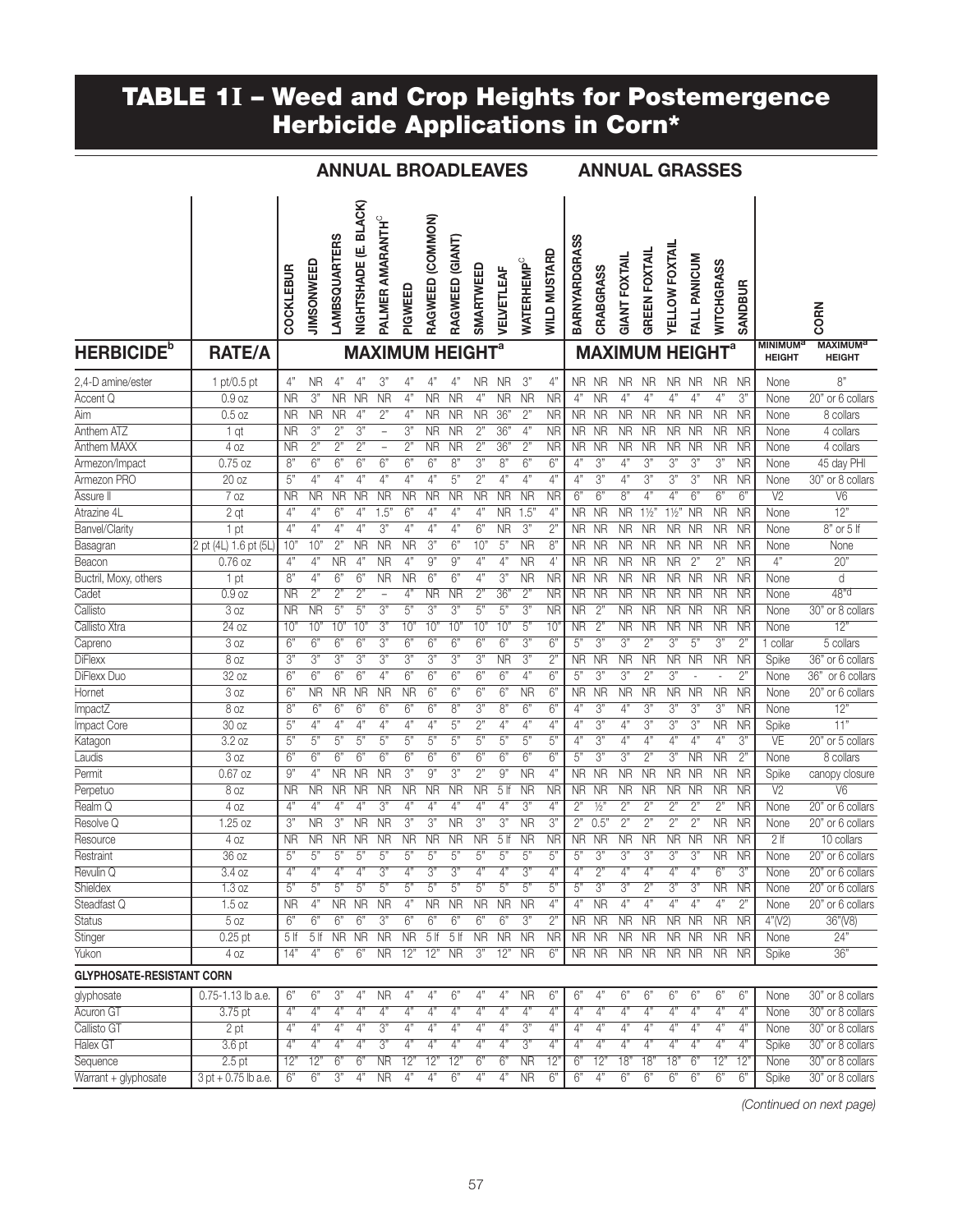### TABLE 1I – Weed and Crop Heights for Postemergence Herbicide Applications in Corn\* *(continued)*

#### ANNUAL BROADLEAVES ANNUAL GRASSES

|                               |                   | COCKLEBUR | <b>JIMSONWEED</b> | AMBSQUARTERS | ACK)<br>ᆱ<br>⋓<br>NIGHTSHADE | <b>AMARANTH<sup>C</sup></b><br>PALMER | PIGWEED                           | (COMMON)<br>RAGWEED | (GIANT)<br>RAGWEED | SMARTWEED | 눅<br>۳<br><b>VELVETI</b> | <b>WATERHEMP</b> | <b>MUSTARD</b><br><b>QTIM</b> | တွ<br>ARNYARDGRA<br>ΩÕ | CRABGRASS | FOXTAIL<br>GIANT                  | <b>GREEN FOXTAIL</b> | <b>YELLOW FOXTAI</b> | PANICUM<br><b>FALL</b> | ASS<br><b>HGR</b><br><b>WITCH</b> | SANDBUR   |                                       | CORN                                        |
|-------------------------------|-------------------|-----------|-------------------|--------------|------------------------------|---------------------------------------|-----------------------------------|---------------------|--------------------|-----------|--------------------------|------------------|-------------------------------|------------------------|-----------|-----------------------------------|----------------------|----------------------|------------------------|-----------------------------------|-----------|---------------------------------------|---------------------------------------------|
| <b>HERBICIDE</b> <sup>b</sup> | <b>RATE/A</b>     |           |                   |              |                              |                                       | <b>MAXIMUM HEIGHT<sup>a</sup></b> |                     |                    |           |                          |                  |                               |                        |           | <b>MAXIMUM HEIGHT<sup>a</sup></b> |                      |                      |                        |                                   |           | MINIMUM <sup>a</sup><br><b>HEIGHT</b> | <b>MAXIMUM<sup>a</sup></b><br><b>HEIGHT</b> |
| <b>LIBERTYLINK CORN</b>       |                   |           |                   |              |                              |                                       |                                   |                     |                    |           |                          |                  |                               |                        |           |                                   |                      |                      |                        |                                   |           |                                       |                                             |
| Liberty <sup>e</sup>          | 32 oz             | 6"        | 6"                | 2"           | 6"                           |                                       | 3"                                | 6"                  | 6"                 | 6"        | 3"                       | 2"               | 4"                            | 3"                     | 3"        | 6"                                | 6"                   | 3"                   | 3"                     | 4"                                | <b>NR</b> | None                                  | 24" or 7 collars                            |
| Sinate                        | 28 oz             | 6"        | 6"                | 6"           | 6"                           | 6"                                    | 6"                                | 6"                  | 6"                 | 4"        | 6"                       | 6"               | 6"                            | 4"                     | 4"        | 5"                                | 4"                   | 4"                   | 4"                     | 4"                                | 2"        | None                                  | 24" or 7 collars                            |
| <b>ENLIST CORN</b>            |                   |           |                   |              |                              |                                       |                                   |                     |                    |           |                          |                  |                               |                        |           |                                   |                      |                      |                        |                                   |           |                                       |                                             |
| Enlist One                    | 1.5 <sub>pt</sub> | 6"        | 6"                | 6"           | 6"                           | 3"                                    | 6"                                | 6"                  | 6"                 | 6"        | 6"                       | 3"               | 6"                            | 6"                     | 4"        | 6"                                | 6"                   | 6"                   | 6"                     | 6"                                | 6"        | None                                  | 30" (V8)                                    |
| Enlist Duo                    | 3.5 <sub>pt</sub> | 6"        | 6"                | 6"           | 6"                           | 3"                                    | 6"                                | 6"                  | 6"                 | 6"        | 6"                       | 3"               | 6"                            | 6"                     | 4"        | 6"                                | 6"                   | 6"                   | 6"                     | 6"                                | 6"        | None                                  | 30" (V8)                                    |

 $a$  NR = not recommended;  $-$  = not enough information to rank; If=leaf stage.

<sup>b</sup> Consult label for recommended additives.

<sup>c</sup> Almost all populations of Palmer amaranth and waterhemp found in Michigan are resistant to the ALS-inhibiting herbicides (Group 2) and glyphosate (Group 9).

d Before tassel emergence.

<sup>e</sup> The inclusion of atrazine is beneficial for control of herbicide-resistant Palmer amaranth and waterhemp.

\* The weed heights and growth stages listed in this table are estimates of the maximum size where consistent control is expected. The maximum height for effective control in any specific situation is dependent on environment conditions, including soil moisture, temperature, and relative humidity.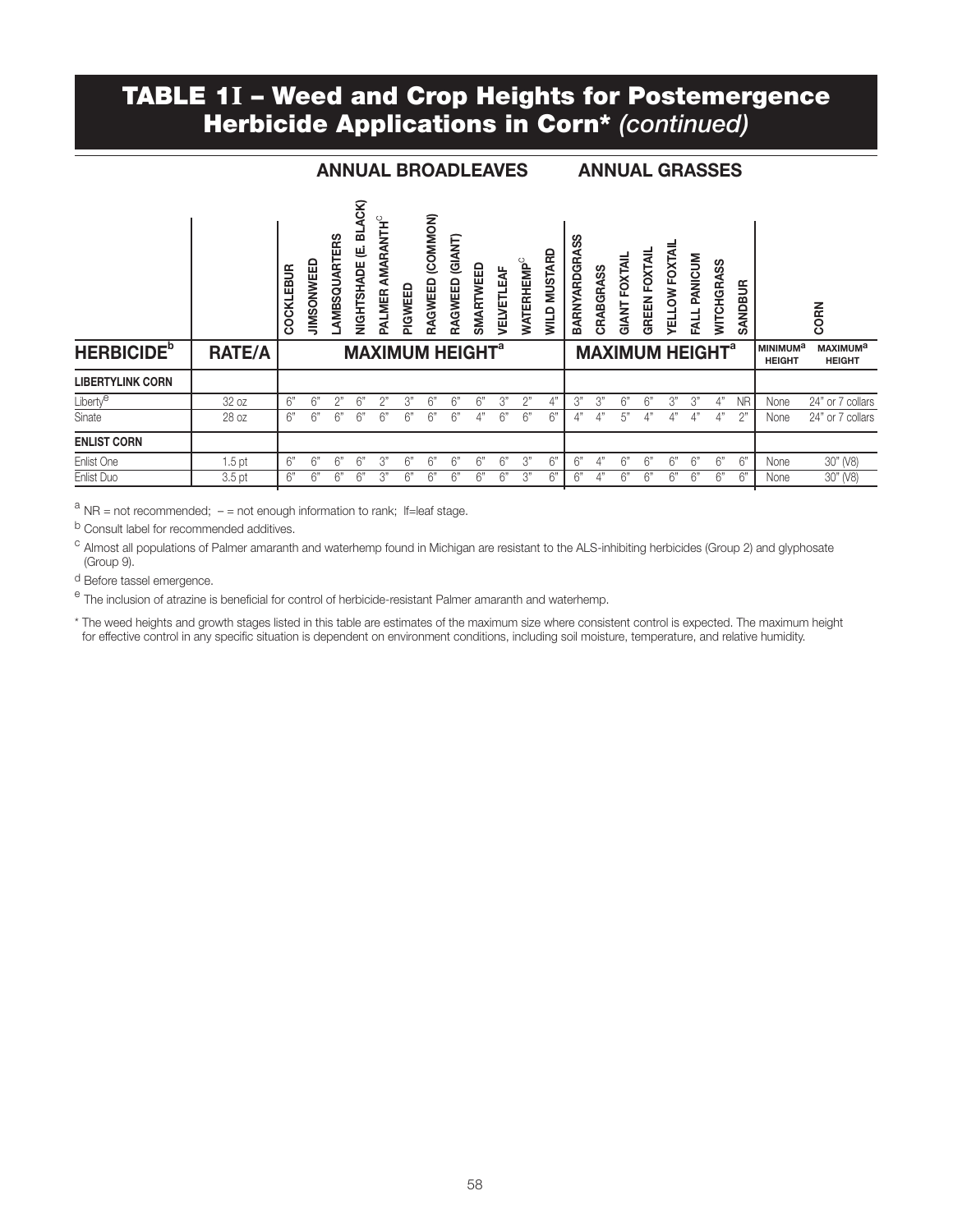### TABLE 1J – Plant Response to Fall or Spring Herbicides in Sod

| <b>Alfalfa</b> | <b>Red Clover</b> | <b>Hairy Vetch</b> | Dandelion    | <b>Dock</b><br>Curled <sub>1</sub> | <b>Bromegrass</b> | Timothy | <b>Bluegrass</b> | <b>Orchardgrass</b> | Quackgrass   |
|----------------|-------------------|--------------------|--------------|------------------------------------|-------------------|---------|------------------|---------------------|--------------|
|                |                   |                    |              |                                    |                   |         |                  |                     |              |
| $F - G$        | $F - G$           | $F - G$            | G            | $\overline{\phantom{m}}$           | G                 | G       | G                | G                   | $G-E$        |
| $G-E$          | $G-E$             | $G-E$              | G            | $\overline{\phantom{m}}$           | Е                 | Е       | Е                | Е                   | Е            |
| F-G            | $F - G$           | F                  | F            | $\overline{\phantom{m}}$           | N                 | N       | $\mathsf{N}$     | N                   | N            |
| G              | G                 | G                  | G            | $\qquad \qquad -$                  | G                 | G       | G                | G                   | G-E          |
| $G-E$          | $G-E$             | $G-E$              | G            | $\overline{\phantom{m}}$           | Е                 | Е       | Е                | Е                   | Е            |
|                |                   |                    |              |                                    |                   |         |                  |                     |              |
| F              | F                 | F                  | F            | $\mathsf{P}$                       | F                 | F       | G                | $\mathsf{P}$        | G            |
| $F - G$        | $F - G$           | $F - G$            | F            | F                                  | G                 | G       | G                | F                   | E.           |
| $F - G$        | $\mathbf G$       | F-G                | $\mathsf{P}$ | P                                  | N                 | N       | $\mathsf{N}$     | N                   | $\mathsf{N}$ |
| $F - G$        | F-G               | F-G                | F            | $P-F$                              | F                 | F       | G                | P                   | G            |
| G              | G                 | G                  | F            | F                                  | G                 | G       | G                | F                   | Е            |
|                |                   |                    |              |                                    |                   |         |                  |                     |              |

P = Poor; F = Fair;  $G = Good$ ; E = Excellent; N = None; - = Not enough information to rank

a Ideal timing is 4-6 weeks after mowing. Mow in late August–early September and treat in early to mid-October in central or southern Michigan.

b Treat when plants reach at least 6 inches tall.

<sup>c</sup> See Table 10 for glyphosate products, formulations and rates. Always include 17 lb/100 gal of ammonium sulfate (AMS) with glyphosate applications.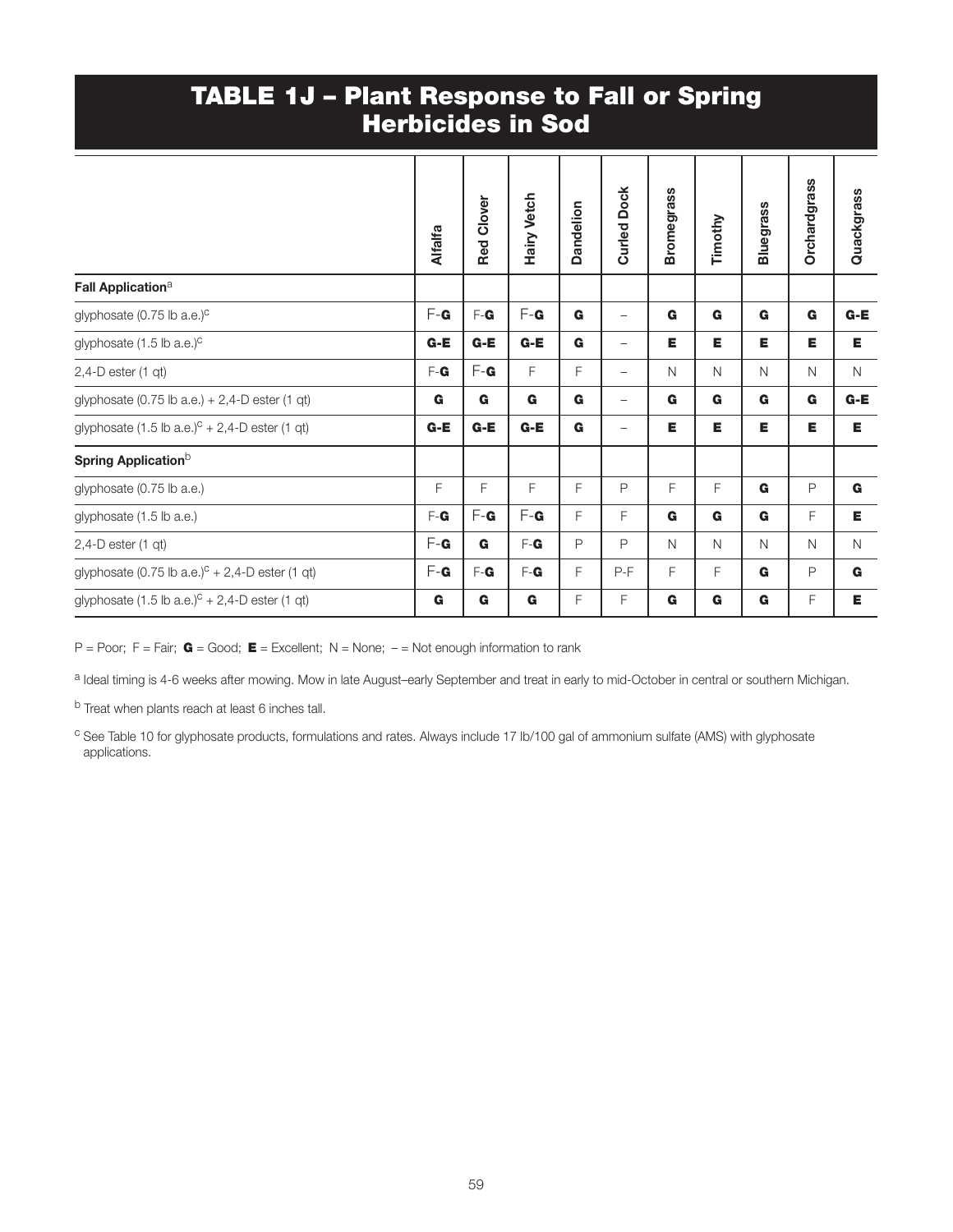# TABLE 1K – Effectiveness of Herbicides for Spring Burndown in Corn\*

|                                                                                                |                          |                          |                          |                          |                          | <b>ANNUAL BROADLEAVES</b> |                          |                              |                          |                            | <b>ANNUAL GRASSES</b>    |                          |                          |                          |                   |                          |                          | <b>WINTER ANNUALS/</b><br><b>PERENNIALS</b> |                          |               |                         |                   |                                          |           |              | <b>COVER CROPS</b> |                                |                          |                |  |
|------------------------------------------------------------------------------------------------|--------------------------|--------------------------|--------------------------|--------------------------|--------------------------|---------------------------|--------------------------|------------------------------|--------------------------|----------------------------|--------------------------|--------------------------|--------------------------|--------------------------|-------------------|--------------------------|--------------------------|---------------------------------------------|--------------------------|---------------|-------------------------|-------------------|------------------------------------------|-----------|--------------|--------------------|--------------------------------|--------------------------|----------------|--|
|                                                                                                | COCKLEBUR                | <b>JIMSONWEED</b>        | <b>LAMBSQUARTERS</b>     | NIGHTSHADE               | PIGWEED                  | RAGWEED (COMMON)          | RAGWEED (GIANT)          | SMARTWEED                    | <b>JELVETLEAF</b>        | <b><i>NILD MUSTARD</i></b> | BARNYARDGRASS            | CRABGRASS                | <b>GIANT FOXTAIL</b>     | <b>GREEN FOXTAIL</b>     | YELLOW FOXTAIL    | FALL PANICUM             | <b>WITCHGRASS</b>        | <b>SANDBUR</b>                              | CHICKWEED (COMMON)       | YELLOW ROCKET | <b>SHEPHERD'S PURSE</b> | <b>PENNYCRESS</b> | <b>MARESTAIL (HORSEWEED)<sup>a</sup></b> | DANDELION | QUACKGRASS   | RYE                | <b>WHEAT</b>                   | <b>CLOVER</b>            | HAIRY VETCH    |  |
|                                                                                                |                          |                          |                          |                          |                          |                           |                          | Maximum Weed Height (inches) |                          |                            |                          |                          |                          |                          |                   |                          |                          |                                             |                          |               |                         |                   |                                          |           |              |                    | <b>Herbicide Effectiveness</b> |                          |                |  |
| atrazine (1 lb a.i.) <sup>b</sup>                                                              | $\mathbf{2}$             | 2                        | $\overline{c}$           | $\mathbf{2}$             | $\mathbf{2}$             | 2                         | $\mathbf{2}$             | $\mathbf{2}$                 | $\mathbf{2}$             | $\overline{2}$             | <b>NR</b>                | <b>NR</b>                | <b>NR</b>                | N <sub>R</sub>           | <b>NR</b>         | <b>NR</b>                | <b>NR</b>                | <b>NR</b>                                   |                          | G             | Е                       | G                 | G                                        | P         | P            | P                  | P                              | P                        | $\mathsf P$    |  |
| atrazine (2 lb a.i.) <sup>b</sup>                                                              | 3                        | 3                        | 3                        | 3                        | 3                        | 3                         | 3                        | 3                            | 3                        | 3                          | <b>NR</b>                | <b>NR</b>                | <b>NR</b>                | 1.5                      | 1.5               | <b>NR</b>                | <b>NR</b>                | <b>NR</b>                                   | $\overline{\phantom{0}}$ | Е             | Е                       | Е                 | Е                                        | F         | F            | F                  | F                              | F                        | F              |  |
| $2,4$ -D ester (1 pt)                                                                          | 3                        | <b>NR</b>                | 3                        | 3                        | 3                        | 3                         | 3                        | <b>NR</b>                    | $\mathbf{2}$             | 3                          | <b>NR</b>                | <b>NR</b>                | NR                       |                          | NR NR             | <b>NR</b>                | <b>NR</b>                | <b>NR</b>                                   | $\mathsf{P}$             | F             | G                       | F                 | Е                                        | N         | N            | N                  | N                              | F                        | F              |  |
| $2,4$ -D ester (1 qt)                                                                          | 6                        | 3                        | 6                        | 6                        | 6                        | 6                         | 6                        | 3                            | 5                        | 6                          | N <sub>R</sub>           | <b>NR</b>                | <b>NR</b>                | NR                       | <b>NR</b>         | <b>NR</b>                | <b>NR</b>                | <b>NR</b>                                   | F                        | G             | Е                       | G                 | Е                                        | P         | N            | N                  | $\mathsf{N}$                   | G                        | G              |  |
| Glyphosate<br>$(0.75$ lb a.e.) <sup>cd</sup>                                                   | 6                        | 6                        | 6                        | 6                        | 6                        | 6                         | 6                        | 6                            | 6                        | 6                          | 6                        | L,                       | 6                        | 6                        | 6                 |                          | $\overline{\phantom{a}}$ | $\overline{\phantom{a}}$                    | Е                        | Е             | Е                       | Е                 | $N^a$                                    | F         | G            | Е                  | Е                              | F                        | F              |  |
| Gramoxone SL 2.0<br>(2.0 pt)/Gramoxone<br>SL 3.0 (1.33 pt) <sup>e</sup>                        | 3                        | 3                        | 3                        | 3                        | 3                        | 3                         | 3                        | <b>NR</b>                    | 3                        | 3                          | 3                        | 3                        | 3                        | 3                        | 3                 | 3                        | 3                        | 3                                           | Е                        | G             | G                       | G                 | $\mathsf{P}$                             | P         | P            | F                  | F                              | P                        | P              |  |
| Gramoxone SL 2.0<br>(2.5 pt)/Gramoxone SL<br>$3.0$ (1.66 pt) <sup>e</sup>                      | 6                        | 6                        | 6                        | 6                        | 6                        | 6                         | 6                        | <b>NR</b>                    | 6                        | 6                          | 6                        | 6                        | 6                        | 6                        | 6                 | 6                        | 6                        | 6                                           | Е                        | Е             | Е                       | Е                 | P                                        | P         | $\mathsf{P}$ | G                  | G                              | F                        | F              |  |
| Reviton (1 oz) +<br>glyphosate (0.75 lb<br>$a.e.$ <sup>b</sup>                                 | 6                        | 6                        | 6                        | 6                        | 6                        | 6                         | 6                        | 6                            | 6                        | 6                          | 6                        | L,                       | 6                        | 6                        | 6                 |                          | $\overline{\phantom{a}}$ | ÷,                                          | E                        | Е             | E                       | Е                 | F                                        | F         | G            | Е                  | Е                              | F                        | F              |  |
| Liberty (29 oz) <sup>d</sup>                                                                   | 14                       | 10                       | 6                        | 8                        | $\overline{4}$           | 10                        | 12                       | 14                           | $\overline{4}$           | 6                          | 5                        | 5                        | 12                       | 12                       | $\overline{4}$    | 5                        | 6                        | <b>NR</b>                                   | Е                        | G             | G                       | G                 | G                                        | F         | N            | P                  | F                              | P                        | G              |  |
| Basis Blend (1.25 oz) +<br>2,4-D ester $(1 \text{ pt}) +$<br>atrazine (1 lb a.i.) <sup>b</sup> | 3                        | 2                        | 3                        | 3                        | 3                        | 3                         | 3                        | 3                            | 3                        | 3                          | $\overline{2}$           | <b>NR</b>                | $\overline{2}$           | $\overline{2}$           | 2                 | $\overline{c}$           | $\overline{\phantom{a}}$ | $\overline{\phantom{0}}$                    | Е                        | G             | Е                       | G                 | Е                                        | G         | F            | P                  | $\mathsf{P}$                   | F                        | F              |  |
| Crusher $(1 oz) +$<br>$2,4$ -D ester $(1$ pt $)$ +<br>atrazine (1 lb a.i.)b                    | 3                        | $\mathbf{2}$             | 3                        | 3                        | 3                        | 3                         | 3                        | 3                            | 3                        | 3                          | $\mathbf{2}$             | <b>NR</b>                | $\mathbf{2}$             | $\mathbf{2}$             | 2                 | $\mathbf{2}$             | $\qquad \qquad -$        | $\overline{\phantom{a}}$                    | Е                        | G             | Е                       | G                 | Е                                        | G         | F            | P                  | P                              | F                        | F              |  |
| Fierce EZ (6 oz)9                                                                              |                          |                          | $\qquad \qquad -$        | $\overline{\phantom{0}}$ | $\overline{\phantom{0}}$ | $\overline{\phantom{0}}$  | $\overline{\phantom{0}}$ | ÷                            | $\overline{\phantom{0}}$ | $\overline{\phantom{0}}$   | $\overline{\phantom{0}}$ | $\overline{\phantom{0}}$ | $\overline{\phantom{0}}$ | $\overline{\phantom{0}}$ | $\qquad \qquad -$ | $\overline{a}$           | $\overline{a}$           | $\overline{\phantom{0}}$                    | P                        | G             | Е                       | G                 | $\mathsf{P}$                             | F         | N            | $\mathsf{N}$       | $\mathsf{N}$                   | P                        | $\mathsf{P}$   |  |
| Panoflex (0.6 oz) +<br>$2,4$ -D ester $(1$ pt $)$ +<br>atrazine (1 lb a.i.) <sup>b</sup>       | 3                        | 2                        | 3                        | 3                        | 3                        | 3                         | 3                        | 3                            | 3                        | 3                          | 2                        | <b>NR</b>                | 2                        | $\overline{2}$           | 2                 | $\mathbf{2}$             | $\qquad \qquad -$        | $\qquad \qquad -$                           | Е                        | G             | Е                       | Е                 | F                                        | G         | F            | P                  | P                              | F                        | F              |  |
| Resolve Q (1.25 oz) +<br>$2,4$ -D ester $(1$ pt) +<br>atrazine (1 lb a.i.) <sup>b</sup>        | 3                        | 2                        | 3                        | 3                        | 3                        | 3                         | 3                        | 3                            | 3                        | 3                          | 2                        | N <sub>R</sub>           | $\overline{c}$           | 2                        | 2                 | 2                        | $\qquad \qquad -$        | $\qquad \qquad -$                           | Е                        | G             | Е                       | G                 | Е                                        | G         | F            | P                  | P                              | F                        | F              |  |
| Sharpen (1 oz)f                                                                                | 6                        | 6                        | 6                        | 6                        | 6                        | 6                         | 6                        | 6                            | 6                        | 6                          |                          |                          |                          |                          |                   | NR NR NR NR NR NR NR     |                          |                                             | F                        | G             | G                       | G                 | Е                                        | F         |              | NRINRINR           |                                | $\overline{\phantom{0}}$ |                |  |
| Sharpen $(1 oz) +$<br>glyphosate<br>$(0.75$ lb a.e.) $cf$                                      | 16                       | 10                       | 10                       | 10 <sup>°</sup>          | 16                       | 10                        | 6                        | 6                            | 6                        | 16                         | 5                        | $\overline{\phantom{m}}$ | 16                       |                          | 16 16             | $\overline{\phantom{m}}$ | $\overline{\phantom{a}}$ | $\overline{\phantom{a}}$                    | G                        | Е             | Е                       | Е                 | Е                                        | F         | G            | Е                  | Е                              | F                        | $\mathsf{F}$   |  |
| Valor (2 oz) <sup>g</sup>                                                                      | $\overline{\phantom{0}}$ | $\overline{\phantom{0}}$ | $\overline{\phantom{0}}$ | $\overline{\phantom{0}}$ | $\overline{\phantom{0}}$ | $\overline{\phantom{a}}$  | $\overline{\phantom{0}}$ | $\overline{\phantom{a}}$     | $\overline{\phantom{a}}$ | $\overline{\phantom{0}}$   |                          | $\overline{\phantom{a}}$ |                          |                          | $\qquad \qquad -$ | $\overline{\phantom{a}}$ | $\frac{1}{2}$            | $\overline{\phantom{0}}$                    | $\mathsf{P}$             | G             | E                       | G                 | $\mathsf{P}$                             | F         | $\mathsf{N}$ | $\mathsf{N}$       | N                              | $\mathsf{P}$             | $\mathsf{P}$   |  |
| Vida $(1 oz) +$<br>glyphosate<br>$(0.75$ lb ae) <sup>cd</sup>                                  | 4                        | $\qquad \qquad -$        | $\overline{4}$           | $\overline{4}$           | $\overline{4}$           | $\overline{4}$            | $\overline{4}$           | 4                            | $\overline{4}$           |                            |                          |                          |                          |                          |                   | NR NR NR NR NR NR NR     |                          |                                             | Е                        | Е             | Е                       | Е                 | Е                                        | F         | G            | Е                  | Е                              | F                        | $\overline{F}$ |  |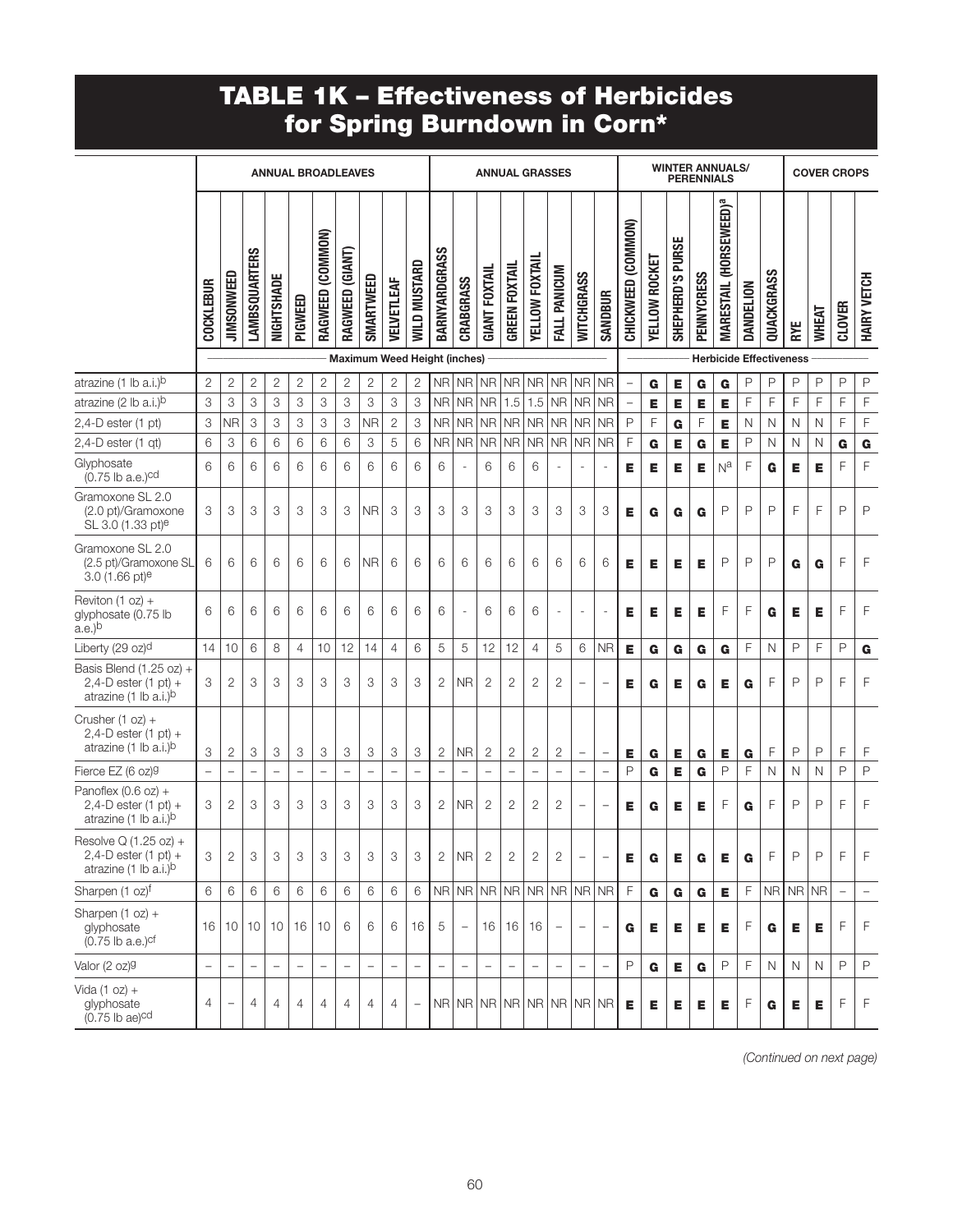## TABLE 1K – Effectiveness of Herbicides for Spring Burndown in Corn\* *(continued)*

- $P = Power$ ;  $F = Fair$ ;  $G = Good$ ;  $E = Excellent$ ;  $N = None$ ;  $NR = Not$  Recommended;  $= Not$  enough information to rank
- \*\* Burndown effectiveness varies, depending on several factors. This table is intended as a guide to relative effectiveness of burndown herbicide options.
- a Most horseweed populations in Michigan are resistant to ALS-inhibiting herbicides (Group 2), glyphosate (Group 9), or both herbicide site of action groups. Herbicides that have these site of action groups will not control these resistant horseweed populations. Refer to the "Controlling Horseweed" factsheet on page 226-229.
- b Always add crop oil concentrate at 1 qt/A to maximize foliar activity with atrazine. Always add methylated seed oil at 0.25% to maximize foliar activity with Reviton.
- <sup>c</sup> See Table 10 for glyphosate products, formulations and rates.
- <sup>d</sup> Always include 8.5-17 lb/100 gal of ammonium sulfate (AMS).
- e Always add either a non-ionic surfactant (0.25%) or a crop oil concentrate (1%) with Gramoxone. Gramoxone is a restricted-use pesticide. Certified applicators are now required to complete a paraquat specific training prior to use of Gramoxone. The paraquat training course can be found online at: https://www.epa.gov/pesticide-worker-safety/paraquat-dichloride-training-certified-applicators.
- <sup>f</sup> Must be applied with a methylated seed oil (MSO) at 1% and ammonium sulfate at (17 lb/100 gal).
- g Apply 7 to 30 days before planting on no-till or minimum tillage fields. Provides additional residual control of annual broadleaves. Do not irrigate corn from emergence to 2-leaf. Apply with 2,4-D, Gramoxone, glyphosate or other herbicides (see label).